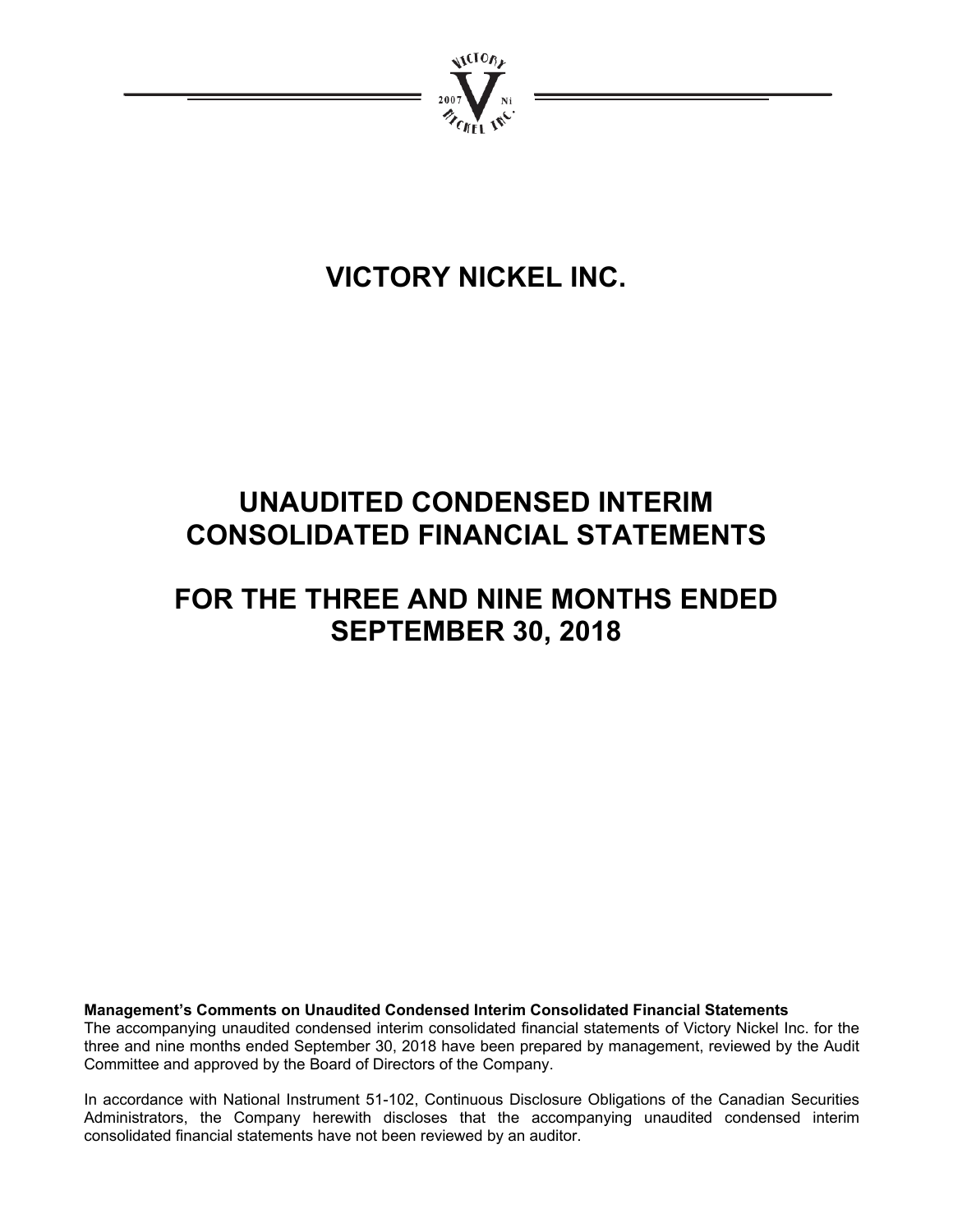# **Condensed Interim Consolidated Balance Sheets**

|                                                                                |                | September 30,<br>2018 | December 31,<br>2017                |
|--------------------------------------------------------------------------------|----------------|-----------------------|-------------------------------------|
| (in thousands of United States dollars)                                        | <b>Notes</b>   | (unaudited)           |                                     |
| <b>ASSETS</b>                                                                  |                |                       |                                     |
| <b>Current assets</b>                                                          |                |                       |                                     |
| Cash and cash equivalents                                                      |                | \$<br>141             | \$<br>125                           |
| Receivables and prepaids                                                       | 4              | 40                    | 88                                  |
| Marketable securities                                                          | 5              | 343                   | 255                                 |
| Inventory                                                                      | 6              | 1,608                 | 1,851                               |
| <b>Total current assets</b>                                                    |                | 2,132                 | 2,319                               |
| Non-current assets                                                             |                |                       |                                     |
| Property, plant and equipment                                                  | $\overline{7}$ | 2,615                 | 3,057                               |
| Mine property and development project                                          | 8              | 35,019                | 34,996                              |
| Exploration and evaluation projects                                            | 9              | 8,718                 | 8,718                               |
| <b>Total non-current assets</b>                                                |                | 46,352                | 46,771                              |
| <b>Total Assets</b>                                                            |                | \$<br>48,484          | \$<br>49,090                        |
| <b>Current liabilities</b><br>Trade and other payables<br>Loans and borrowings | 10<br>11       | \$<br>2,438<br>13,815 | 2,225<br>- \$<br>6,500              |
| <b>Total current liabilities</b>                                               |                | 16,253                | 8,725                               |
| <b>Non-current liabilities</b>                                                 |                |                       |                                     |
| Loans and borrowings                                                           | 11             | 1,323                 | 7,286                               |
| Participating Interest                                                         | 12             | 529                   | 529                                 |
| Deferred tax liability                                                         |                | 170                   | 911                                 |
| <b>Total non-current liabilities</b>                                           |                | 2,022                 | 8,726                               |
| <b>Total Liabilities</b>                                                       |                | 18,275                | 17,451                              |
| <b>Shareholders' equity</b>                                                    |                |                       |                                     |
| Share capital                                                                  | 13             | 53,348                | 53,323                              |
| Contributed surplus                                                            |                | 6,160                 | 6,140                               |
| Accumulated other comprehensive loss                                           |                | (3, 445)              | (3, 777)                            |
| <b>Deficit</b>                                                                 |                | (25, 854)             | (24, 047)                           |
| Total shareholders' equity                                                     |                | 30,209                | 31,639                              |
| <b>Total Liabilities and Shareholders' Equity</b>                              |                | \$<br>48,484          | $\boldsymbol{\mathsf{S}}$<br>49,090 |

#### **NATURE OF OPERATIONS AND GOING CONCERN (Note 1)**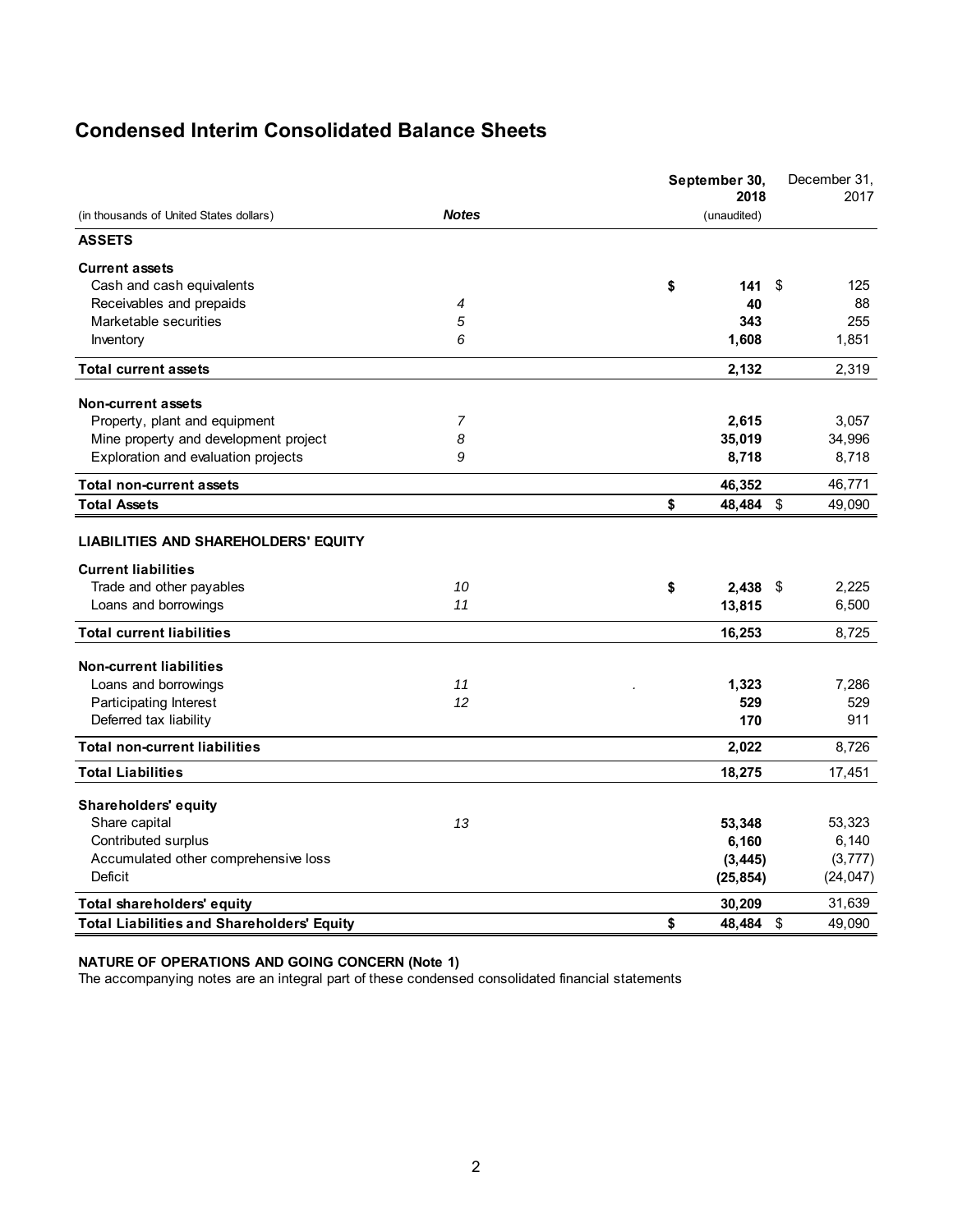# **Condensed Interim Consolidated Statements of Operations**

|                                                                   |              | Three months ended |               |               | Nine months ended |      |               |  |  |
|-------------------------------------------------------------------|--------------|--------------------|---------------|---------------|-------------------|------|---------------|--|--|
|                                                                   |              | September 30,      | September 30, | September 30, |                   |      | September 30, |  |  |
|                                                                   |              | 2018               | 2017          |               | 2018              |      | 2017          |  |  |
| (in thousands of United States dollars, except per share amounts) | <b>Notes</b> | (unaudited)        | (unaudited)   |               | (unaudited)       |      | (unaudited)   |  |  |
| Sales                                                             |              | \$<br>207          | 428<br>\$     | - \$          | 664               | - \$ | 723           |  |  |
| Cost of goods sold                                                |              | (226)              | (544)         |               | (740)             |      | (989)         |  |  |
| <b>Gross profit</b>                                               |              | (19)               | (116)         |               | (76)              |      | (266)         |  |  |
| <b>Operating expenses</b>                                         |              |                    |               |               |                   |      |               |  |  |
| General and administrative                                        |              | (220)              | (120)         |               | (649)             |      | (458)         |  |  |
| Share based payments                                              | 15           |                    | (48)          |               | (20)              |      | (380)         |  |  |
| Amortization of property, plant and equipment                     | 7            | (146)              | (146)         |               | (439)             |      | (426)         |  |  |
| <b>Operating loss</b>                                             |              | (385)              | (430)         |               | (1, 184)          |      | (1, 530)      |  |  |
| Finance income                                                    | 16           | 543                | 26            |               | 580               |      | 53            |  |  |
| Finance costs                                                     | 16           | (675)              | (474)         |               | (1, 945)          |      | (1,529)       |  |  |
| Net finance costs                                                 |              | (132)              | (448)         |               | (1, 365)          |      | (1, 476)      |  |  |
| Loss before income taxes                                          |              | (517)              | (878)         |               | (2, 549)          |      | (3,006)       |  |  |
| Income tax recovery                                               |              | 312                | 301           |               | 741               |      | 867           |  |  |
| Net loss for the period                                           |              | \$<br>$(205)$ \$   | $(577)$ \$    |               | $(1,808)$ \$      |      | (2, 139)      |  |  |
| Loss per share                                                    | 14           |                    |               |               |                   |      |               |  |  |
| Basic and diluted loss per share                                  |              | \$<br>$(0.00)$ \$  | $(0.01)$ \$   |               | $(0.02)$ \$       |      | (0.02)        |  |  |

The accompanying notes are an integral part of these condensed consolidated financial statements

# **Condensed Interim Consolidated Statements of Comprehensive (Loss) Income**

|                                                |   | Three months ended |             |   |               | Nine months ended |               |               |             |
|------------------------------------------------|---|--------------------|-------------|---|---------------|-------------------|---------------|---------------|-------------|
|                                                |   | September 30.      |             |   | September 30, |                   | September 30. | September 30. |             |
|                                                |   |                    | 2018        |   | 2017          |                   | 2018          |               | 2017        |
| (in thousands of United States dollars)        |   |                    | (unaudited) |   | (unaudited)   |                   | (unaudited)   |               | (unaudited) |
| Net loss for the period                        |   | \$                 | $(205)$ \$  |   | $(577)$ \$    |                   | $(1,808)$ \$  |               | (2, 139)    |
| Other comprehensive income (loss) ("OCI")      |   |                    |             |   |               |                   |               |               |             |
| Net change in fair value of financial assets   | 5 |                    | 266         |   | 61            |                   | 182           |               | 93          |
| Gain on sale of financial assets               | 8 |                    | 158         |   | 39            |                   | 158           |               | 39          |
| Foreign exchange loss                          |   |                    | (65)        |   | (94)          |                   | (8)           |               | (94)        |
| Other comprehensive income for the period      |   |                    | 359         |   | 6             |                   | 332           |               | 38          |
| <b>Total Comprehensive Loss for the period</b> |   |                    | 154         | S | $(571)$ \$    |                   | (1, 476)      | S.            | (2, 101)    |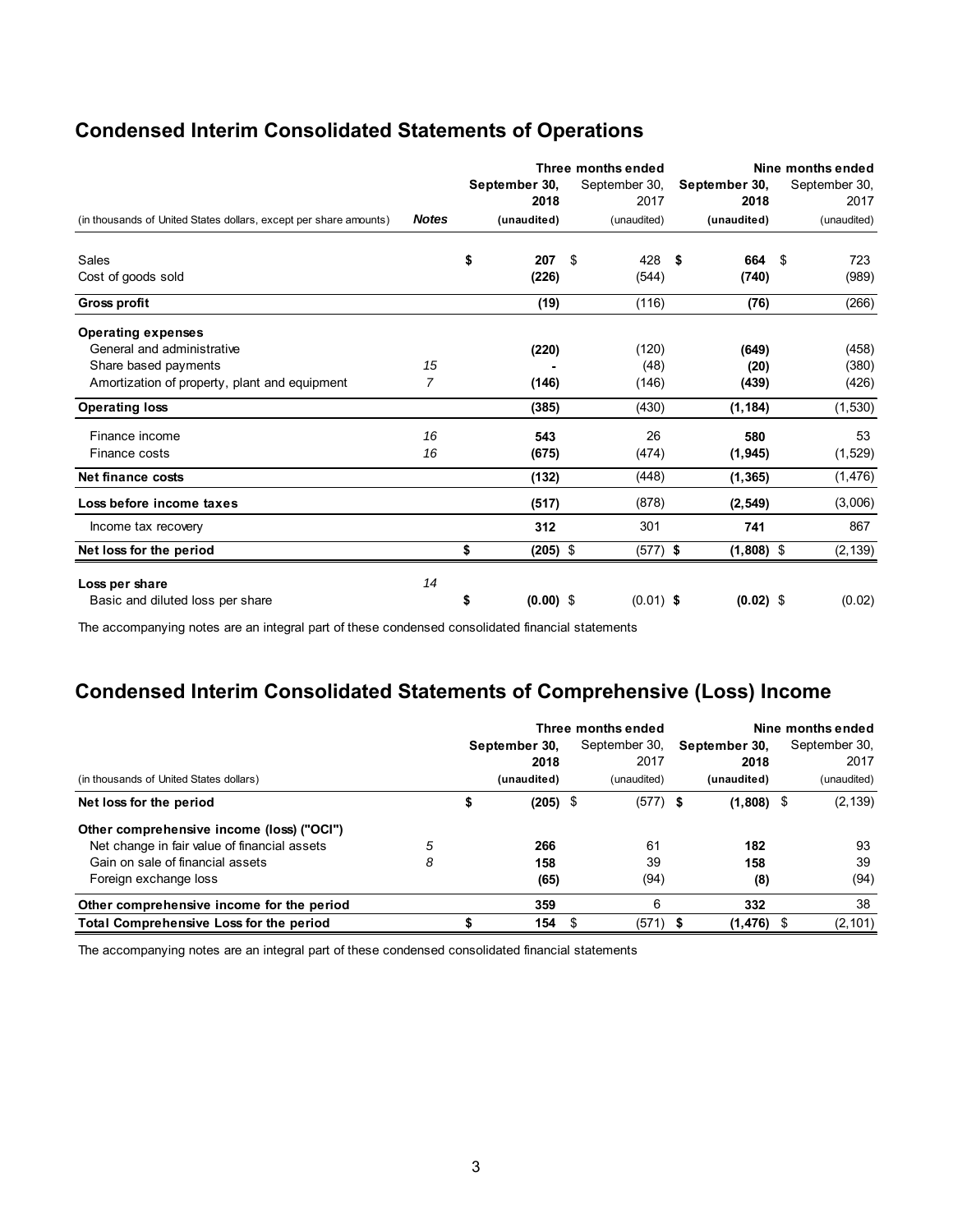# **Condensed Interim Consolidated Statements of Shareholders' Equity**

|                                                       |    |                        |                | <b>Accumulated</b><br>Other      |                            |                     |
|-------------------------------------------------------|----|------------------------|----------------|----------------------------------|----------------------------|---------------------|
|                                                       |    | <b>Share</b>           |                | <b>Contributed Comprehensive</b> |                            |                     |
| (in thousands of United States dollars)               |    | Capital                | <b>Surplus</b> | (Loss) Income                    | <b>Deficit</b>             | <b>Total Equity</b> |
| Balances as at January 1, 2017                        |    | <b>Notes \$ 53,241</b> | \$<br>5,696    | \$                               | $(3,855)$ \$ $(23,999)$    | \$<br>31,083        |
| Total comprehensive loss for the period               |    |                        |                |                                  |                            |                     |
| Net loss for the period                               |    |                        |                |                                  | (2, 139)                   | (2, 139)            |
| Other comprehensive income (loss)                     |    |                        |                |                                  |                            |                     |
| Net change in fair value of financial assets          |    |                        |                | 132                              |                            | 132                 |
| Foreign exchange on change in functional currency     |    |                        |                | (94)                             |                            | (94)                |
| Total other comprehensive income                      |    |                        |                | 38                               |                            | 38                  |
| Total comprehensive loss for the period               |    |                        |                |                                  |                            | (2, 101)            |
| Transactions with owners, recorded directly in equity |    |                        |                |                                  |                            |                     |
| Contributions in the period                           |    |                        |                |                                  |                            |                     |
| Options granted and vesting                           |    |                        | 380            |                                  |                            | 380                 |
| <b>Total contributions by owners</b>                  |    |                        | 380            |                                  |                            | 380                 |
| <b>Total transactions with owners</b>                 |    |                        | 380            |                                  |                            | 380                 |
| Balances as at September 30, 2017                     |    | \$53,241               | \$<br>6,076    | \$                               | $(3,817)$ \$ $(26,138)$ \$ | 29,362              |
| Balances as at January 1, 2018                        |    | \$53,323               | \$<br>6,140    | \$<br>(3, 777)                   | \$<br>$(24, 047)$ \$       | 31,639              |
| Total comprehensive loss for the period               |    |                        |                |                                  |                            |                     |
| Net Loss for the period                               |    |                        |                |                                  | (1,808)                    | (1,808)             |
| Other comprehensive income (loss)                     |    |                        |                |                                  |                            |                     |
| Net change in fair value of financial assets          | 5  |                        |                | 182                              |                            | 182                 |
| Gain on sale of financial assets                      | 8  |                        |                | 158                              |                            | 158                 |
| Foreign exchange on change in functional currency     |    |                        |                | (8)                              |                            | (8)                 |
| Total other comprehensive loss                        |    |                        |                | 332                              |                            | 332                 |
| Total comprehensive loss for the period               |    |                        |                |                                  |                            | (1, 476)            |
| Transactions with owners, recorded directly in equity |    |                        |                |                                  |                            |                     |
| Contributions in the period                           |    |                        |                |                                  |                            |                     |
| Issue of common shares upon restructure of debt       | 13 | 25                     |                |                                  |                            | 25                  |
| Options granted and vesting                           | 15 |                        | 20             |                                  |                            | 20                  |
| <b>Total contributions</b>                            |    | 25                     | 20             |                                  |                            | 45                  |
| <b>Total transactions with owners</b>                 |    | 25                     | 20             |                                  |                            | 45                  |
| Balances as at September 30, 2018                     |    | \$53,348               | \$<br>6,160    | \$                               | $(3,445)$ \$ $(25,855)$ \$ | 30,208              |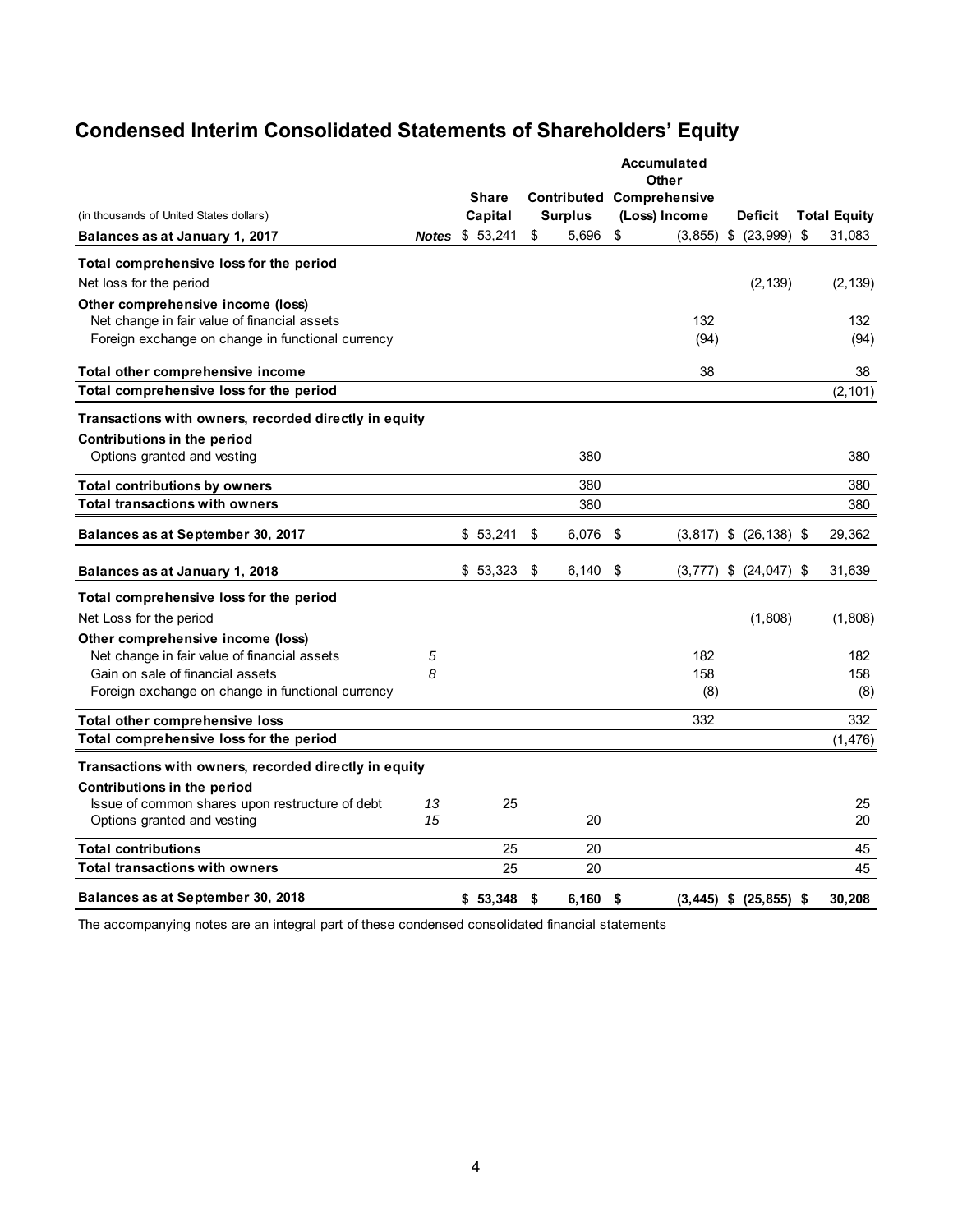# **Condensed Interim Consolidated Statements of Cash Flows**

|                                                       |                |                       | Nine months ended     |  |
|-------------------------------------------------------|----------------|-----------------------|-----------------------|--|
| (in thousands of United States dollars)               | <b>Notes</b>   | September 30,<br>2018 | September 30,<br>2017 |  |
| Cash flows from operating activities                  |                |                       |                       |  |
| Net loss for the period                               |                | \$<br>$(1,808)$ \$    | (2, 139)              |  |
| Adjustments for:                                      |                |                       |                       |  |
| Share based payments                                  | 15             | 20                    | 380                   |  |
| Amortization of property, plant and equipment         | $\overline{7}$ | 439                   | 426                   |  |
| Net finance costs                                     | 16             | 1,351                 | 1,498                 |  |
| Income tax recovery                                   |                | (741)                 | (867)                 |  |
| Net change in working capital:                        |                |                       |                       |  |
| Change in receivables and prepaids                    | 4              | (7)                   | (16)                  |  |
| Change in inventory                                   | 6              | 243                   | 698                   |  |
| Change in trade and other payables                    | 10             | 218                   | 192                   |  |
| Net cash (used) provided by operating activities      |                | (285)                 | 172                   |  |
| Cash flows from investing activities                  |                |                       |                       |  |
| Expenditures on mine property and development project | 8              | (23)                  | (17)                  |  |
| Purchase of property, plant and equipment             | 7              | (1)                   | (33)                  |  |
| Issuance of current promissory note                   | 11             | (145)                 |                       |  |
| Receipt of current promissory note                    | 11             | 200                   |                       |  |
| Proceeds on sale of marketable securities             | 5              | 158                   | 39                    |  |
| Net cash provided (used) by investing activities      |                | 189                   | (11)                  |  |
| Cash flows from financing activities                  |                |                       |                       |  |
| Receipt of current loans                              | 11             | 437                   |                       |  |
| Payments under leases                                 |                | (5)                   | (102)                 |  |
| Repayment of loans and interest                       |                | (393)                 | (41)                  |  |
| Net cash provided (used) by financing activities      |                | 39                    | (143)                 |  |
| Net decrease in cash and cash equivalents             |                | (57)                  | 18                    |  |
| Foreign exchange effect on cash and cash equivalents  |                | 73                    | (54)                  |  |
| Cash and cash equivalents, beginning of the period    |                | 125                   | 197                   |  |
| Cash and cash equivalents, end of the period          |                | \$<br>141             | \$<br>161             |  |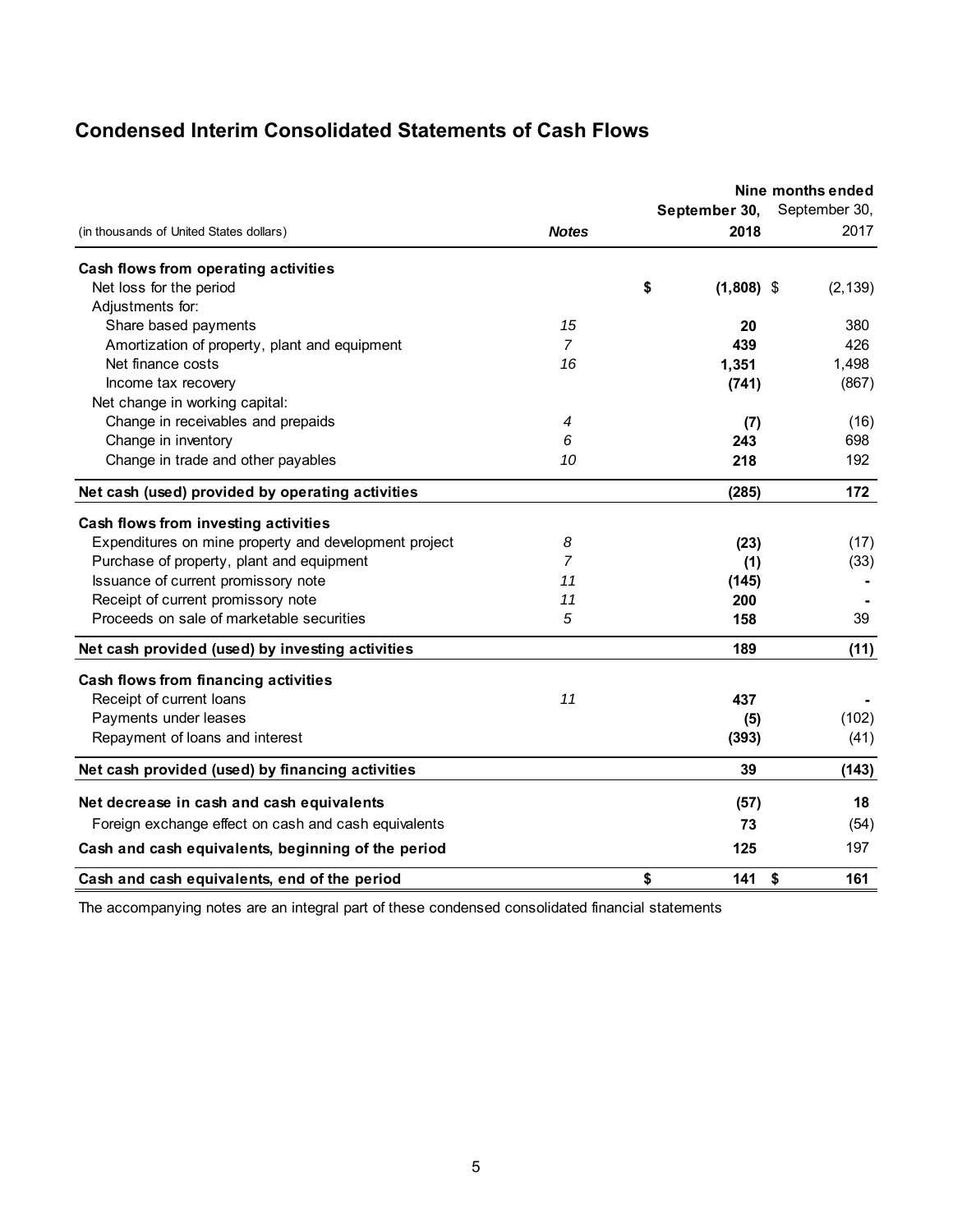*(all tabular amounts in thousands of United States dollars, except common share and per share information)*

## **1. NATURE OF OPERATIONS AND GOING CONCERN**

#### **Nature of Operations**

Victory Nickel Inc. ("Victory Nickel" or the "Company") is a company domiciled in Canada. The address of the Company's registered office is 80 Richmond St. West, Suite 1802, Toronto, Ontario, M5H 2A4. The consolidated financial statements as at and for the three and nine months ended September 30, 2018 (the "Condensed Interim Consolidated Financial Statements") comprise the Company and its subsidiaries Victory Silica Ltd. ("Victory Silica") and BG Solutions Ltd. ("BG") together referred to as "Victory Nickel" and individually as "Victory Nickel entities". Victory Nickel was primarily engaged in the acquisition, exploration and development of nickel properties and associated products in Canada until the second quarter of 2014 when the Company became a producer and supplier of premium frac sand from its frac sand plant (the "7P Plant"), located near the town of Seven Persons, approximately 18 kilometres southwest of Medicine Hat, Alberta. The 7P Plant comprises a fully-operational wet plant with a nominal capacity of approximately 120,000 tons per annum ("tpa") and a dry plant with a nominal capacity of 500,000 tpa. Frac sand is specialized sand that is used as a proppant to enhance recovery from oil and gas wells. The Company was formed on February 1, 2007 pursuant to a plan of arrangement.

On February 22, 2016 the Company commenced trading its common shares on the Canadian Securities Exchange ("CSE") under the symbol NI. Previously, the Company was listed on the Toronto Stock Exchange ("TSX") under the symbol NI.

All dollar amounts are quoted in United States dollars ("US\$" or "US dollars"), except for those denoted as Canadian dollars ("CAD\$") or Australian dollars ("AU\$").

#### **Going Concern**

These Condensed Interim Consolidated Financial Statements have been prepared using Generally Accepted Accounting Principles ("GAAP") applicable to a going concern, which contemplates the realization of assets and settlement of liabilities in the normal course of business as they come due. As at September 30, 2018, the Company had a working capital deficiency of \$13,803,000, calculated as current assets less current liabilities, an increase from a working capital deficiency of \$6,406,000 as at December 31, 2017 mostly due to interest accrued on debt. At September 30, 2018, the debts of \$13,497,000 were the largest factor in the Company's working capital deficiency, as the Company was in default on unsecured debt and related interest. A significant portion of debt is now classified as current liabilities

The Company's main assets are its nickel projects. Minago, the most advanced of its projects is permitted and ready for development. However, development costs are in excess of \$500,000,000 and given the current price of nickel, it is unlikely that financing for this project will be available in the near future. If the Company is unable to finance and develop these projects, the potential recovery via sale of these projects may be below the current carrying amounts. Given the defaults on various loans discussed below, there is an increased risk that the Company's creditors could force the Company to liquidate its core assets under less than favourable terms.

On April 14, 2015, the Company announced that operations at the 7P Plant were temporarily suspended until the demand for frac sand improved; this temporary suspension was due to the dramatic decrease in energy pricing that began in 2014. Since March 2015, sales have been significantly below rates achieved during 2014 and remain well below the level required to generate positive cash flow. The 7P Plant was restarted in March 2017 and continues to operate on an as-needed basis in order to fulfil customer needs. In October 2017, the Company announced that it had completed the refurbishment of its frac sand wash plant at the 7P Plant. The wash plant is now operational, enhancing the ability to produce and sell frac sand. 2018 has shown some improvement in the slowdown in drilling activity due to the severe drop in the price of oil, but sales have yet to recover to levels that would generate positive cash flow.

The near-term outlook in the frac sand market remains unclear. The US dollar continues to negatively impact demand for high-quality Wisconsin frac sand in Canada, as the price for Canadian frac sand has dropped and service companies appear satisfied with using lower-quality domestic frac sand, because of the price differential caused mainly by the exchange rate. As the Company's inventory is Wisconsin frac sand, this will continue to stress the Company's liquidity until such time as the market demand recovers and operations can resume on a consistent basis.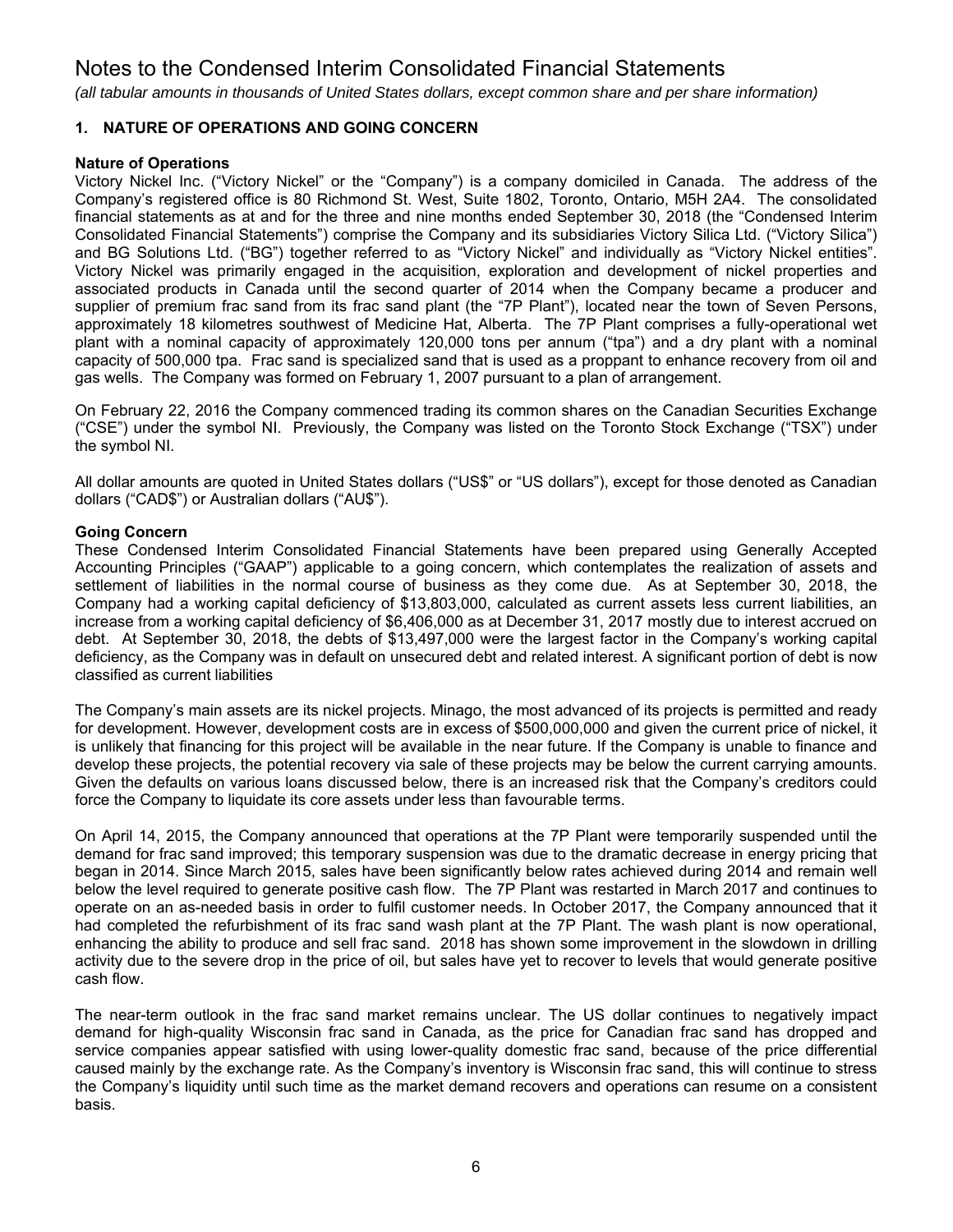*(all tabular amounts in thousands of United States dollars, except common share and per share information)*

Cash flows from frac sand sales the nine months ended September 30, 2018 were sufficient to cover operating costs but not sufficient to pay financing costs and the Company was not able to make most of its interest payments due during the nine months ended September 30, 2018.

During 2016, the Company restructured its debt (the "Debt Restructuring Agreement") with holders of promissory convertible notes and trade creditors, by issuing shares of the Company and unsecured promissory convertible notes ("Promissory Convertible Notes"). In 2017, the Company's secured debt ("Secured Debt") increased by the amount of unpaid interest to \$7,050,000 and the maturity date was extended to July 31, 2019.

Pursuant to the terms of the Secured Debt, the Company is prevented from making payments under outstanding unsecured debt until the Secured Debt is repaid. The lender of the Secured Debt (the "Secured Lender") provided a forbearance agreement for the balance of the accrued interest and made short term advances to cover nondiscretionary costs. Barring a significant improvement in the sales of frac sand, the Company is unlikely to be able to repay the Secured Debt in full when it matures in July 2019. The Company's ability to make the required interest payments during the remainder of 2018 is also in doubt and dependent upon frac sand sales. The Company's Secured Lender continues to demonstrate its commitment to ensuring the protection of the Company's core assets by providing working capital advances and forbearance agreements with respect to the interest due under the Secured Debt. Should the support of the Secured Lender change, the going concern assumption would be in doubt.

During 2016, all of the promissory convertible note holders participated in the Debt Restructuring Agreement, except for one holder of a \$3,000,000 promissory convertible note (the "Outstanding Note"). In March 2016, the Company announced that it had received notice that the holder of the Outstanding Note had filed a statement of claim concerning non-payment of principal and interest. The Company has reviewed the statement of claim with legal counsel to assess its impact on the Company and has concluded that there is no significant impact on the status of the Company's debt. The Outstanding Note matured in July 2016 and the Company has been unable to repay the amounts owing and interest payments due, which has resulted in the Company defaulting on the note.

The Company has not paid interest payments due on its Promissory Convertible Notes, which has resulted in the Company defaulting on a portion of these notes.

On July 31, 2018, the Company obtained approval from certain holders of Promissory Convertible Notes amounting to CAD\$357,000 and \$1,321,000, to extend the maturity date to January 31, 2020, from July 31, 2018, upon the issuance of an aggregate total of 508,869 common shares of the Company.

The ability of the Company to continue as a going concern is heavily dependent on the continued support of its lenders and the frac sand market improving, both in demand and in price, and the Company's ability to resume full operations at its 7P Plant. In addition to the liquidity and solvency uncertainties described above, the ability to resume full operations at the 7P Plant will require additional financing. In order to resume purchasing and shipping supplies of frac sand and full operations at the 7P Plant, the Company will require additional working capital. As noted, the Company's Secured Lender has been supportive to date. However, there are no assurances that the Company will be able to obtain the working capital to resume operations at the level sufficient to generate cash flows to repay its outstanding obligations.

The Company has cut non-essential costs in an effort to reduce operating losses and has deferred payments wherever possible. During 2018 and 2017, the Company, with the agreement of its Secured Lender, sold non-core assets to provide operating funds. However, without an injection of capital and/or until the demand and pricing for frac sand returns to pre-2015 levels, the Company will not be able to meet its outstanding obligations or any new obligations as they become due. The defaults on the Company's existing obligations add to the challenge of obtaining additional capital.

There can be no assurance that the Company will be able to restructure its debt further and/or recapitalize, and there is no certainty as to what further steps, if any, the secured and unsecured lenders may take. To date, management and the board of directors have reduced and/or deferred salaries and director fees until business recovers, but there is no certainty that this will continue. Management salary reductions and/or deferrals put the Company at risk of being unable to retain key personnel.

In addition to the above liquidity issues, the Company is subject to the risks and challenges experienced by other companies at a comparable stage. These risks include, but are not limited to, continuing losses, dependence on key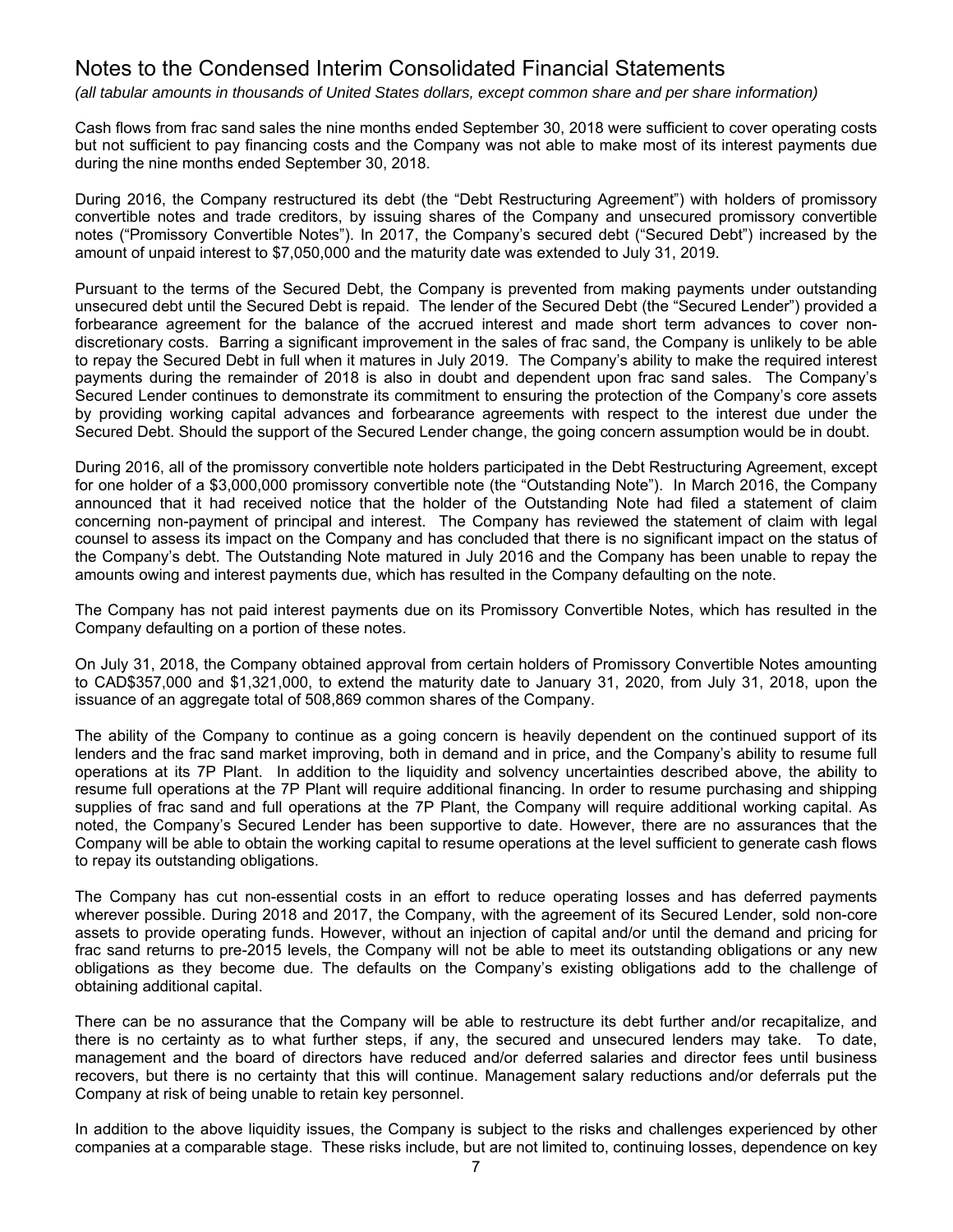*(all tabular amounts in thousands of United States dollars, except common share and per share information)*

individuals and the ability to secure adequate financing or to complete corporate transactions to meet the minimum capital required to successfully fund its projects and operating expenses.

None of the Company's mining projects have commenced commercial production and, accordingly, the Company is dependent upon debt or equity financings, the optioning and/or sale of resource or resource-related assets or interests, exploration results which have the potential for the discovery of economically-recoverable reserves and resources, and/or the ability to generate sufficient cash flow from its other operating activities for its funding. Development of the Company's current nickel mining projects to the production stage will require significant financing. Given the current economic climate, including the low nickel price, and the Company's existing liquidity challenges, the ability to raise sufficient funds will be difficult.

Should the Company not be able to overcome the risks described in this section, the carrying value of the Company's assets would be subject to material adjustment and, in addition, other adjustments may be necessary to these Condensed Interim Consolidated Financial Statements should such adverse events impair the Company's ability to continue as a going concern as contemplated under GAAP. There is no certainty that the Company will be able to generate sufficient cash to fund its activities including debt servicing, project expenditures and corporate costs. These conditions indicate the existence of a material uncertainty that may cast significant doubt about the Company's ability to continue as a going concern. Failure to continue as a going concern would require that the Company's assets and liabilities be restated on a liquidation basis, which would differ significantly from the going concern basis.

### **2. BASIS OF PREPARATION**

The Condensed Interim Consolidated Financial Statements have been prepared using accounting policies consistent with International Financial Reporting Standards ("IFRS") and its interpretations adopted by the International Accounting Standards Board ("IASB") applicable to the preparation of the interim financial statements, including IAS 34. The accounting policies, methods of computation and presentation applied in these Condensed Interim Consolidated Financial Statements are consistent with those of the previous fiscal year.

The unaudited Condensed Interim Consolidated Financial Statements reflect the accounting policies and disclosures described in Notes 2, 3, 4 and 5 to the Company's audited consolidated financial statements for the year ended December 31, 2017 (the "2017 Audited Financial Statements") (with the exception of changes set out below, if any) and accordingly, should be read in conjunction with those financial statements and the notes thereto.

The management of the Company prepares the consolidated financial statements, which are then reviewed by the Audit Committee and the Board of Directors. The Condensed Interim Consolidated Financial Statements were authorized for issue by the Board of Directors on November 28, 2018 and are made available to shareholders and others through filing on SEDAR shortly thereafter.

These Condensed Interim Consolidated Financial Statements are presented in US dollars, which is the Company's functional currency. All financial information is expressed in US dollars unless otherwise stated; tabular amounts are stated in thousands of dollars.

#### **3. SIGNIFICANT ACCOUNTING POLICIES**

The accounting policies of the Company are set out in detail in Note 3 to the 2017 Audited Financial Statements. Such policies have been applied consistently by all Victory Nickel entities and to all periods presented in these condensed interim consolidated financial statements.

There have been no new accounting policies adopted by the Company.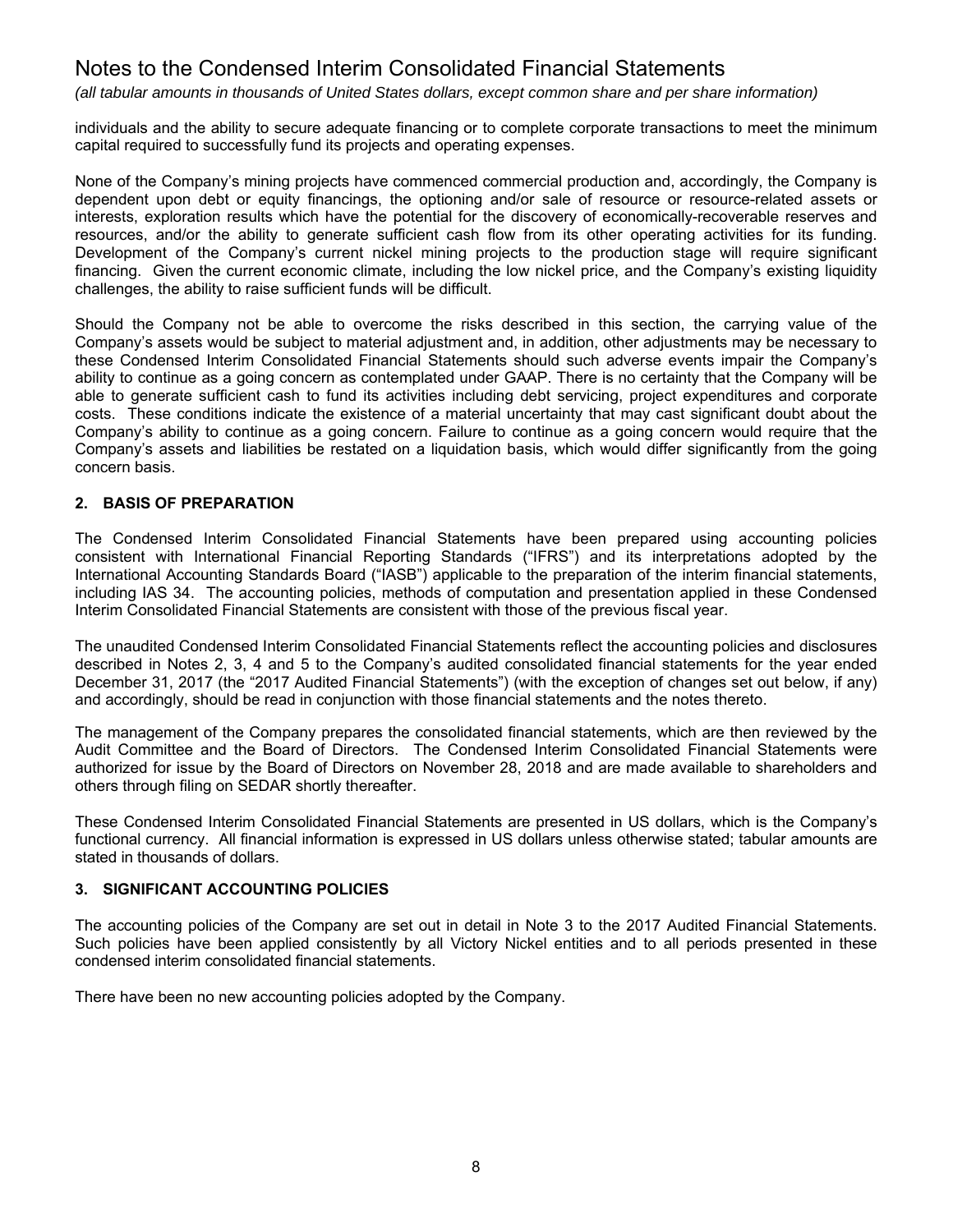*(all tabular amounts in thousands of United States dollars, except common share and per share information)*

### **4. RECEIVABLES AND PREPAIDS**

|                              | September 30,<br>2018    |  |    |  |  |  |
|------------------------------|--------------------------|--|----|--|--|--|
| Trade accounts receivable    | 31S                      |  | 19 |  |  |  |
|                              | 31                       |  | 19 |  |  |  |
| Other receivables            |                          |  | 14 |  |  |  |
| Promissory note and interest | $\overline{\phantom{0}}$ |  | 55 |  |  |  |
|                              | 40                       |  | 88 |  |  |  |

During 2017, the Company committed to provide up to \$200,000 in funding under certain terms of a secured note. The note bears interest of 15%, is secured and was to mature on June 22, 2018. During the first half of 2018, the Company advanced \$145,000 in addition to the \$55,000 advanced during 2017. During the three months ended September 30, 2018, the Company received repayment of the note and accrued interest. Proceeds received from repayment of this loan were used to repay a portion of other current loans (in Note 11).

The aging of the accounts receivable balance of \$31,000 as at September 30, 2018 is current. As at September 30, 2018, two of the Company's four customers accounted for 100% of the trade accounts receivable balance (December 31, 2017 – one customer for 100%).

### **5. MARKETABLE SECURITIES**

The Company records its investment in shares at available market prices with any difference in fair value compared with acquisition cost being recorded as gain or loss on financial assets at fair value through OCI. The Company's financial assets at fair value through OCI are listed on public stock exchanges, including the TSX and Toronto Venture Exchange. As at September 30, 2018, one junior mining company comprised 99% (December 31, 2017 – 99%) of the balance of the Company's investment in shares.

#### **6. INVENTORY**

|                                    | September 30,<br>2018 |      | December 31,<br>2017 |
|------------------------------------|-----------------------|------|----------------------|
| Raw material<br>Stored at 7P Plant | 981                   | - \$ | 1,503                |
| Finished goods & other inventory   | 981<br>627            |      | 1,503<br>348         |
|                                    | 1,608                 |      | 1,851                |

## **7. PROPERTY, PLANT AND EQUIPMENT**

| Balances as at January 1, 2018    | Land and<br><b>Building</b> |    | <b>7P Plant</b> |      | <b>Vehicles</b><br>and Mobile<br>Equipment |      | Equipment<br>and Furniture |    | Total   |
|-----------------------------------|-----------------------------|----|-----------------|------|--------------------------------------------|------|----------------------------|----|---------|
| Cost                              | 83                          |    | 4.881           |      | 685                                        |      | 220                        |    | 5,869   |
| Accumulated Amortization          | (14)                        |    | (1,936)         |      | (468)                                      |      | (42)                       |    | (2,460) |
| Effect of Foreign Exchange        | (7)                         |    | (133)           |      | (41)                                       |      | (171)                      |    | (352)   |
| <b>Carrying Amount</b>            | \$<br>62                    | \$ | 2,812           | - \$ | 176 \$                                     |      | 7                          | \$ | 3,057   |
| Additions                         | -                           |    |                 |      |                                            |      | $\overline{\phantom{0}}$   |    |         |
| Amortization                      | (1)                         |    | (399)           |      | (37)                                       |      | (2)                        |    | (439)   |
| Balances as at September 30, 2018 |                             |    |                 |      |                                            |      |                            |    |         |
| Cost                              | 83                          |    | 4,882           |      | 685                                        |      | 220                        |    | 5,870   |
| Accumulated Amortization          | (15)                        |    | (2, 335)        |      | (505)                                      |      | (44)                       |    | (2,899) |
| Effect of Foreign Exchange        | (7)                         |    | (137)           |      | (41)                                       |      | (171)                      |    | (356)   |
| <b>Carrying Amount</b>            | \$<br>61                    | S. | 2,410           | \$   | 139                                        | - \$ | 5                          | S  | 2,615   |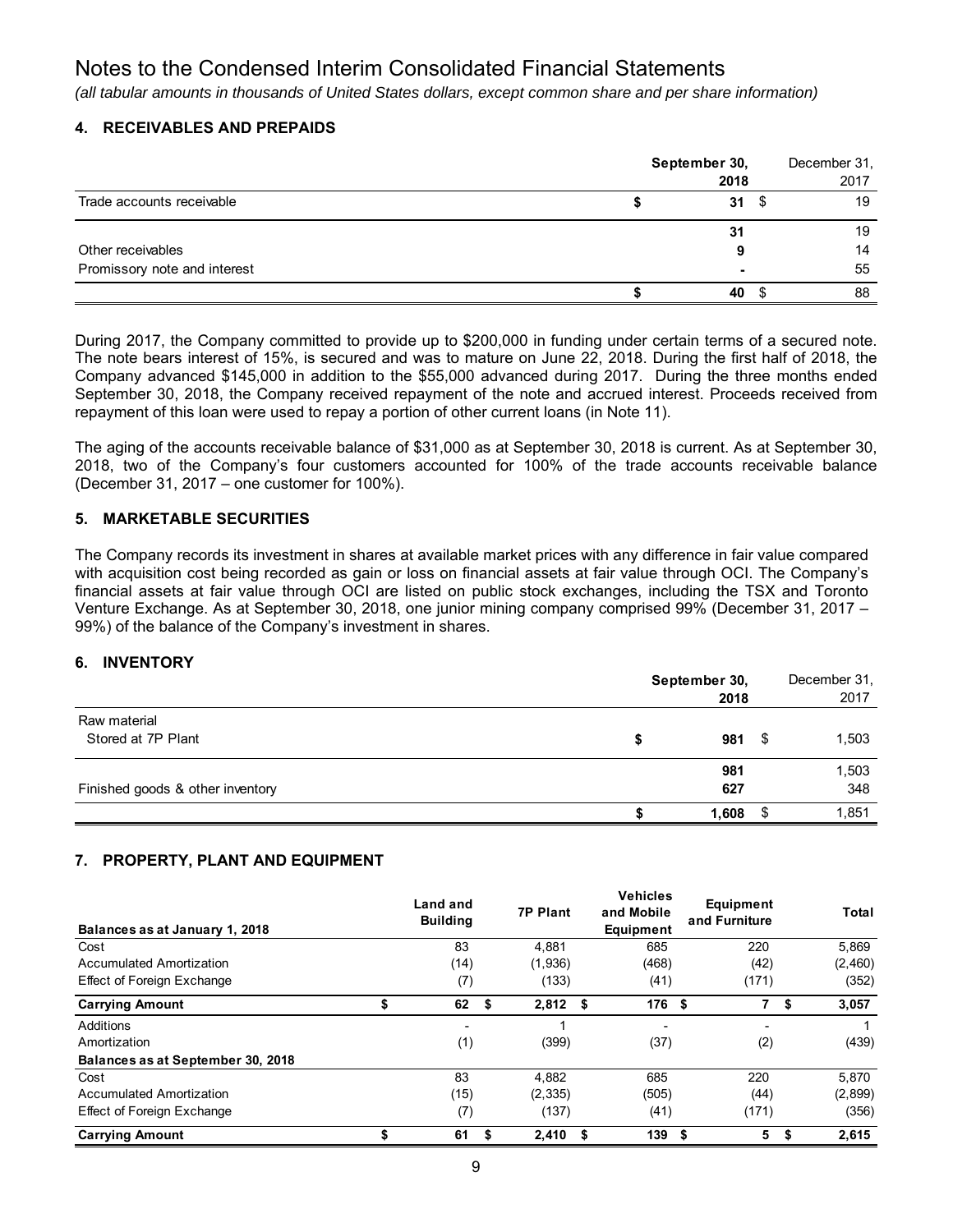*(all tabular amounts in thousands of United States dollars, except common share and per share information)*

## **8. MINE PROPERTY AND DEVELOPMENT PROJECT**

|        | January 1, |  |              | Current September 30, |
|--------|------------|--|--------------|-----------------------|
|        | 2018       |  | Expenditures | 2018                  |
| Minago | 34,996 \$  |  | 23S          | 35,019                |
|        | 34,996 \$  |  | 23           | 35,019                |

### **Minago**

The 100%-owned Minago project covers approximately 19,799 ha, through a combination of mining claims, mineral leases and a mineral exploration licence, on Manitoba's Thompson Nickel Belt. The property encompasses the Nose Deposit, which contains the entire current nickel mineral resource, and the North Limb, a zone of nickel mineralization with a known strike length of 1.5 kilometres located to the north of the Nose Deposit.

From 2006 to date, considerable work has been performed, including diamond drilling, metallurgical testing and engineering studies and all the studies required to complete the Environmental Impact Study that was filed in May 2010. As a result, in August 2011, the Company received its Environmental Act Licence ("EAL"). In April 2014, the Company announced the filing of an amendment to the EAL to relocate the permitted Minago tailings facilities, such that it will not interfere with potential nickel resources and also reduce operating costs. Although this amendment would be preferable, it is not necessary for the Minago project to be developed. On completion of First Nations consultation, the government is expected to issue the amendment to the existing EAL which continues to be valid. The results of the Minago Feasibility Study ("FS") were announced in December 2009 and improvements thereto announced in June 2010 and July 2011.

Five mineral claims totalling 691 ha located at the north end of the Company's existing Minago property package are subject to a maximum 2% net smelter return royalty ("NSR") with a 50% back-in right; these claims represent approximately 2.4% of the total Minago project and are not contained in the FS pit footprint.

The Minago project is not in production. Accordingly, the Minago project is not being depreciated.

## **9. EXPLORATION AND EVALUATION PROJECTS**

Cumulative costs relating to the acquisition of mineral properties and E&E expenditures have been incurred on the following projects:

| - - -      | January 1  |                                  | Current September 30, |  |
|------------|------------|----------------------------------|-----------------------|--|
|            | 2018       | <b>Expenditures</b>              | 2018                  |  |
|            |            |                                  |                       |  |
| Lac Rocher | $1,922$ \$ | $\overline{\phantom{a}}$         | 1,922<br>£.           |  |
| Mel        | 6,796      | $\overline{\phantom{a}}$         | 6,796                 |  |
|            | 8,718      | - \$<br>$\overline{\phantom{a}}$ | 8,718                 |  |

## **Lac Rocher**

The Lac Rocher project, which is 100%-owned, is located 140 kilometres northeast of Matagami in northwestern Québec. The project is subject to a royalty of CAD\$0.50 per ton on any ores mined and milled from the property and a 2% NSR described below.

The Lac Rocher property is subject to a discovery incentive plan (the "DIP") to reward certain individuals involved in the discovery of Lac Rocher with a 2% NSR for mines that were discovered on certain properties prior to the expiry of the DIP. The NSR is payable only on revenues earned after recovery of all development costs for any mine on the property. The terms of the DIP provide the Company with a right of first refusal on any proposed disposition of the NSR. In addition, the DIP contains put/call provisions under which the Company may be required to purchase, or may exercise an option to purchase, the NSR at the value of its discounted cash flows, as defined therein. The Lac Rocher property is the only property subject to the DIP. As the Lac Rocher property is not yet in production, no royalties are currently payable.

## **Mel**

The Company purchased a 100% interest in the Mel properties located near Thomson, Manitoba from Vale. Vale is entitled to a 10% royalty on "distributable earnings" defined as net revenue less operating expenses, before federal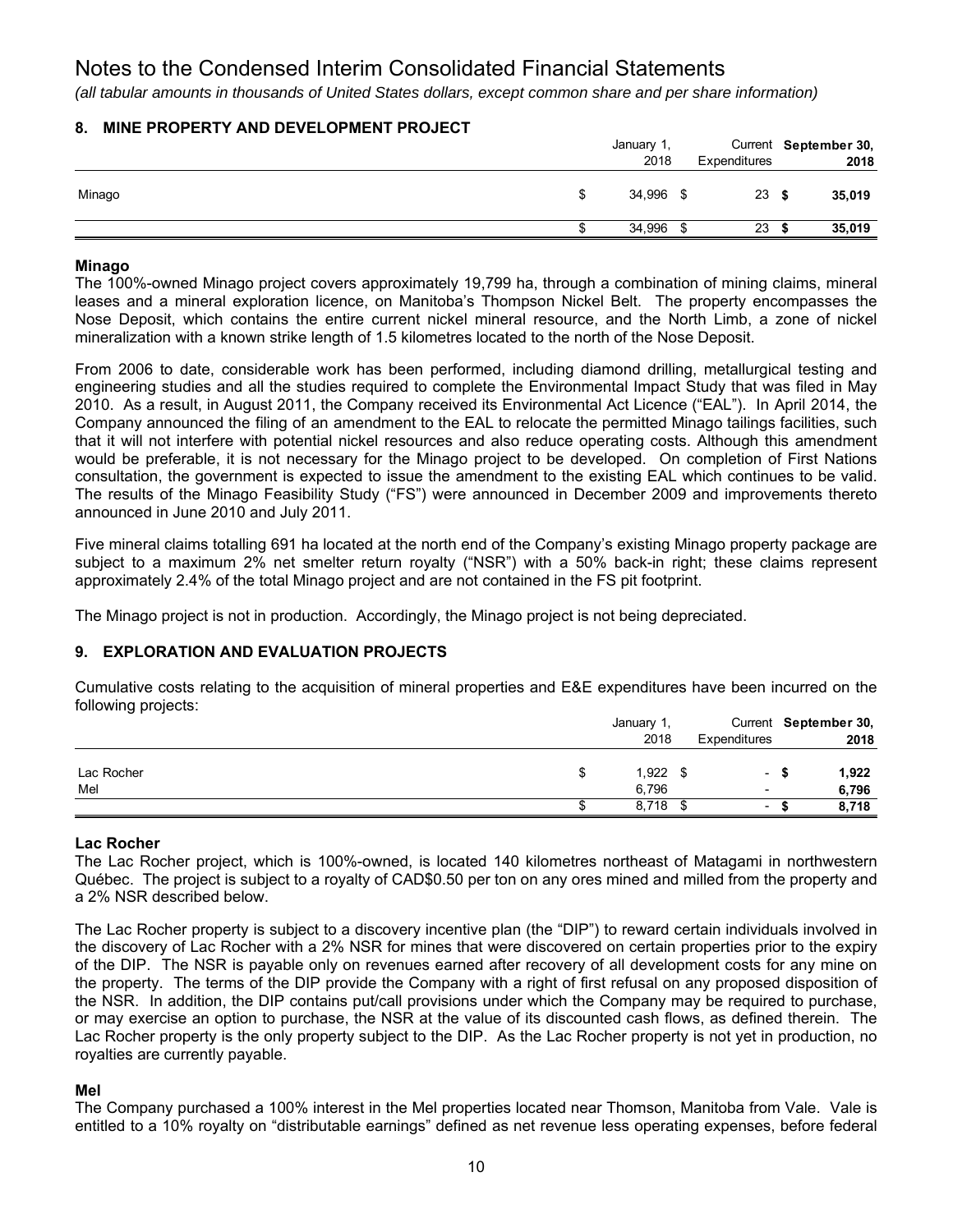*(all tabular amounts in thousands of United States dollars, except common share and per share information)*

and provincial income taxes, after provincial mining taxes and less aggregate pre-production capital but before depreciation.

Vale has a contractual obligation to mill ore mined from the Mel deposit at its cash cost plus 5% provided that the product meets Vale specifications and that Vale has sufficient mill capacity.

#### **Lynn Lake**

The Company owns a 100% right, title and interest in the Lynn Lake nickel property ("Lynn Lake"), covering approximately 600 ha in northern Manitoba. In November 2014, the Company announced that it had optioned the Lynn Lake property to Corazon Mining Limited ("Corazon"). Under the terms of the option agreement, subject to any required regulatory approvals, Corazon can acquire a 100% interest in Lynn Lake by issuing to Victory Nickel, 40,000,000 Corazon shares upon closing and incurring AU\$3,500,000 in exploration expenditures or payments (in cash or Corazon shares at Corazon's option) to Victory Nickel before November 2019. In addition, Victory Nickel will retain a 1.5% net smelter royalty on production from Lynn Lake and receive a payment of AU\$1,000,000 (in cash or Corazon shares at Corazon's option) within 30 days of the commencement of ore processing activities. In April 2015, the Company received 40,000,000 shares of Corazon valued at \$192,000 as part of the option agreement. These shares were subsequently sold.

#### **Bear Coulee**

In October 2014, the Company entered into an option to acquire a 100% interest in a frac sand land package totalling over 300 acres in Trempeleau County Wisconsin, USA (the "Bear Coulee Property"). The option agreement provides for a cash payment on signing of the agreement, a second cash payment on delivery of permits and a third cash payment on exercise of the option. The option is valid for six months from receipt of permits with two equivalent extensions available under certain circumstances. Prior to production, the Company will be required to pay \$40,000 per annum as advance royalties on the initial 20,000 tons of sand production. Once the Bear Coulee Property is in production, the Company will be required to pay a royalty of \$2.00 per ton of frac sand sold that is mined from the property.

In February 2015, the Company announced that a resource estimate of approximately 11 million tons of sand has been completed on the Bear Coulee Property and was incorporated into a National Instrument 43-101 technical report.

#### **10. TRADE AND OTHER PAYABLES**

|                                       | September 30,<br>2018 |       |            | December 31,<br>2017 |
|---------------------------------------|-----------------------|-------|------------|----------------------|
| Accounts payable                      |                       |       |            |                      |
| Mine property and development project | \$                    |       | $12 \quad$ | 15                   |
| Exploration and evaluation projects   |                       | 3     |            | 3                    |
| Frac Sand segment                     |                       | 1,780 |            | 1,818                |
| Other payables                        |                       | 118   |            | 52                   |
| Accrued liabilities                   |                       |       |            |                      |
| Other accrued liabilities             |                       | 525   |            | 332                  |
| Lease obligations - current portion   |                       |       |            | 5                    |
|                                       |                       | 2,438 | \$.        | 2,225                |

As part of the Secured Debt terms with the Secured Lender, the Company agreed to not make any payments, prior to the repayment of the Secured Debt and without the Secured Lender's approval, to settle past unsecured debt or balances outstanding with trade creditors. The balances owing to trade creditors that did not agree to the Debt Restructuring Agreement in 2016 amount to \$975,000 and CAD\$777,000 and remained outstanding as at September 30, 2018.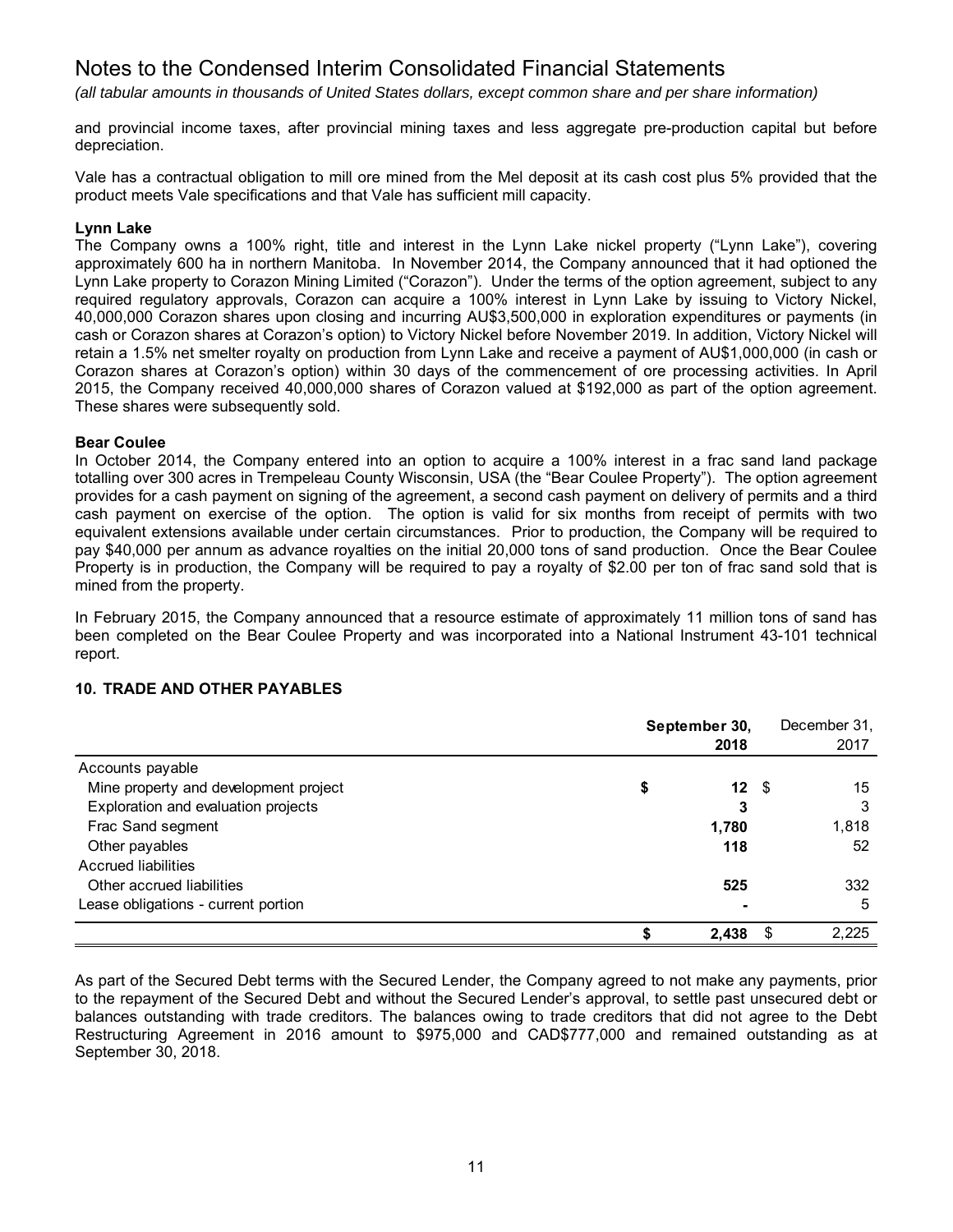*(all tabular amounts in thousands of United States dollars, except common share and per share information)*

## **11. LOANS AND BORROWINGS**

|                                      |              | September 30, |    | December 31, |
|--------------------------------------|--------------|---------------|----|--------------|
|                                      | <b>Notes</b> | 2018          |    | 2017         |
| Current loans and borrowings         |              |               |    |              |
| Secured Debt                         | (a)          | \$<br>7,007   | \$ |              |
| <b>Outstanding Note</b>              | (b)          | 3,000         | S  | 3,000        |
| Promissory Convertible Notes         | (b)          | 399           |    | 1,629        |
| Debt due to management & directors   | (b)          | 318           |    |              |
| Accrued interest                     |              | 2,959         |    | 1,806        |
| Other current loans                  |              | 132           |    | 65           |
| Total current loans and borrowings   |              | 13,815        |    | 6,500        |
| Long-term loans and borrowings       |              |               |    |              |
| <b>Secured Debt</b>                  | (a)          | \$            | S  | 6,968        |
| Promissory Convertible Notes         | (b)          | 1,323         |    |              |
| Debt owed to management & directors  | (b)          |               |    | 318          |
| Total long-term loans and borrowings |              | 1,323         |    | 7,286        |
|                                      |              | 15,138        | \$ | 13,786       |

During the three and nine months ended September 30, 2018, the Company made interest payments of \$17,000 and \$23,000, respectively (September 30, 2017 - \$23,000 and \$41,000). During the three and nine months ended September 30, 2018, the Company also incurred interest expense of \$488,000 and \$1,434,000 (September 30, 2017 - \$407,000 and \$1,204,000), amortized loan fees of \$13,000 and \$39,000 (September 30, 2017 - \$6,000 and \$17,000) and amortized embedded derivatives of \$151,000 and \$449,000 (September 30, 2017 - \$30,000 and \$207,000), respectively.

## **(a) Secured Debt**

|                                                                   | September 30, |                | December 31, |       |
|-------------------------------------------------------------------|---------------|----------------|--------------|-------|
|                                                                   |               | 2018           |              | 2017  |
| Carrying balance at beginning of the year                         | S             | 6.968          | \$           | 5,468 |
| Conversion from accrued interest                                  |               |                |              | 1,550 |
| Change in fair value of warrants with a cashless exercise feature |               | $\blacksquare$ |              | (6)   |
| Change in unamortized fair value of warrants                      |               | $\blacksquare$ |              | 15    |
| Unamortized loan fees                                             |               | 39             |              | (59)  |
| <b>Secured Debt</b>                                               |               | 7.007          | S            | 6.968 |

The Secured Debt of \$7,050,000 has a maturity date of July 31, 2019. Under the terms of the Secured Debt, if the Secured Debt is outstanding on December 31, 2018, an additional fee of 2,500,000 common shares will be issued by the Company to the Secured Lender.

The interest rate on the Secured Debt is 14.8% with interest payable in arrears. The Secured Debt is due in full on the date of maturity, subject to a cash sweep of 75% of free cash flow ("Free Cash Flow") payable within 45 days following the end of each fiscal quarter and 90 days from each fiscal year end. Free Cash Flow will be calculated based on the Company's quarterly unaudited and annually audited consolidated statement of cash flows, as net cash from operating and investing activities, plus interest and lease payments from financing activities. Allowable investing activities must be approved in advance by the Secured Lender.

In addition, the Company has agreed to not make any payments to settle past unsecured debt prior to the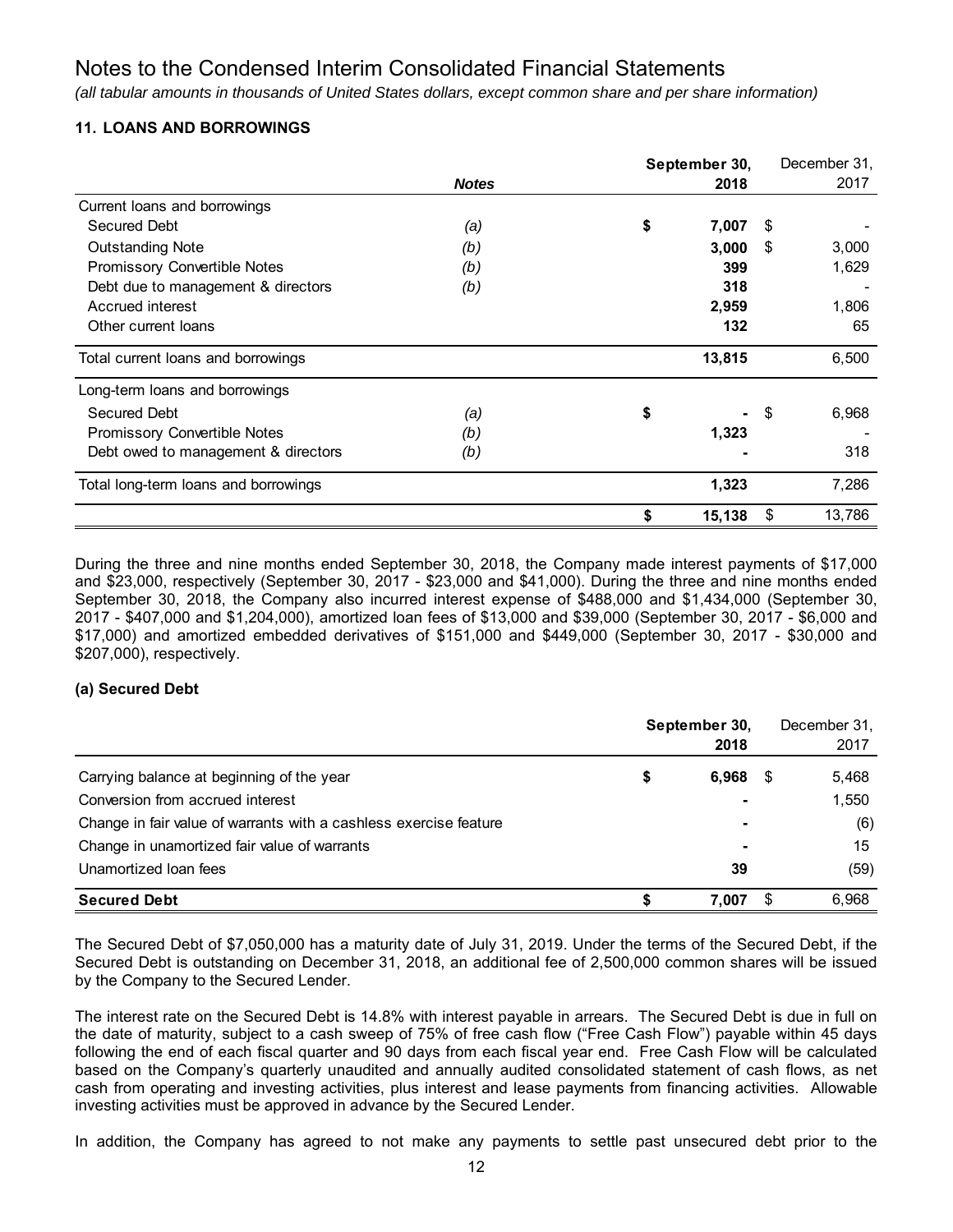*(all tabular amounts in thousands of United States dollars, except common share and per share information)*

### repayment of the Secured Debt, without the Secured Lender's approval.

### **Warrants issued to the Secured Lender**

A total of 2,750,000 warrants were issued to the Secured Lender, with an exercise price of CAD\$0.25 and an expiry date of January 31, 2018. The Warrants expired unexercised on January 31, 2018.

### **(b) Promissory Convertible Notes**

|                                                      |    | September 30,<br>2018 |      | December 31,<br>2017 |
|------------------------------------------------------|----|-----------------------|------|----------------------|
|                                                      |    |                       |      |                      |
| Total Principal Outstanding at beginning of the year | \$ | 4,629                 | - \$ | 4,421                |
| Restructure of debt                                  |    | (1, 596)              |      |                      |
| Issuance of extended debt                            |    | 1,916                 |      |                      |
| Change in present value discount on debt             |    | (200)                 |      | 148                  |
| Change in fair value of conversion options           |    |                       |      | (70)                 |
| Change in unamortized embedded derivatives           |    | 57                    |      | 97                   |
| Effect of foreign exchange                           |    | (14)                  |      | 33                   |
| Carrying balance at the end of the year              |    | 4,792                 |      | 4.629                |
| Less: Outstanding Note                               |    | (3,000)               |      | (3,000)              |
| <b>Promissory Convertible Notes</b>                  | S  | 1,792                 |      | 1,629                |

During 2016, the Company announced that it had restructured a portion of its debt through private placements of common shares and Promissory Convertible Notes, in settlement of current indebtedness to certain of its unsecured lenders and trade creditors.

The Company has not made any interest payments due on its Promissory Convertible Notes, which has resulted in the Company defaulting on a portion of these notes.

#### **Promissory Convertible Note Holders**

The Promissory Convertible Notes have the original following terms:

- A maturity date of July 31, 2018;
- An interest rate of 7% per annum, payable annually or at any time in cash or in common shares valued at market, at the option of the Company;
- Convertible at CAD\$0.25 per share, at the option of the holder; and
- Holders of the Promissory Convertible Notes will also receive one common share purchase warrant for every four common shares acquired upon conversion of the Promissory Convertible Notes, with an exercise price of CAD\$0.50 per share, exercisable for a five-year period from the date of conversion.

On July 31, 2018, the Company obtained approval from certain holders of Promissory Convertible Notes amounting to CAD\$357,000 and \$1,321,000, to extend the maturity date to January 31, 2020, from July 31, 2018, upon the issuance of an aggregate total of 508,869 common shares of the Company.

## **Debt Owed to Directors and Management**

Current directors and management agreed to defer payment until July 2019 of all outstanding debt and director fees accumulated up to December 31, 2017. As a result, the long-term debt of \$318,000 owed to directors and management is comprised of a portion of the restructured debt owed to current directors and management amounting to CAD\$224,000, and unpaid director fees incurred by current directors during 2016 and 2017 totalling CAD\$175,000.

## **Outstanding Note**

During 2016, all of the then holders of promissory convertible notes participated in the Debt Restructuring Agreement except for the one holder of the Outstanding Note of \$3,000,000. In March 2016, the Company announced that it had received notice that the holder of the Outstanding Note had filed a statement of claim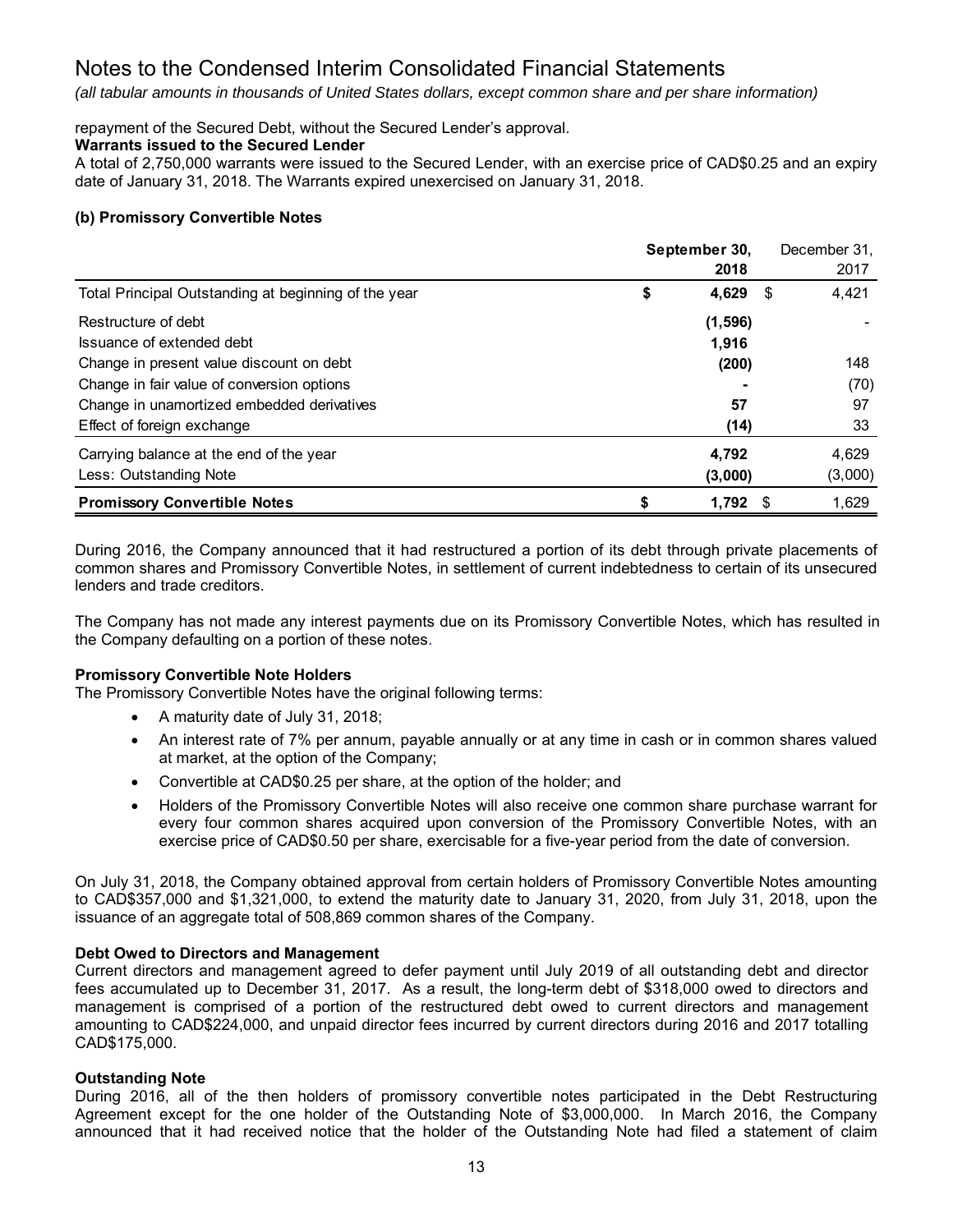*(all tabular amounts in thousands of United States dollars, except common share and per share information)*

concerning non-payment of principal and interest. The Company has reviewed the statement of claim with legal counsel to assess its impact on the Company and has concluded that there is no significant impact on the status of the Company's debt. Pursuant to the terms of the Secured Debt, the Company is prevented from making payments under outstanding unsecured debt until the Secured Debt is repaid. As a result, the Company has not paid interest accrued on the Outstanding Note. The Outstanding Note matured in July 2016 and the Company has been unable to repay the amounts owing and interest payments due. This has resulted in the Company defaulting on the Outstanding Note.

## **12. PARTICIPATING INTEREST**

Pursuant to a participating interest loan (the "Participating Interest") with Nuinsco Resources Limited ("Nuinsco" or the "Lender"), the Lender has the right to convert the outstanding balance into a limited participating interest (the "Conversion"), whereby the Lender is entitled to receive a share of cash flows earned from the sale of frac sand from the 7P Plant. The Lender's participation was capped at CAD\$10,000,000, with a minimum of CAD\$7,500,000, and was subject to adjustment under certain circumstances.

The Participating Interest is classified as a financial liability carried at amortized cost. The estimated future cash flows discounted at 15% were determined using a probability-weighted estimation of future expected cash flow scenarios from the three-phased frac sand business based on current expectations of business results, capital costs and pre-operating expenditures. An assessment is made regarding the applicable ceiling for the cash flows which is dependent upon the phase attained by the Company when payments under the Participating Interest are anticipated. These cash flows were on the basis of completion of phase two; the Company expects to enter phase two before paying out the expected cash flows, despite announcing, during February 2015, a deferral of phase two. The Company also included probability weightings of 50%, 25% and 25% as risk factors applied to varying levels of expected cash flows – being zero, 50% and 100% of the applicable ceiling maximum of CAD\$7,667,000.

The percentage participation in net cash flows is 52.16% and the applicable ceiling for phase two is CAD\$7,667,000 (phase one - CAD\$10,222,000). As a result of the continued slowdown in demand for frac sand, the continued suspension of operations at the 7P Plant and the losses incurred during the last few years, the estimated fair value of the Participating Interest was \$529,000 at September 30, 2018 (December 31, 2017 - \$529,000). This is a Level 3 methodology and is subject to the highest level of uncertainty. The Company will continue to review and revise its estimates of expected future cash flows, as the expectations of payments of the Participating Interest change. Changes in that estimate will be recorded through operations with appropriate adjustment for actual cash flows paid**.** 

## **13. CAPITAL AND OTHER COMPONENTS OF EQUITY**

The Company is authorized to issue an unlimited number of common shares with no par value and preferred shares that may be issued in one or more series. The issued and outstanding common shares for the following periods are as follows:

|                                       | Number of<br><b>Shares</b> | <b>Share</b><br>Capital |
|---------------------------------------|----------------------------|-------------------------|
| Balance as at January 1, 2018         | 94,870,968                 | 53,323                  |
| Issue of common shares to settle debt | 508.869                    | 25                      |
| Balance as at September 30, 2018      | 95,379,837                 | 53,348                  |

During September 2018, the Company issued shares to certain Promissory Convertible Note holders who agreed to extend the maturity date on outstanding debentures at \$0.20 per share.

At the Annual and Special Meeting of Shareholders held on June 14, 2018 the shareholders passed a special resolution approving an amendment to the articles of the Company to increase the Company's authorized share capital by creating a new class of preferred shares (the "Preferred Shares") that may be issued in one or more series, with rights and restrictions attaching thereto that allow the Board of Directors of the Corporation to fix the number of shares in the series and to fix the preferences, special rights and restrictions, privileges, conditions and limitations attaching to the shares of that series. To date no Preferred Shares have been issued.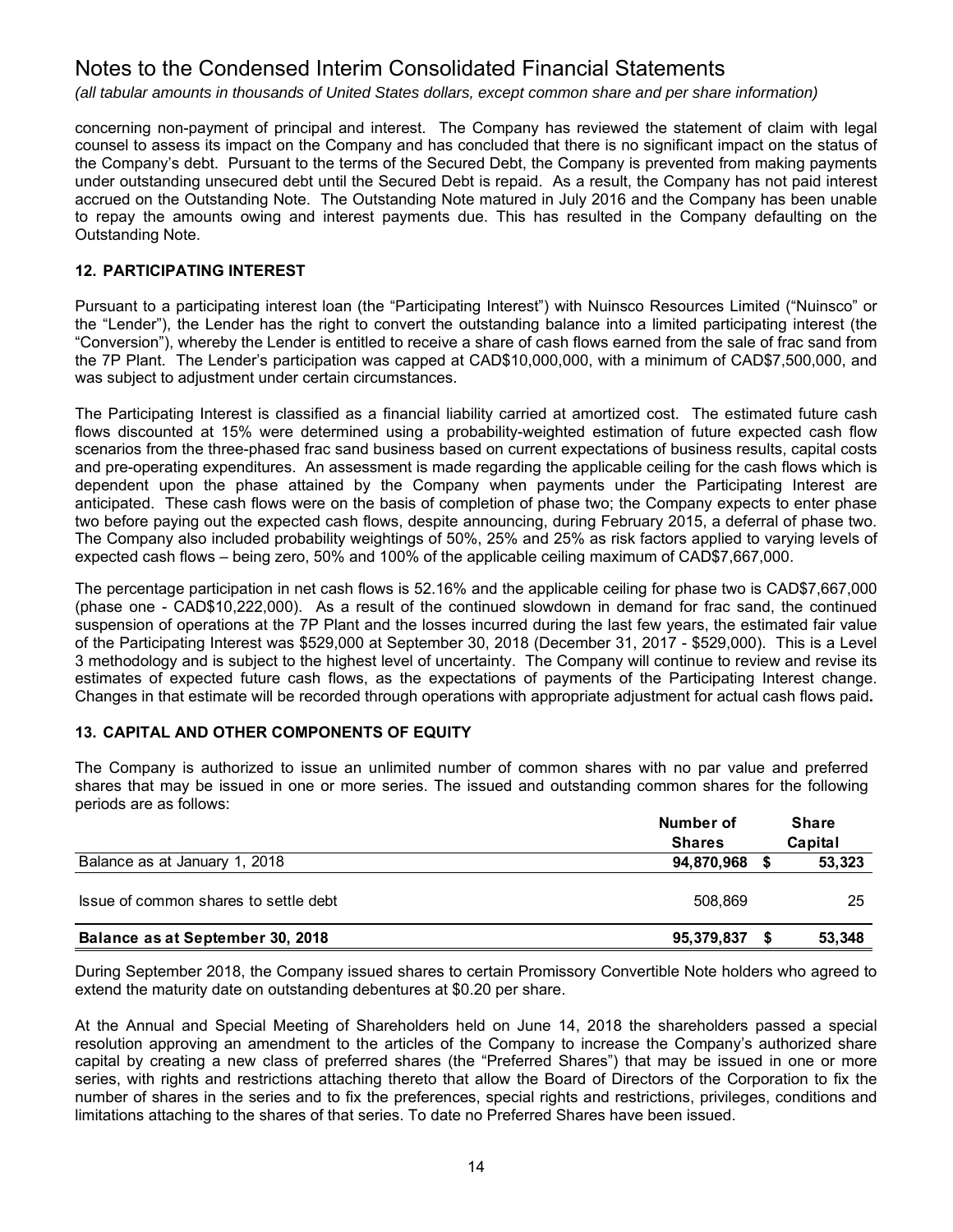*(all tabular amounts in thousands of United States dollars, except common share and per share information)*

## **14. EARNINGS (LOSS) PER SHARE**

The calculation of basic and diluted earnings (loss) per share for the period ended were based on the information in the table below.

|                                                                                                    | Three months ended<br>September 30, 2018 |            | Nine months ended<br>September 30, 2018 |  |  |
|----------------------------------------------------------------------------------------------------|------------------------------------------|------------|-----------------------------------------|--|--|
| Weighted average number of common shares at beginning<br>and end of the period - Basic and Diluted | 94,887,744                               |            | 95,048,047                              |  |  |
| Number of options excluded                                                                         | 12.303.000                               | 12,303,000 |                                         |  |  |
| Net loss attributable to shareholders - Basic and Diluted                                          | (205)                                    |            | (1,808)                                 |  |  |
| Weighted Average Basic and Diluted Loss Per Share                                                  | (0.00)                                   |            | (0.02)                                  |  |  |

The effect of adjustments to the weighted average number of common shares would be anti-dilutive when the Company incurs losses. The table above provides the weighted average number of common shares on a diluted basis for periods where losses are incurred for information only.

## **15. SHARE-BASED PAYMENTS**

#### **Stock Options**

The number and weighted average exercise prices of options are as follows:

| (amounts in Canadian dollars)             |                   | Weighted average |                |
|-------------------------------------------|-------------------|------------------|----------------|
| As at September 30, 2018                  | Number of options |                  | exercise price |
| Outstanding as at beginning of the period | 12,625,000        |                  | 0.08           |
| Expired                                   | (322,000)         |                  | 0.30           |
| Outstanding and exercisable at period end | 12,303,000        |                  | 0.07           |

|                                             | Number of           | Weighted average remaining |
|---------------------------------------------|---------------------|----------------------------|
| As at September 30, 2018                    | options outstanding | contractual life (years)   |
| Range of exercise prices (Canadian dollars) |                     |                            |
| \$0.05 to \$0.06                            | 11,900,000          | 3.40                       |
| \$0.30 to \$0.50                            | 45.000              | 0.10                       |
| \$0.55                                      | 103.000             | 0.35                       |
| \$0.70 to \$1.10                            | 255.000             | 0.81                       |
|                                             | 12,303,000          | 3.35                       |

During the three and nine months ended September 30, 2018, the Company recorded \$nil and \$20,000 (September 30, 2017 - \$48,000 and \$380,000), respectively, in share-based payments upon the vesting of options. As at September 30, 2018 there were no share-based payments remaining to be recognized (September 30, 2017 - \$90,000). Options outstanding at September 30, 2018 expire between November 2018 and June 2022.

#### **Share purchase warrants**

The number and weighted average exercise prices of warrants are as follows:

| (in Canadian dollars)<br>As at September 30, 2018            | Date<br>Issued | Life<br>(mths) | <b>Number of warrants</b> | Weighted average | exercise price |
|--------------------------------------------------------------|----------------|----------------|---------------------------|------------------|----------------|
| Issued pursuant to private placements<br>Warrants<br>Expired | March 3, 2016  | 23             | 2,750,000<br>(2,750,000)  | \$               | 0.25           |
| Outstanding as at end of the period                          |                |                |                           |                  | $\blacksquare$ |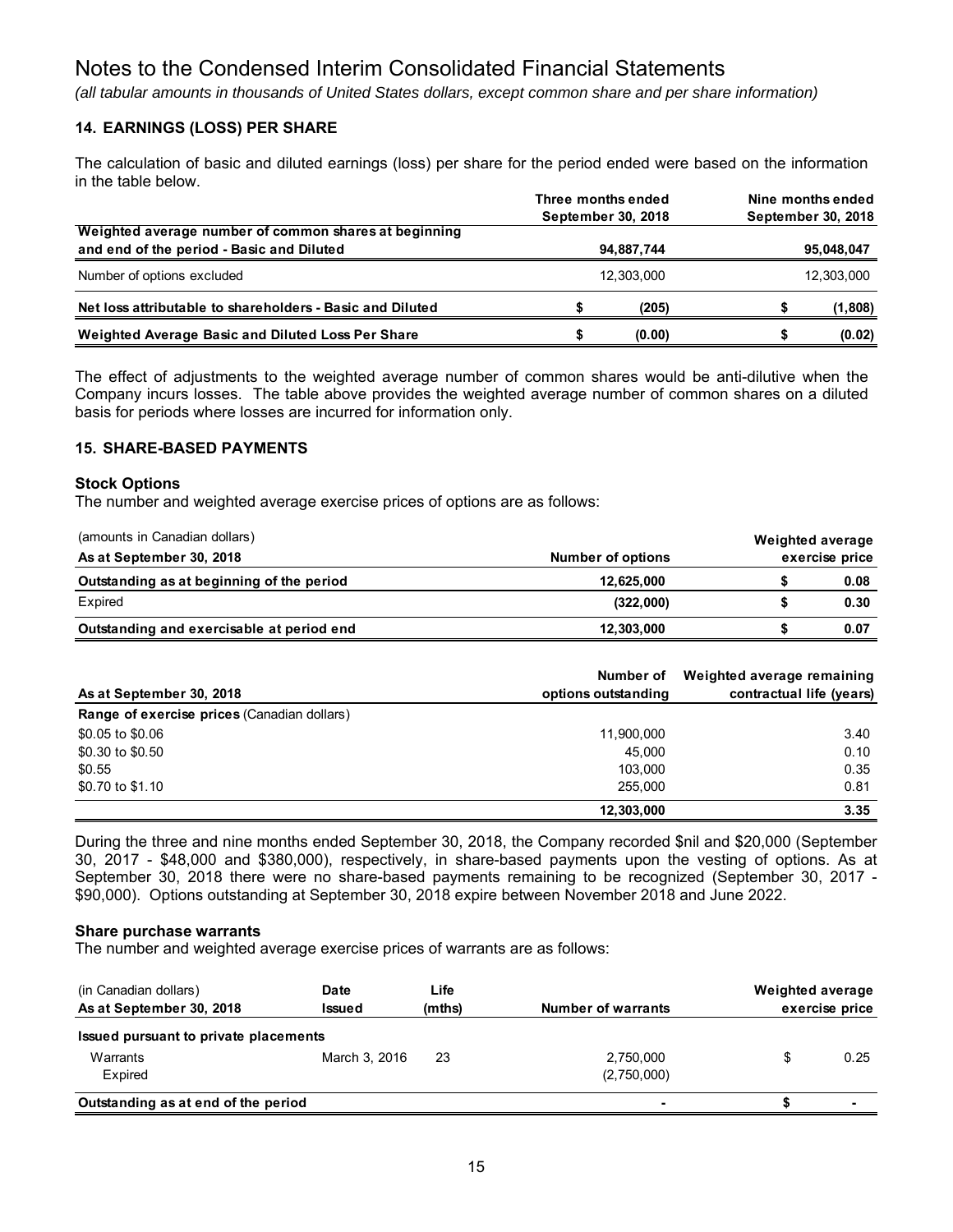*(all tabular amounts in thousands of United States dollars, except common share and per share information)*

# **16. FINANCE INCOME AND FINANCE COSTS**

|                                           | Three months ended             |            |    |               |     | Nine months ended |    |         |
|-------------------------------------------|--------------------------------|------------|----|---------------|-----|-------------------|----|---------|
|                                           | September 30,<br>September 30, |            |    | September 30, |     | September 30,     |    |         |
|                                           |                                | 2018       |    | 2017          |     | 2018              |    | 2017    |
|                                           |                                |            |    |               |     |                   |    |         |
| Change in value of embedded derivatives   | \$                             |            | \$ | 10            | -\$ |                   | \$ | 10      |
| Gain on restructuring of debt             |                                | 566        |    |               |     | 566               |    |         |
| Net foreign exchange gain                 |                                | (23)       |    | 16            |     |                   |    | 43      |
| Other                                     |                                |            |    |               |     | 14                |    |         |
| <b>Finance income</b>                     |                                | 543        |    | 26            |     | 580               |    | 53      |
| Interest expense on loans                 |                                |            |    |               |     |                   |    |         |
| Accrued and/or cash settled               |                                | 488        |    | 407           |     | 1,434             |    | 1,204   |
| Amortization of loan fees                 |                                | 13         |    | 6             |     | 39                |    | 17      |
| Amortization of embedded derivatives      |                                | 151        |    | 30            |     | 449               |    | 207     |
| Change in value of options/warrants under |                                |            |    |               |     |                   |    |         |
| Debt Restructuring Agreement              |                                |            |    | 28            |     |                   |    | 84      |
| Net foreign exchange loss                 |                                | 23         |    |               |     | 23                |    |         |
| Other                                     |                                |            |    | 3             |     |                   |    | 17      |
| <b>Finance costs</b>                      |                                | 675        |    | 474           |     | 1,945             |    | 1,529   |
| <b>Net Finance Costs</b>                  | \$                             | $(132)$ \$ |    | $(448)$ \$    |     | $(1,365)$ \$      |    | (1,476) |

## **17. OPERATING SEGMENT**

## **Reporting Segment**

The Company has been engaged in the exploration, evaluation and development of properties for the mining and production of nickel and associated products; since January 1, 2014, it also has been a producer and supplier of premium frac sand from its 7P Plant. Accordingly, the Company has three reporting segments: Corporate, Exploration and Development, and Frac Sand.

The Corporate segment operates to support the Company's activities, including exploration and development projects and the frac sand business.

Senior management makes decisions with respect to Exploration and Development by considering exploration and development potential and results on a project-by-project basis. The exploration and development projects are all located in Canada. Any applicable amounts relating to such projects will continue to be capitalized to the relevant project as either *Exploration and evaluation projects* or *Mine property and development project* on the consolidated balance sheets.

The Frac Sand segment is managed and operated by Victory Silica's executives and employees, although the business and operating assets are part of Victory Nickel (refer also to Note 19). The segment is located in Canada, although raw materials purchases are sourced from the United States.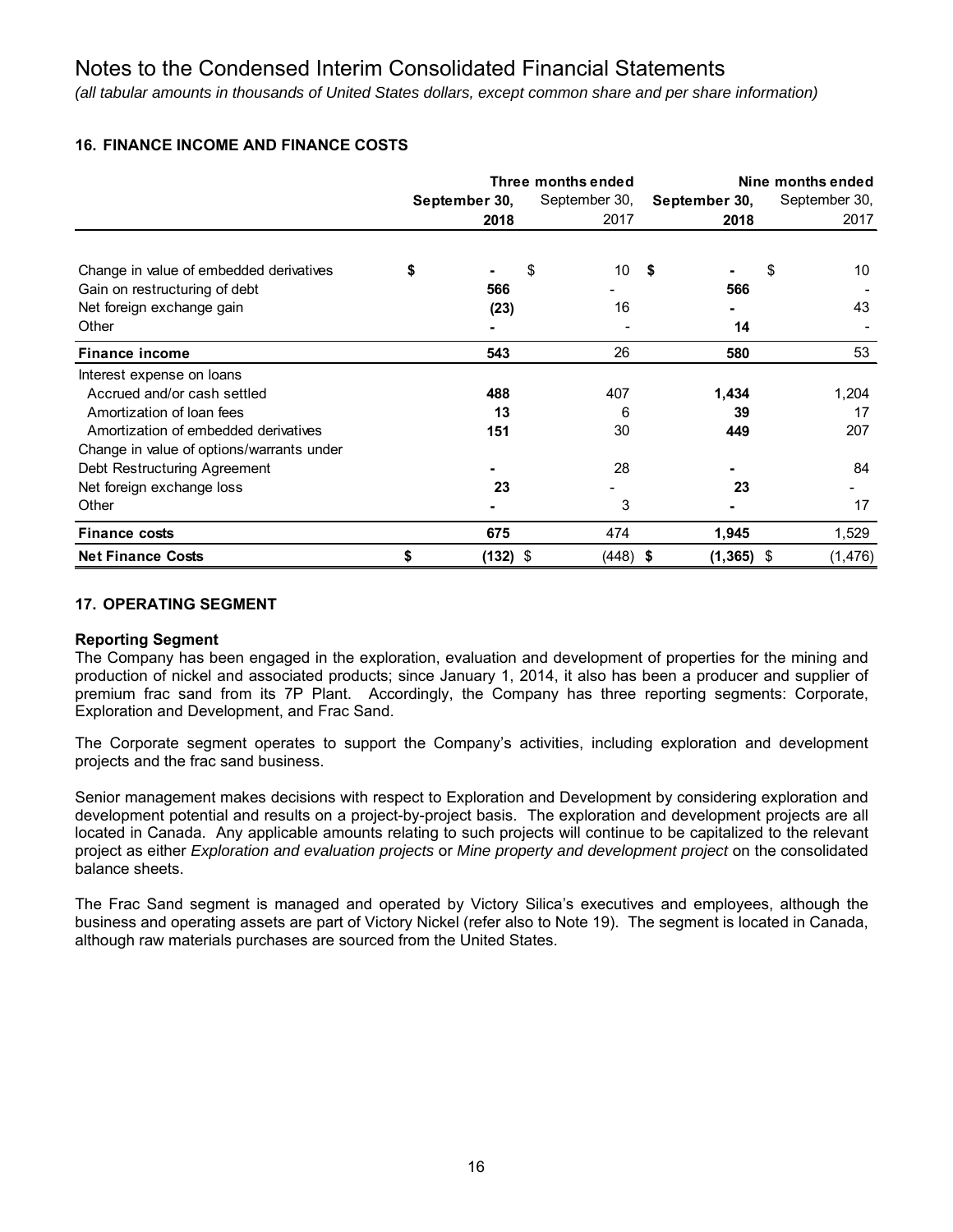*(all tabular amounts in thousands of United States dollars, except common share and per share information)*

The following tables provide information on the assets of the Company's segments:

|                                    | September 30, | 2018       | December 31,<br>2017 |
|------------------------------------|---------------|------------|----------------------|
| Canada                             |               |            |                      |
| Corporate                          | \$            | $2,020$ \$ | 2,020                |
| <b>Exploration and Development</b> |               | 43,737     | 43,714               |
| Frac Sand                          |               | 4,188      | 4,858                |
| Intersegment elimination           |               | (1, 461)   | (1, 502)             |
| <b>Total Assets</b>                |               | 48,484 \$  | 49,090               |

There have been no changes in the reportable segments or the treatment of segmented assets and revenues during the period.

|                                               |              | <b>Exploration and</b>   |                  |              | September 30, |
|-----------------------------------------------|--------------|--------------------------|------------------|--------------|---------------|
| Three months ended September 30, 2018         | Corporate    | Development              | <b>Frac Sand</b> | <b>Total</b> | 2017          |
| <b>Revenues</b>                               | \$<br>$\sim$ | \$<br>$\sim$             | \$<br>207        | \$<br>207    | \$<br>428     |
| Cost of goods sold                            |              |                          | (226)            | (226)        | (544)         |
| Gross profit                                  |              | $\overline{\phantom{0}}$ | (19)             | (19)         | (116)         |
| <b>Operating expenses</b>                     |              |                          |                  |              |               |
| General and administrative                    | (135)        |                          | (85)             | (220)        | (120)         |
| Share-based payments                          |              |                          |                  |              | (48)          |
| Amortization of property, plant and equipment |              | (1)                      | (145)            | (146)        | (146)         |
| <b>Operating loss</b>                         | (135)        | (1)                      | (249)            | (385)        | (430)         |
| Finance income                                | 543          |                          |                  | 543          | 26            |
| Finance costs                                 | (675)        |                          |                  | (675)        | (474)         |
| Net finance costs                             | (132)        |                          |                  | (132)        | (448)         |
| Loss before income taxes                      | (267)        | (1)                      | (249)            | (517)        | (878)         |
| Income tax recovery                           | 312          |                          |                  | 312          | 301           |
| Net gain (loss) for the year                  | \$<br>45     | \$<br>(1)                | \$<br>$(249)$ \$ | (205)        | \$<br>(577)   |

|                                               |                      | <b>Exploration and</b> |                  | September 30, |                |
|-----------------------------------------------|----------------------|------------------------|------------------|---------------|----------------|
| Nine months ended September 30, 2018          | Corporate            | Development            | <b>Frac Sand</b> | Total         | 2017           |
| <b>Revenues</b>                               | \$<br>$\blacksquare$ | \$<br>$\sim$           | \$<br>664        | - \$<br>664   | \$<br>723      |
| Cost of goods sold                            |                      |                        | (740)            | (740)         | (989)          |
| Gross profit                                  |                      |                        | (76)             | (76)          | (266)          |
| <b>Operating expenses</b>                     |                      |                        |                  |               |                |
| General and administrative                    | (433)                |                        | (216)            | (649)         | (458)          |
| Share-based payments                          | (20)                 |                        |                  | (20)          | (380)          |
| Amortization of property, plant and equipment |                      | (2)                    | (437)            | (439)         | (426)          |
| <b>Operating loss</b>                         | (453)                | (2)                    | (729)            | (1, 184)      | (1,530)        |
| Finance income                                | 580                  |                        |                  | 580           | 53             |
| Finance costs                                 | (1, 945)             |                        | $\blacksquare$   | (1, 945)      | (1,529)        |
| Net finance costs                             | (1, 365)             |                        |                  | (1, 365)      | (1, 476)       |
| Loss before income taxes                      | (1,818)              | (2)                    | (729)            | (2, 549)      | (3,006)        |
| Income tax recovery                           | 741                  |                        |                  | 741           | 867            |
| Net loss for the year                         | \$<br>$(1,077)$ \$   | (2)                    | (729)<br>\$      | (1,808)<br>\$ | \$<br>(2, 139) |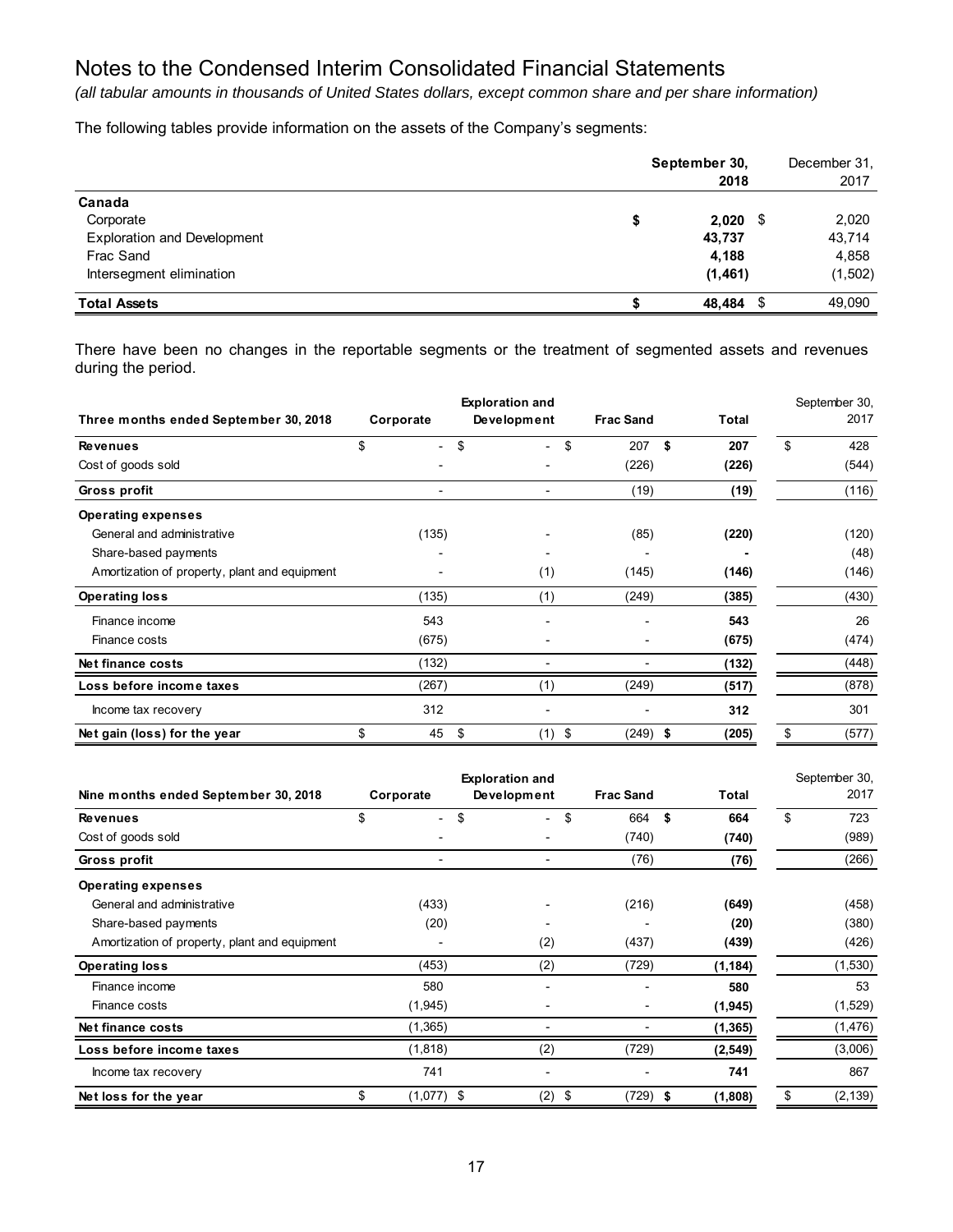*(all tabular amounts in thousands of United States dollars, except common share and per share information)*

## **18. RELATED PARTIES AND MANAGEMENT AGREEMENT**

#### **Related Party Balances and Transactions**

Short-term employee benefits provided by the Company to key management personnel include salaries, directors' fees, statutory benefit contributions, paid annual vacation and paid sick leave as well as non-monetary benefits such as medical care. In addition to short-term employee benefits, the Company may also issue options and common shares as part of the stock option plan and share bonus plan. Payables to key management personnel generally relate to director's fees, consulting fees and expense reimbursements. Balances and transactions with related parties as at and for the periods ended are shown in the following tables:

|                                                | September 30, |  | December 31, |
|------------------------------------------------|---------------|--|--------------|
|                                                | 2018          |  | 2017         |
| <b>Balances Outstanding</b>                    |               |  |              |
| Debt due to key management personnel           | 318           |  | 318          |
| Other payables due to key management personnel | 453           |  | 173          |
|                                                | 771           |  | 491          |

Key management personnel compensation is composed of:

|                              | Three months ended |               |  |               | Nine months ended |               |  |               |  |
|------------------------------|--------------------|---------------|--|---------------|-------------------|---------------|--|---------------|--|
|                              |                    | September 30, |  | September 30, |                   | September 30. |  | September 30, |  |
|                              |                    | 2018          |  | 2017          |                   | 2018          |  | 2017          |  |
| Short-term employee benefits |                    | 136           |  | 87            |                   | 415           |  | 151           |  |
|                              |                    | 136           |  | 87            |                   | 415           |  | 151           |  |

#### **19. COMPANY ENTITY**

#### **Significant Subsidiary - Victory Silica**

On June 19, 2012, the Company announced the creation of Victory Silica to establish the Company as a supplier of premium frac sand, prior to commencing frac sand sales from the Minago project. Victory Silica manages the frac sand business on behalf of the Company.

|                                                                            |   | September 30,<br>2018 |        |    |  |  |
|----------------------------------------------------------------------------|---|-----------------------|--------|----|--|--|
| Victory Silica Ltd.<br><b>Current Assets</b><br><b>Current Liabilities</b> | S | $\sim$<br>$\sim$      | S<br>S | 37 |  |  |

#### **20. SUBSEQUENT EVENTS**

On October 29, 2018, the Company announced that Rene Galipeau retired as Chief Executive Officer of the Company, due to personal reasons. The board, management team and shareholders of Victory Nickel have been fortunate to have the benefit of his expertise since the inception of the Company and through the more than challenging circumstances one inevitably confronts in the mining industry. Ms. Cynthia Thomas was appointed Executive Chair and Mr. Sean Stokes as Interim Chief Executive Officer, in addition to his current role as Acting Chief Financial Officer. Mr. Galipeau will remain on the Board of Directors and continue to serve as an advisor to the Company.

In October 2018, the Company entered into an agreement with Short Grass Ranches Ltd. (the "Owner"), giving the Company the option to mine frac sand from one of the Owner's properties (the "Short Grass Property") located approximately 52 kilometres from the 7P Plant. The strategy is in line with the Company's view to provide a full suite of import and domestic frac sand products to the northern oil and gas markets. Under the terms of the exploration and option agreement signed between the Company and the Owner, the Company has a 180-day period to evaluate the Short Grass Property. Should the Company exercise its right to develop a commercial frac sand mine (the "Option"), it will pay the Owner a \$2.00 per tonne royalty for frac sand sold from the Short Grass Property. The initial term of the Option would be for five years with the ability to extend for additional five-year terms.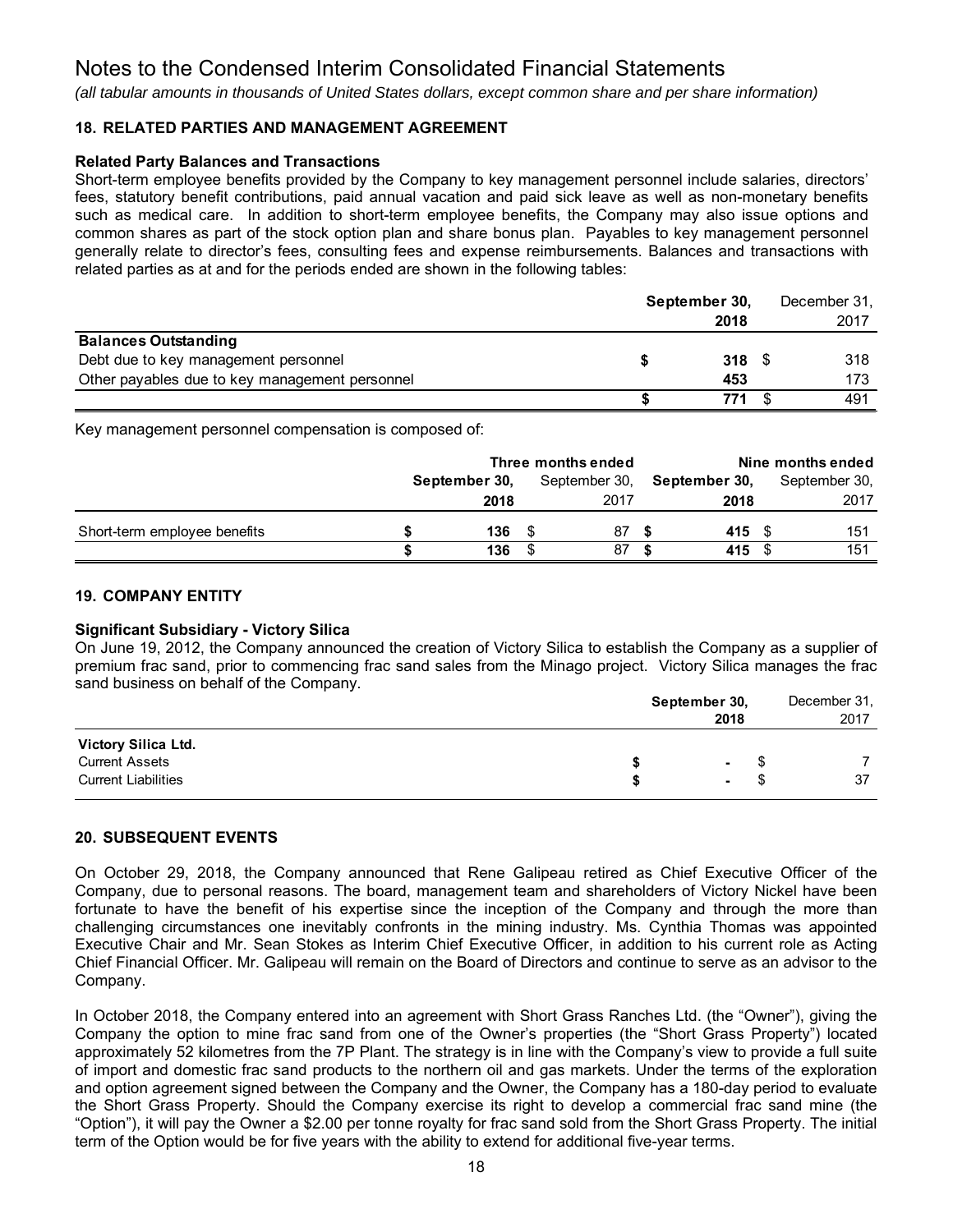

# **VICTORY NICKEL INC.**

# **MANAGEMENT'S DISCUSSION AND ANALYSIS FOR THE THREE AND NINE MONTHS ENDED SEPTEMBER 30, 2018**

**DATED NOVEMBER 28, 2018**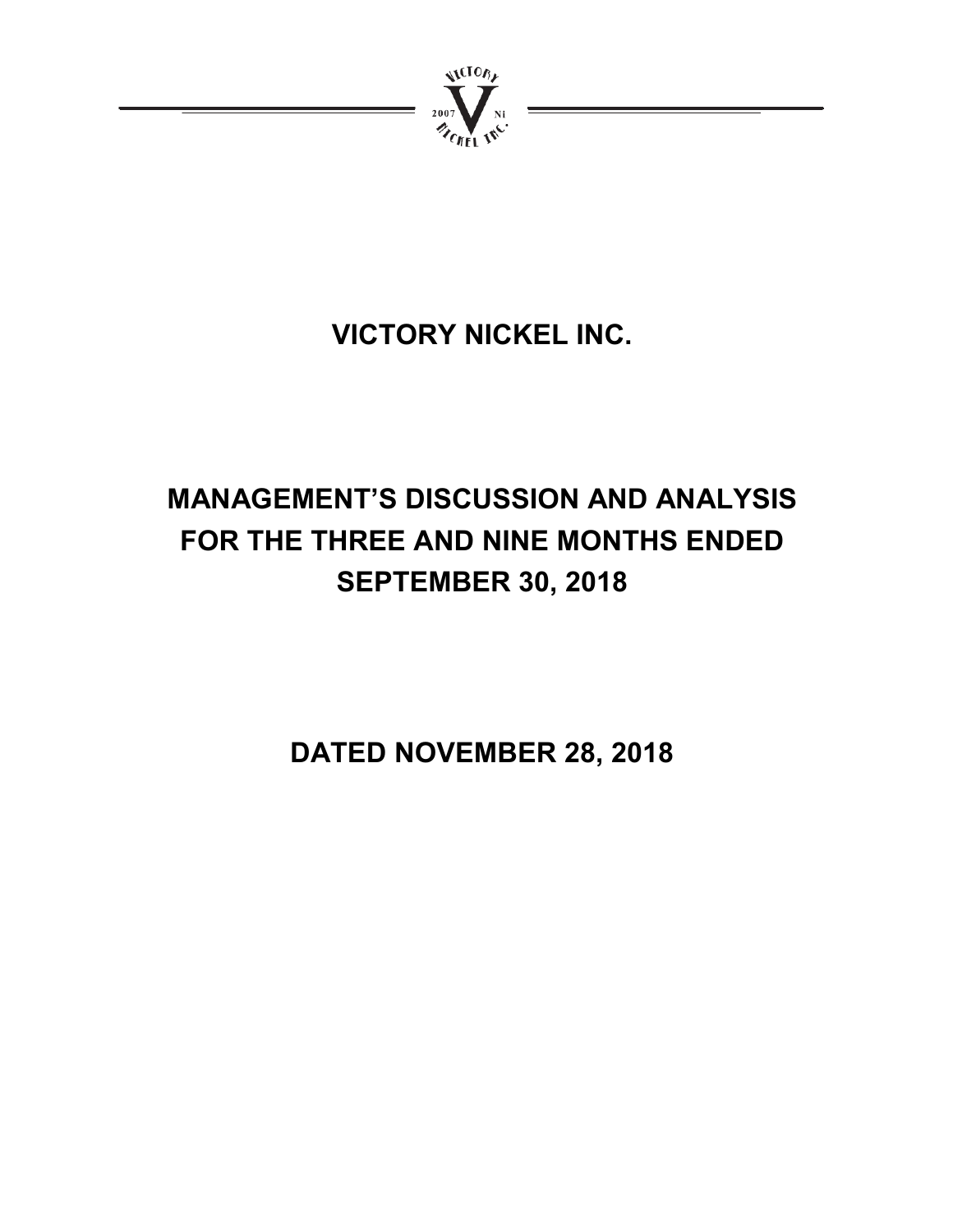### **VICTORY NICKEL INC. MANAGEMENT'S DISCUSSION AND ANALYSIS For The Three And Nine Months Ended September 30, 2018**

The following discussion of the results of operations, financial condition and cash flows of Victory Nickel Inc. ("Victory Nickel" or the "Company") prepared as of November 28, 2018 consolidates management's review of the factors that affected the Company's financial and operating performance for the three and nine months ended September 30, 2018, and factors reasonably expected to impact on future operations and results. This discussion is intended to supplement and complement the Company's unaudited condensed interim consolidated financial statements for the three and nine months ended September 30, 2018 (the "Condensed Interim Consolidated Financial Statements") and the notes thereto, which were prepared in accordance with International Financial Reporting Standards ("IFRS").

Certain information and discussion included in this management's discussion and analysis ("MD&A") constitutes forwardlooking information. Readers are encouraged to refer to the cautionary notes contained in the section Forward-Looking Statements at the end of this MD&A.

Readers are also encouraged to consult the audited consolidated financial statements for the year ended December 31, 2017 (the "2017 Audited Financial Statements"). The Condensed Interim Consolidated Financial Statements and the 2017 Audited Financial Statements are available at www.sedar.com and at the Company's website www.victorynickel.ca. All amounts disclosed are in United States dollars ("US\$" or "US dollars") unless otherwise stated as Canadian dollars ("CAD\$") or Australian dollars ("AU\$"). All tabular amounts are in thousands of US dollars.

Common shares of the Company trade on the Canadian Securities Exchange ("CSE") under the symbol NI.

### **COMPANY OVERVIEW**

The Company was formed on February 1, 2007 as an exploration and development mineral resource company and was primarily engaged in the acquisition, exploration, evaluation and development of nickel projects and associated products in Canada. Victory Nickel owns 100% of four advanced sulphide nickel projects: the Minago, Lynn Lake (under option with Corazon Mining Ltd. ("Corazon"), an Australian public company (ASX: CZN)) and Mel projects in Manitoba, and the Lac Rocher project in Québec. The Minago project is the Company's most advanced nickel project. A feasibility study on the Minago Project ("Minago FS") was completed and the results were announced in December 2009. The Environmental Impact Study ("EIS") was filed in May 2010 and receipt of the Environmental Act Licence ("EAL") was announced in August 2011. Subsequent improvements to the project were announced in June 2010 and July 2011. In April 2014, the Company announced the filing of an amendment to the EAL to relocate the permitted Minago tailings facilities such that it will not interfere with potential nickel resources and should also reduce operating costs. Although this amendment would be preferable, it is not necessary for the Minago project to be developed. On completion of First Nations consultation by the government of Manitoba it is expected that the government of Manitoba will issue the requested amendment to the existing EAL which remains valid.

The Company's decision to enter the frac sand business was initially based on the need to generate cash flow and the desire to highlight the value of frac sand, which can be sold into the into the oil & gas industry, as a co-product at its Minago nickel project in Manitoba. Based on the Minago FS, approximately 11 million tonnes of frac sand exist within the Minago pit footprint. The pit footprint represents only a small portion of the Minago property. The frac sand is a significant contributor to the economics of the Minago project.

During 2014, Victory Nickel became a producer and supplier of premium Wisconsin frac sand from its frac sand plant (the "7P Plant") located near Seven Persons, Alberta, approximately 18 kilometres southwest of Medicine Hat, Alberta. Highquality Northern White frac sand is sourced from Wisconsin, USA, through the Company's wholly-owned subsidiary Victory Silica Ltd. ("Victory Silica"). Northern White occurs predominantly in the US Midwest and generally exceeds American Petroleum Institute ("API") specifications for frac sand. For this reason, it is a highly-desirable and preferred frac sand. Frac sand is used as a proppant to enhance recovery from oil and gas wells. The 7P Plant comprises a wash plant with a nominal capacity of approximately 120,000 tons per annum ("tpa") and a fully-operational dry plant with a nominal capacity of 500,000 tpa. The Company established itself as a frac sand producer by acquiring concentrated sand in Wisconsin, USA, washing it prior to shipment to the 7P Plant for processing into four main categories of finished frac sand products.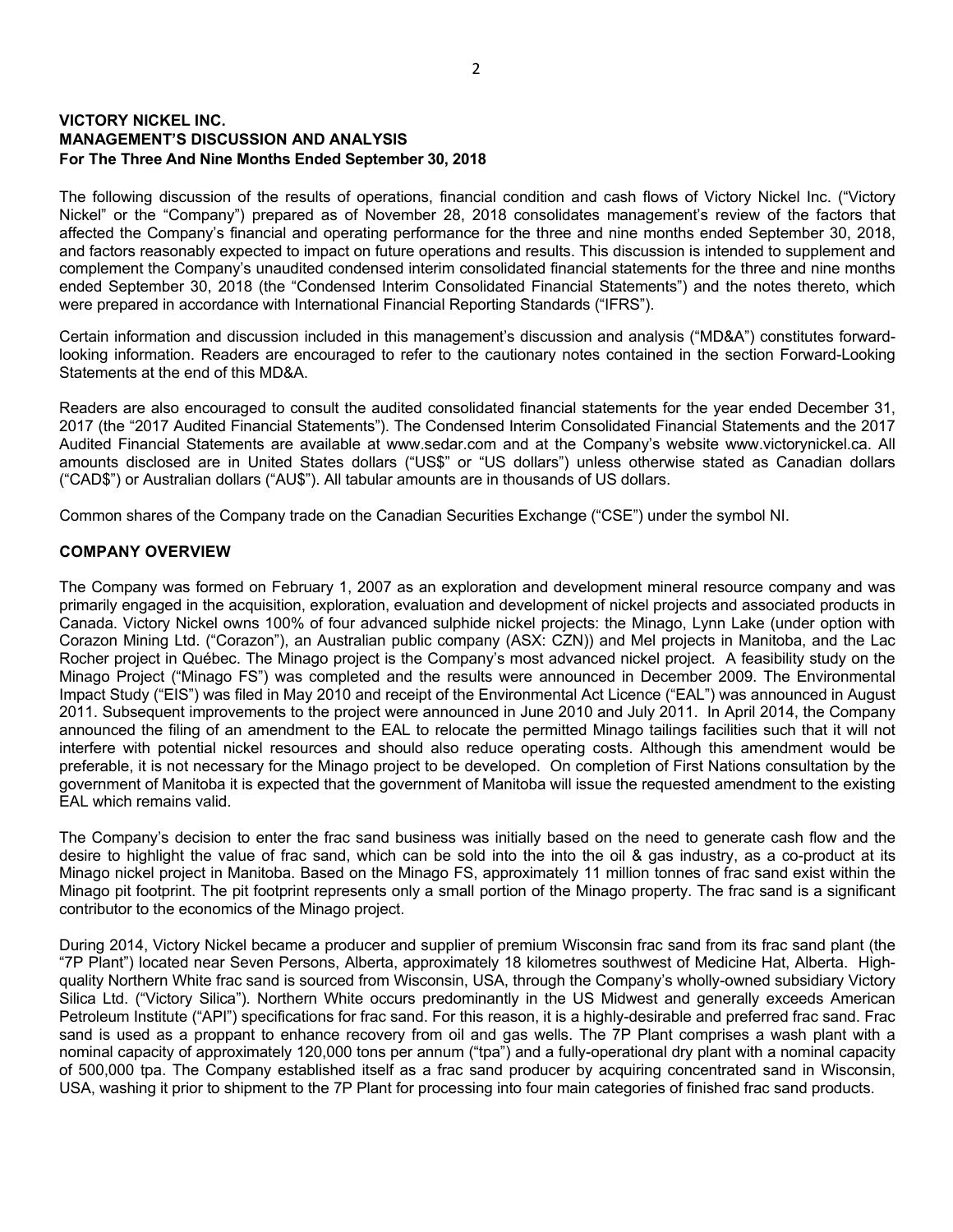Crucial to the success of its frac sand operations is the Company's ability to build a solid customer base within an economic distance of its production facilities or to acquire/build additional frac sand processing facilities to serve additional markets. The Company was able to establish itself as a preferred supplier in the areas around Medicine Hat, Alberta through spot-market sales and short-term contracts. The Company's 7P Plant is located in close proximity to oil and gas producing plays in Alberta, BC, Saskatchewan and North Dakota, allowing customers to purchase sand FOB the 7P Plant and use their own trucks to deliver to the wellhead or, alternatively, to have the Company deliver frac sand directly to the wellhead. A small portion of finished sand is delivered by rail.

To ensure long-term supply of concentrated sand, the Company entered into an option to acquire a 100% interest in a frac sand land package totalling over 300 acres in Trempeleau County, Wisconsin, USA (the "Bear Coulee Property"). The option is valid for six months from receipt of permits with two equivalent extensions available under certain circumstances. Prior to production the Company will be required to pay \$40,000 per annum as an advance royalty on the initial 20,000 tons of sand production. Once the Bear Coulee Property is in production, the Company will be required to pay a royalty of \$2.00 per ton of frac sand sold from the property. In February 2015, the Company announced that a resource estimate of approximately 11 million tons of sand has been completed by Summit Envirosolutions Inc. on the Bear Coulee Property and was incorporated into a National Instrument 43-101 technical report.

The Company's board of directors approved the construction of a wash plant in Wisconsin or Minnesota and has considered building a second 1,000,000 tpa dry plant in or near Winnipeg, Manitoba. Market conditions necessitate the deferral of any such construction until more certainty returns to the oil and gas sector.

Due to the sudden drop in the price of oil during late 2014, drilling activity by oil and gas exploration and production ("E&P") companies decreased significantly and sustained relatively low oil and gas prices continued to negatively affect frac sand demand into 2018. The drop in sales required a temporary suspension in production at the 7P Plant in April 2015. The 7P Plant operates on an as-needed basis only (see Going Concern below). In March 2017, the Company announced that due to increasing market demand for frac sand, it had restarted the dry plant at its 7P Plant. In October 2017, the Company announced that it had completed the refurbishment of its frac sand wash plant at 7P Plant that is now operational, enhancing the ability to produce and sell frac sand.

In October 2018, the Company entered into an agreement with Short Grass Ranches Ltd. (the "Owner") Giving the Company the option to mine frac sand from one of the Owner's properties (the "Short Grass Property"). The strategy is in line with the Company's view to provide a full suite of import and domestic frac sand products to the northern oil and gas markets. Under the terms of the Exploration and Option Agreement, the Company has a 180-day period to evaluate the Short Grass Property. Should the Company exercise its right to develop a commercial frac sand mine (the "Option"), it will pay the Owner a \$2.00 per tonne royalty for frac sand sold from the Short Grass Property. The initial term of the Option would be for five years with the ability to extend for additional five-year terms.

#### **Going Concern**

These Condensed Interim Consolidated Financial Statements have been prepared using Generally Accepted Accounting Principles ("GAAP") applicable to a going concern, which contemplates the realization of assets and settlement of liabilities in the normal course of business as they come due. As at September 30, 2018, the Company had a working capital deficiency of \$13,803,000, calculated as current assets less current liabilities, an increase from a working capital deficiency of \$6,406,000 as at December 31, 2017. At September 30, 2018, the debts of \$13,497,000 were the largest factor in the Company's working capital deficiency, as the Company was in default on unsecured debt and related interest. A significant portion of debt is now classified as current liabilities.

The Company's main assets are its nickel projects. Minago, the most advanced of its projects is permitted and ready for development. However, development costs are in excess of \$500,000,000 and given the current price of nickel, it is unlikely that financing for this project will be available in the near future. If the Company is unable to finance and develop these projects, the potential recovery via sale of these projects may be below the current carrying amounts. Given the defaults on various loans discussed below, there is an increased risk that the Company's creditors could force the Company to liquidate its core assets under less than favourable terms.

On April 14, 2015, the Company announced that operations at the 7P Plant were temporarily suspended until the demand for frac sand improved; this temporary suspension was due to the dramatic decrease in energy pricing that began in 2014. Since March 2015, sales have been significantly below rates achieved during 2014 and remain well below the level required to generate positive cash flow. The 7P Plant was restarted in March 2017 and continues to operate on an asneeded basis in order to fulfil customer needs. In October 2017, the Company announced that it had completed the

 $=\sum_{\text{var} \in \mathcal{N}} \sum_{\text{var} \in \mathcal{N}}$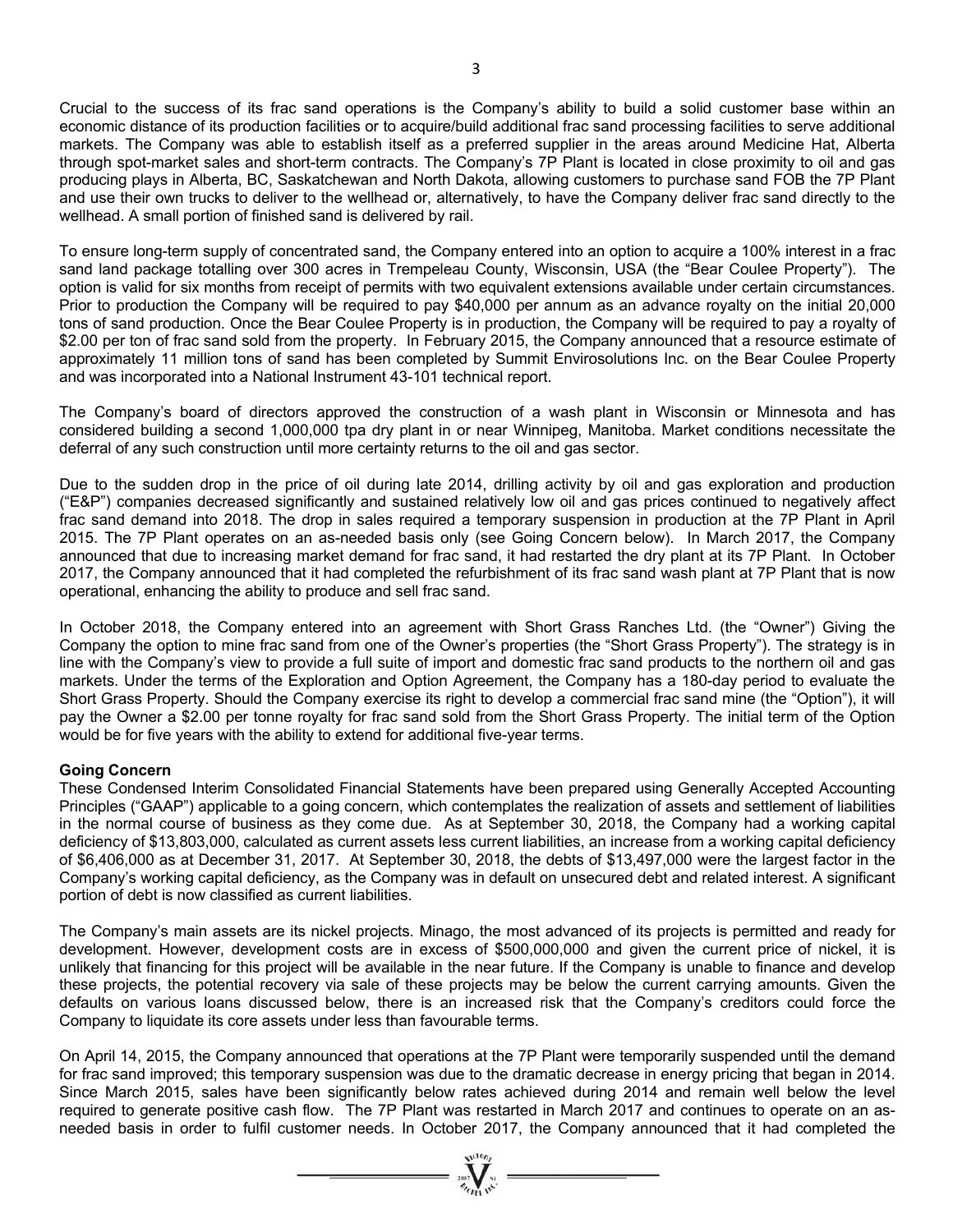refurbishment of its frac sand wash plant at the 7P Plant. The wash plant is now operational, enhancing the ability to produce and sell frac sand. 2018 has shown some improvement in the slowdown of drilling activity due to the severe drop in the price of oil, but sales have yet to recover to levels that would generate positive cash flow.

The near-term outlook in the frac sand market remains unclear. The US dollar continues to negatively impact demand for high-quality Wisconsin frac sand in Canada, as the price for Canadian frac sand has dropped and service companies appear satisfied with using lower-quality domestic frac sand, because of the price differential caused mainly by the exchange rate. As the Company's inventory is Wisconsin frac sand, this will continue to stress the Company's liquidity until such time as the market demand recovers and operations can resume on a consistent basis.

Cash flows from frac sand sales the nine months ended September 30, 2018 were sufficient to cover operating costs but not sufficient to pay financing costs and the Company was not able to make most of its interest payments due during the nine months ended September 30, 2018.

During 2016, the Company restructured its debt (the "Debt Restructuring Agreement") with holders of promissory convertible notes and trade creditors, by issuing shares of the Company and unsecured promissory convertible notes ("Promissory Convertible Notes"). In 2017, the Company's secured debt ("Secured Debt") increased by the amount of unpaid interest to \$7,050,000 and the maturity date was extended to July 31, 2019.

Pursuant to the terms of the Secured Debt, the Company is prevented from making payments under outstanding unsecured debt until the Secured Debt is repaid. The lender of the Secured Debt (the "Secured Lender") provided a forbearance agreement for the balance of the accrued interest and made short term advances to cover non-discretionary costs. Barring a significant improvement in the sales of frac sand, the Company is unlikely to be able to repay the Secured Debt in full when it matures in July 2019. The Company's ability to make the required interest payments during the remainder of 2018 is also in doubt and dependent upon frac sand sales. The Company's Secured Lender continues to demonstrate its commitment to ensuring the protection of the Company's core assets by providing working capital advances and forbearance agreements with respect to the Secured Debt. Should the support of the Secured Lender change, the going concern assumption would be in doubt.

During 2016, all of the promissory convertible note holders participated in the Debt Restructuring Agreement, except for one holder of a \$3,000,000 promissory convertible note (the "Outstanding Note"). In March 2016, the Company announced that it had received notice that the holder of the Outstanding Note had filed a statement of claim concerning non-payment of principal and interest. The Company has reviewed the statement of claim with legal counsel to assess its impact on the Company and has concluded that there is no significant impact on the status of the Company's debt. The Outstanding Note matured in July 2016 and the Company has been unable to repay the amounts owing and interest payments due, which has resulted in the Company defaulting on the note.

The Company has not paid interest payments due on its Promissory Convertible Notes, which has resulted in the Company defaulting on a portion of these notes.

On July 31, 2018, the Company obtained approval from certain holders of Promissory Convertible Notes amounting to CAD\$357,000 and \$1,321,000, to extend the maturity date to January 31, 2020, from July 31, 2018, upon the issuance of an aggregate total of 508,869 common shares of the Company.

The ability of the Company to continue as a going concern is heavily dependent on the continued support of its lenders and the frac sand market improving, both in demand and in price, and the Company's ability to resume full operations at its 7P Plant. In addition to the liquidity and solvency uncertainties described above, the ability to resume full operations at the 7P Plant will require additional financing. In order to resume purchasing and shipping supplies of frac sand and full operations at the 7P Plant, the Company will require additional working capital. As noted, the Company's Secured Lender has been supportive to date. However, there are no assurances that the Company will be able to obtain the working capital to resume operations at the level sufficient to generate cash flows to repay its outstanding obligations.

The Company has cut non-essential costs in an effort to reduce operating losses and has deferred payments wherever possible. During 2017, the Company, with the agreement of its Secured Lender, sold non-core assets to provide operating funds. However, without an injection of capital and/or until the demand and pricing for frac sand returns to pre-2015 levels, the Company will not be able to meet its outstanding obligations or any new obligations as they become due. The defaults on the Company's existing obligations add to the challenge of obtaining additional capital.

=  $\sum_{y \in V(G)}$  =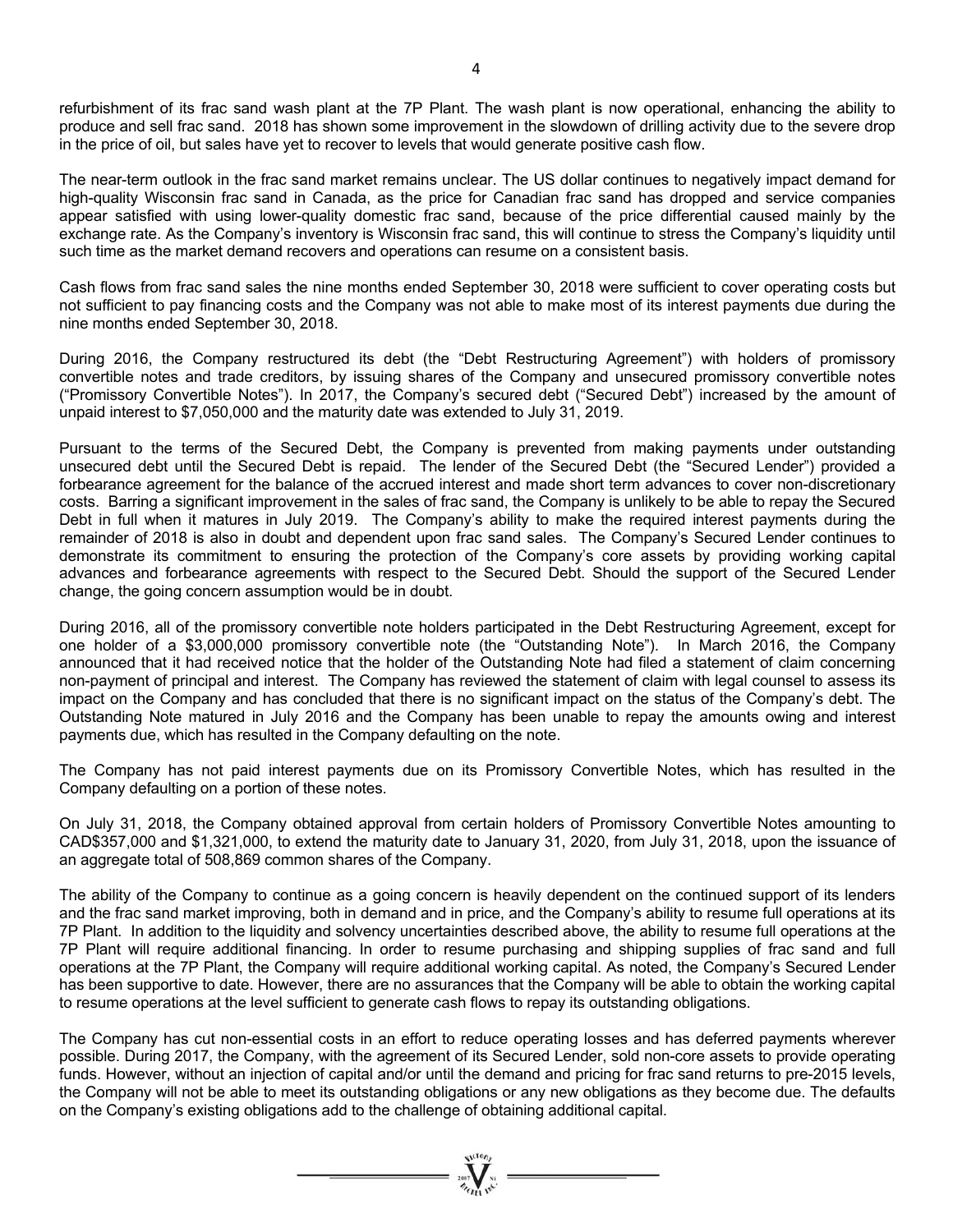There can be no assurance that the Company will be able to restructure its debt further and/or recapitalize, and there is no certainty as to what further steps, if any, the secured and unsecured lenders may take. To date, management and the board of directors have reduced and/or deferred salaries and director fees until business recovers, but there is no certainty that this will continue. Management salary reductions and/or deferrals put the Company at risk of being unable to retain key personnel.

In addition to the above liquidity issues, the Company is subject to the risks and challenges experienced by other companies at a comparable stage. These risks include, but are not limited to, continuing losses, dependence on key individuals and the ability to secure adequate financing or to complete corporate transactions to meet the minimum capital required to successfully fund its projects and operating expenses.

None of the Company's mining projects have commenced commercial production and, accordingly, the Company is dependent upon debt or equity financings, the optioning and/or sale of resource or resource-related assets or interests, exploration results which have the potential for the discovery of economically-recoverable reserves and resources, and/or the ability to generate sufficient cash flow from its other operating activities for its funding. Development of the Company's current nickel mining projects to the production stage will require significant financing. Given the current economic climate, including the low nickel price, and the Company's existing liquidity challenges, the ability to raise sufficient funds will be difficult.

Should the Company not be able to overcome the risks described in this section, the carrying value of the Company's assets would be subject to material adjustment and, in addition, other adjustments may be necessary to these Condensed Interim Consolidated Financial Statements should such adverse events impair the Company's ability to continue as a going concern as contemplated under GAAP. There is no certainty that the Company will be able to generate sufficient cash to fund its activities including debt servicing, project expenditures and corporate costs. These conditions indicate the existence of a material uncertainty that may cast significant doubt about the Company's ability to continue as a going concern. Failure to continue as a going concern would require that the Company's assets and liabilities be restated on a liquidation basis, which would differ significantly from the going concern basis.

### **OUTLOOK**

Victory Nickel is a unique minerals company. Unique in that it has one of Canada's largest undeveloped permitted sulphide nickel resources at its Minago project in Manitoba. Unique in that all of the resources at its three nickel projects are sulphide nickel giving it one of the largest sulphide nickel inventories in Canada. Unique in that at Minago frac sand is a significant co-product of nickel production. And unique in that three of its most significant value drivers – nickel, frac sand and cobalt – play crucial roles in the existing and emerging energy markets.

While frac sand has long been known as a key component in improving overall economics in the oil and gas industry, nickel's presence as an "Energy Metal" is just now coming to prominence with the acceleration of worldwide demand for electric vehicles ("EV"). Globally increasing demand for rechargeable batteries due to historic growth in the smartphone market and now increasingly in EVs has led to dramatically growing cobalt demand. According to BMO Capital Markets the demand for cobalt is expected to exceed 100kt in 2018, growth in excess of 150% since 2000, and EVs are expected to represent 40% of total cobalt demand by 2025, overtaking portable electronics in terms of cobalt demand by 2022.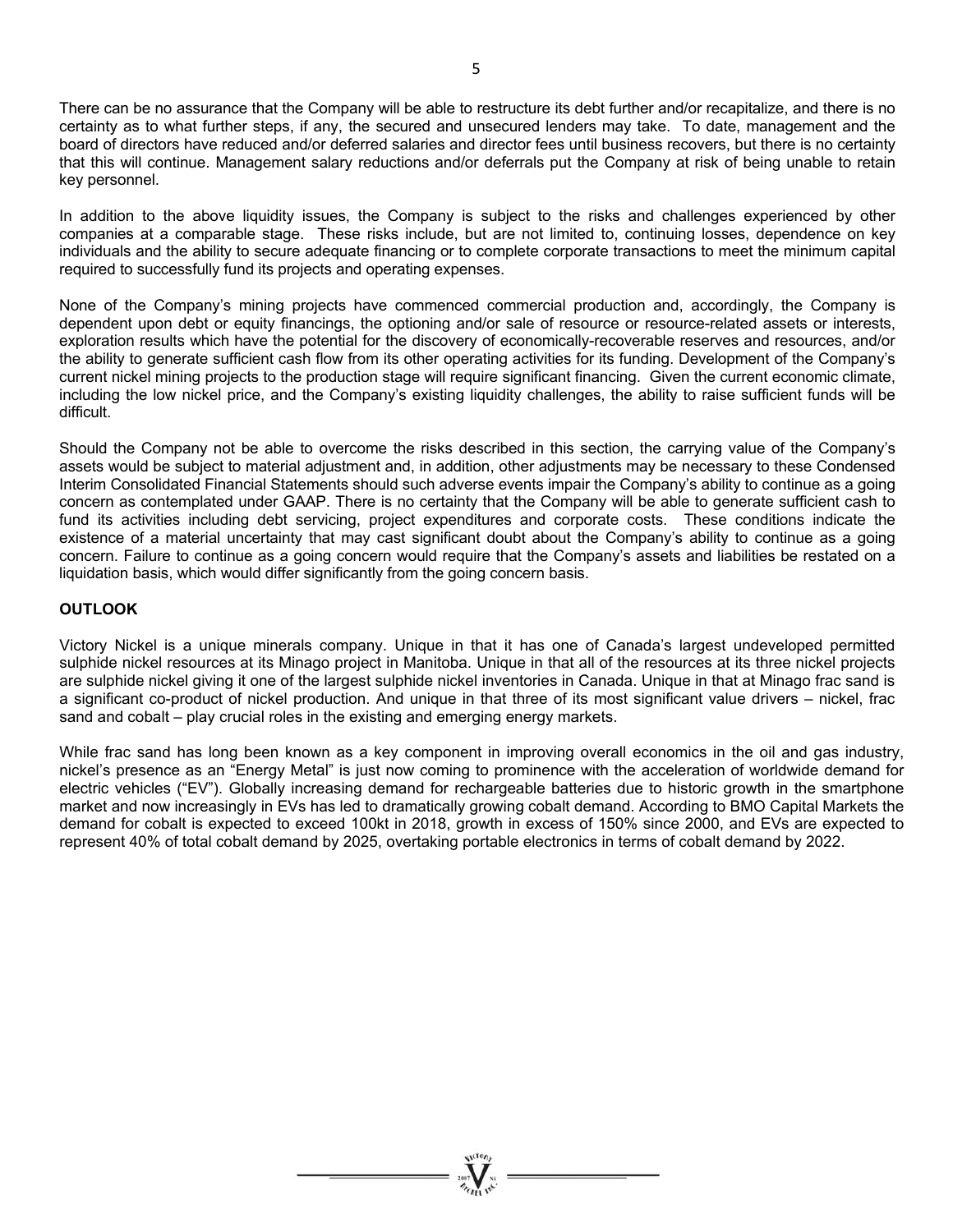

Demand growth led to cobalt pricing in excess of \$43.00 per pound during 2018, dramatically higher than the \$27.73 per pound price used in the Minago FS. While cobalt pricing has fallen off during the third and fourth quarters of 2018, Roskill Information Services' expects a range of between \$35 and \$40 per pound over the next year or so. Even at the current price of \$25.06 per pound, the Minago FS indicates that the Minago mine produces in excess of \$80,000,000 of cobalt in concentrate over the approximate eight-year mine life making it a significant by-product of nickel production.

According to Bloomberg, demand for nickel is forecast to increase dramatically through 2030 (see graph below), driven in large part by rising sales of EVs and the fact that EV batteries typically contain more nickel than they do lithium.



#### Nickel demand from lithium-ion batteries

UBS concurs, estimating that in a world using only EVs, the increase in sulphide nickel demand relative to today's global market would be 118%. UBS goes on to point out that as EV technology continues to improve, so too will demand for nickel. Today's nickel-manganese-cobalt ("NMC") cathodes used in EVs use a 1:1:1 ratio between nickel, manganese and cobalt. By 2021 this materials mix is expected to be optimized at 8:1:1.

Market researcher Wood Mackenzie in a July 2018 conference call on nickel outlook, expects nickel in EV batteries to represent 10% (or 250kt) of global nickel demand by 2025, up from 3.5% today, and extrapolates that battery demand for nickel will represent over one third of the market by 2040, at which time passenger car EV sales are expected to exceed 40% of total passenger car sales.

In addition, market watchers concur that due to the quality requirements of battery producers the winners in this new demand environment will be sulphide ("Class 1") nickel producers such as Victory Nickel's projects which, unlike laterite nickel ("Class 2") deposits, have an economic advantage in the competition for EV battery market share.

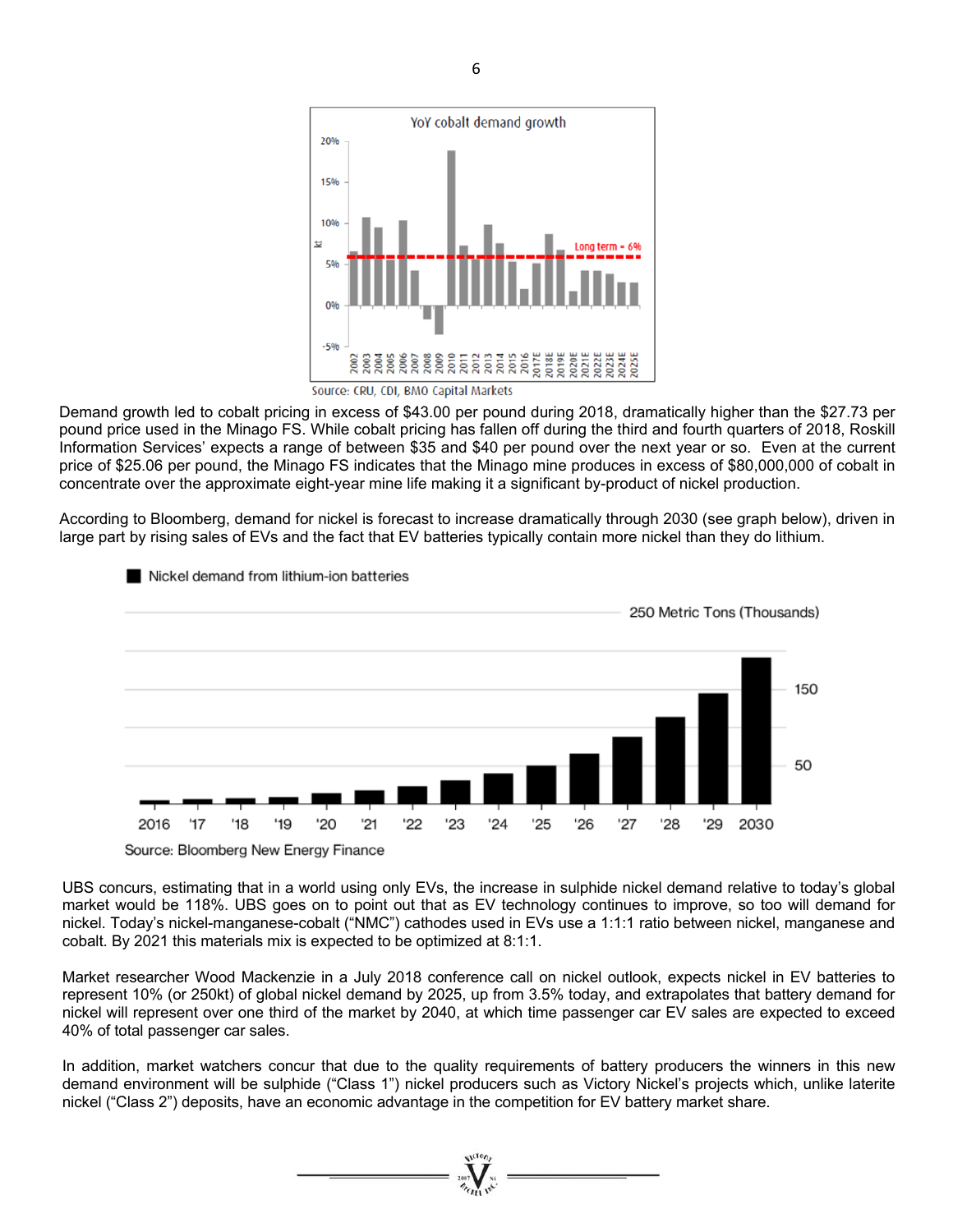Wood Mackenzie says that the supply issue is not straightforward as only about half of global nickel production is Class 1, and through 2025 almost all incremental production is Class 2 nickel.

With this in mind, Wood Mackenzie sees the nickel market being structurally short beginning as early as 2022 to 2023. They expect the need for 825 kt, roughly the equivalent of 14 projects the size of Madagascar's 60kt/a Ambatovy, from new nickel projects by 2030. The total requirement for new nickel supply by 2040, because of increased nickel use in EV batteries, is estimated at 2 Mt – virtually double the size of current supply, much of which needs to come from as yet unidentifiable sources.



Wood Mackenzie sees nickel prices exceeding \$9.00 per pound to \$10.00 per pound from as early as 2020, driven in large part by a global nickel demand growth rate in EV batteries averaging 17.4% between 2017 and 2025, 16.6% between 2017 and 2030 and 13% between 2017 and 2040.

"Aside from varying nickel qualities," Wood Mackenzie says, "the market needs more units of nickel as a whole and the supply-demand gap only widens over the next decade. Nickel prices are still too low to incentivise project development, and yet investment and development needs to happen soon, as average development for new projects takes over 8 years." Hopefully this reality leads to positive developments for Victory Nickel's permitted Mingo sulphide nickel project in the near term.

With one of the largest in-situ sulphide nickel resources in Canada, situated in two of the world's top ten most favourable mining jurisdictions – Manitoba and Quebec – Victory Nickel is well positioned in both nickel and cobalt to take advantage of the significant market shift toward EVs.

The Minago FS was based on an open pit mining project with a nickel reserve of approximately 30 million tonnes to be mined over about eight years. Beneath the proposed pit exists another potential 30 million tonnes for potential future mining. Immediately to the north of the pit, the Company has identified an additional potential 30 million tonnes. The Minago project was permitted in 2011 and is shovel-ready. With the frac sand co-product credit, the C1 cost to produce a pound of nickel, is projected to be \$2.20 per pound. As at December 31, 2017, the long-term forecasted price by a third party was \$8 per pound of nickel. Using this price at an exchange rate of US\$0.775:CAD\$1.00 and other forecasted metal prices at December 31, 2017, the Internal Rate of Return ("IRR") of the Minago project based on the Minago FS was 19.35%. As at the date of this MD&A, the IRR is 11.13% (with no adjustments made to the frac sand market), based on current metal prices and the exchange rate, with the price per pound of nickel at \$4.87. The IRR reflected in the Minago FS is 22.4% and the breakeven price of nickel is \$3.80 per pound.

Frac sand contributes approximately \$2.90 per pound of nickel based on the Minago FS, and therefore is a substantial contributor to the overall economics as projected in the Minago FS. Persistent weakness in worldwide nickel pricing in the early part of the decade, the resulting contraction in capital markets for nickel project financing, an estimated \$500,000,000

 $\sum_{\gamma_{\alpha}}$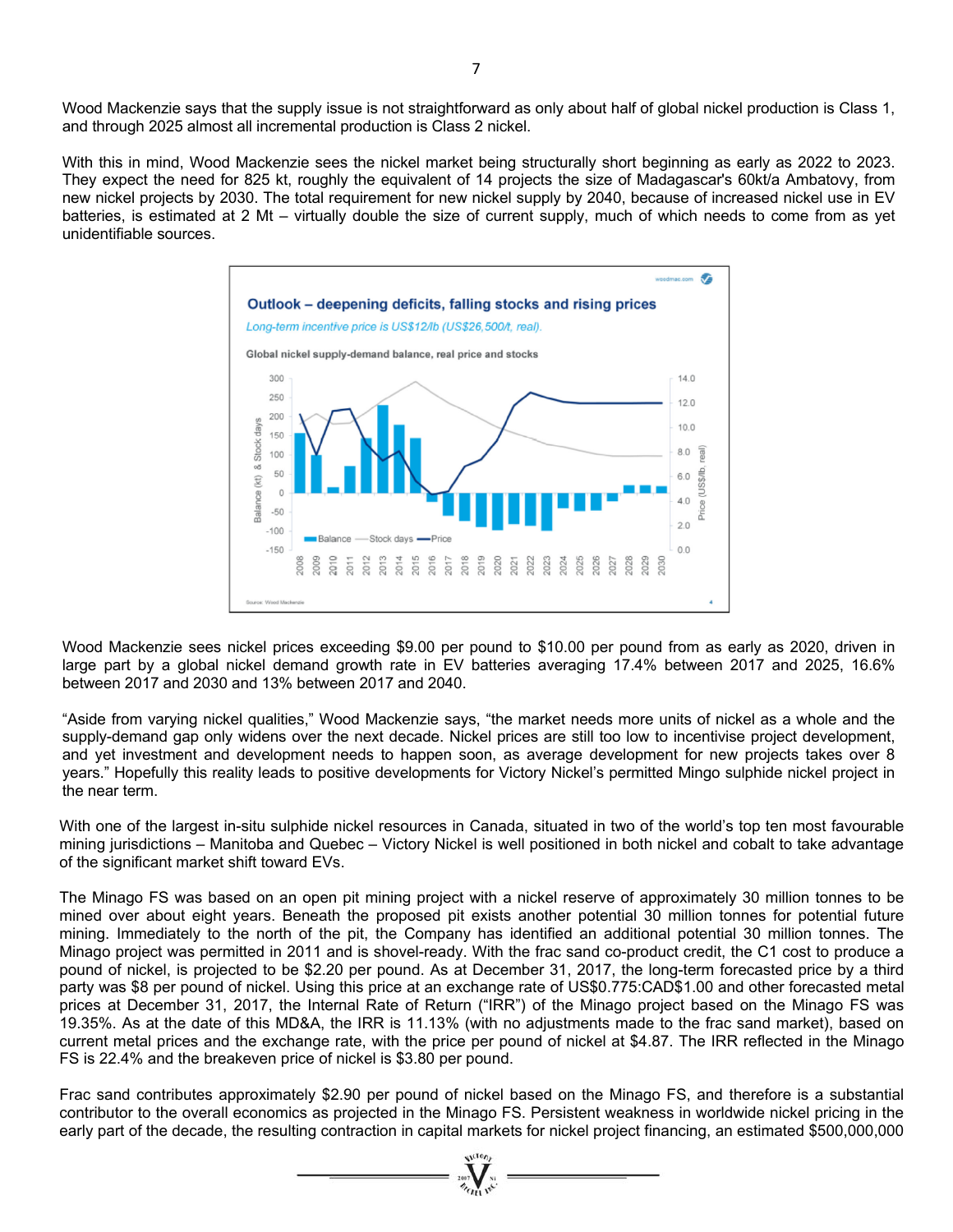capital cost to build a nickel mine at Minago and a robust market for frac sand led the Company to evaluate alternatives to generate cash flow and also to prove the value of the frac sand co-product at Minago.

#### *Frac Sand*

In 2012, the Company announced its intention to enter the frac sand business with a plan that was certainly considered very aggressive and a vision at best. That vision became a reality in 2014 when the Company completed construction and commissioning of its 7P Plant in Alberta.

Choosing to enter the frac sand business was not without reason. The strong market fundamentals for frac sand suggested continuing growth of the industry, and new public information combined with strong peer group valuations indicated the potential for near-term cash flow. With an entry fee of approximately \$6,000,000 to build a frac sand processing facility, the risk was considered acceptable based on projected cash flows. Soon after commissioning, toward the end of 2014, however, the bottom fell out of the oil industry and the price of oil crashed. As a result, drill rig utilization decreased substantially. In direct response to the declining utilization, E&P companies reduced, cancelled or deferred capital programs. All of this led to an unprecedented decline in the pricing of drilling and well completions, putting downward pressure on the price of frac sand.

During this period, E&P companies looked for ways to improve their economics by reducing costs and enhancing recoveries. Measures include lengthening of both lateral and horizontal drilling, increasing the number of stages per foot and using more sand per stage. These changes have led to an increase in frac sand intensity – using more sand per well – a trend that bodes well for frac sand consumption.

According to Credit Suisse, up to 2,000 pounds of sand per lateral foot is now being used in well completions. On average, each well completed in the US in 2017 required nearly 4,200 tons of frac sand. The demand for US proppant peaked in 2014 at 56,000,000 tons; Credit Suisse estimates that 2018 US frac sand demand could potentially be double that witnessed in 2014, ranging between 90,000,000 and 120,000,000 tons.

As part of the trend, noted above, toward E&P companies looking to reduce their costs, demand for more cost-effective inbasin domestic frac sand has increased in Canada. The Company's business plan always contemplated sales of domestic frac sand from both Minago and from other strategically-located Canadian frac sand deposits in addition to sales of Northern White frac sand imported from Wisconsin. As such, the signing of the Option on the Short Grass Property in October, 2018 to evaluate and potentially exploit frac sand resources located approximately 52 kilometres from the 7P Plant furthers the Company's ability to better navigate changing frac sand demand in Canada by offering both imported Northern White and an in-basin domestic alternative. Broadening its product offering will allow Victory Nickel to appeal to a wider variety of customers and better take advantage of opportunities as the frac sand market evolves.

The softness in the frac sand market over the past several years led to declining valuations of frac sand assets throughout North America. Management has been evaluating opportunities to take advantage of market opportunities to build its presence in the frac sand business by acquiring undervalued North American frac sand production assets that offer immediate potential to expand sales and open new markets, while at the same time being complementary to the Company's existing production activities. Management continues to seek potential acquisition targets.

As discussed above, management is developing plans to implement strategies to take full advantage of opportunities in a changing frac sand market. In addition, we remain confident that sulphide nickel demand will improve, such that not only the Minago nickel project can be developed, but that the Company's other nickel projects, Mel, Lac Rocher and Lynn Lake, can be advanced as potential producers. We thank our shareholders, lenders and suppliers for their continued patience and support.

In late October, the Company announced that René Galipeau had retired as CEO due to personal reasons. Mr. Galipeau remains on the Board of Directors and continues to act as an advisor to the Company. The Board, management team and shareholders of Victory Nickel have been fortunate to have the benefit of his expertise since the inception of the Company and through the more than challenging circumstances one inevitably confronts in our industry. We are deeply appreciative and thank him for his service as CEO and continued input on the Board of Directors.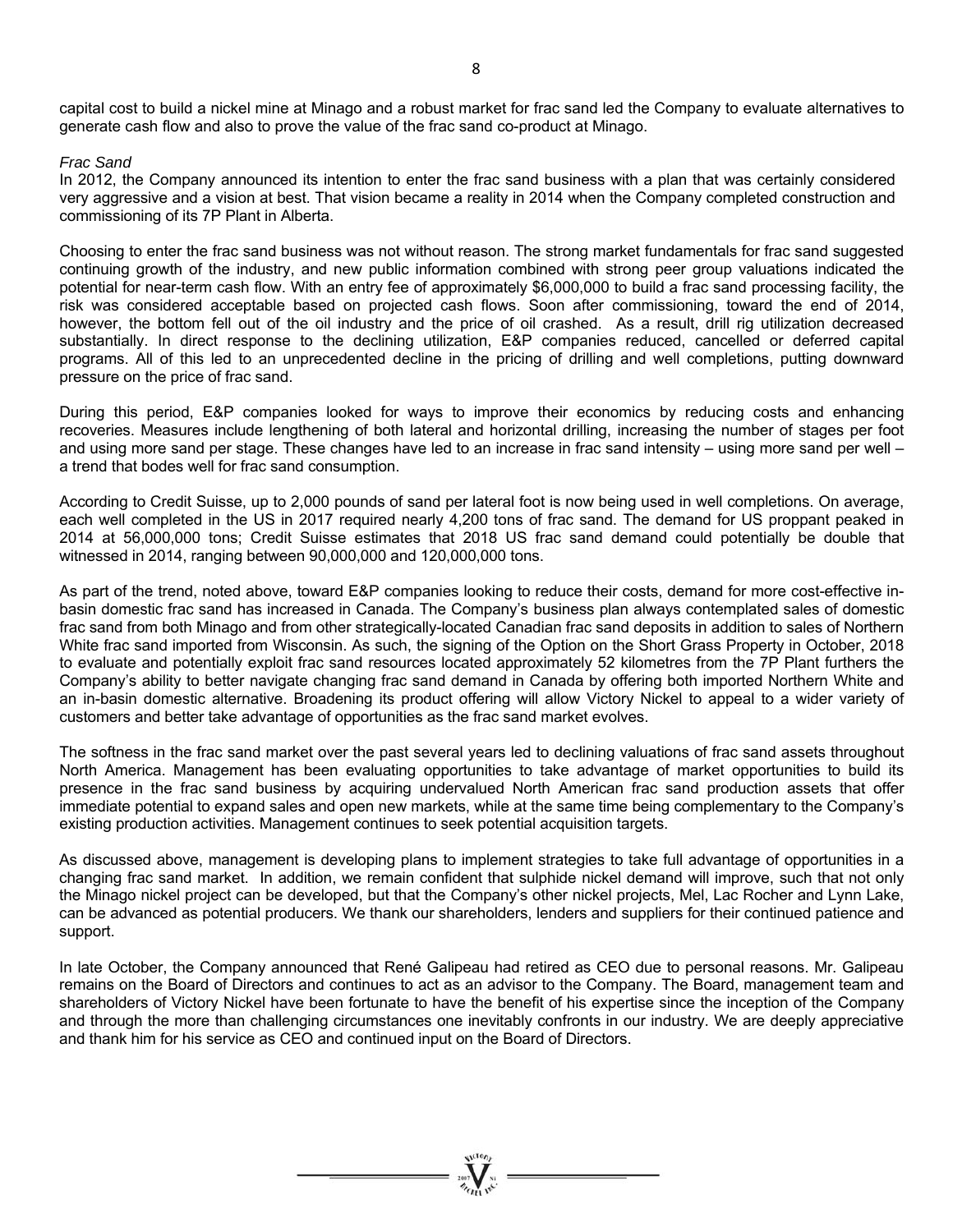#### **RESULTS OF OPERATIONS**

|                                               |               | <b>Exploration and</b> |                  |              | September 30,  |
|-----------------------------------------------|---------------|------------------------|------------------|--------------|----------------|
| Three months ended September 30, 2018         | Corporate     | Development            | <b>Frac Sand</b> | <b>Total</b> | 2017           |
| <b>Revenues</b>                               | \$            | \$<br>÷.               | \$<br>207        | \$<br>207    | \$<br>428      |
| Cost of goods sold                            |               |                        | (226)            | (226)        | (544)          |
| <b>Gross profit</b>                           | ä,            | $\blacksquare$         | (19)             | (19)         | (116)          |
| <b>Operating expenses</b>                     |               |                        |                  |              |                |
| General and administrative                    | (135)         |                        | (85)             | (220)        | (120)          |
| Share-based payments                          |               |                        |                  |              | (48)           |
| Amortization of property, plant and equipment |               | (1)                    | (145)            | (146)        | (146)          |
| <b>Operating loss</b>                         | (135)         | (1)                    | (249)            | (385)        | (430)          |
| Finance income                                | 543           |                        |                  | 543          | 26             |
| Finance costs                                 | (675)         |                        |                  | (675)        | (474)          |
| Net finance costs                             | (132)         | $\overline{a}$         |                  | (132)        | (448)          |
| Loss before income taxes                      | (267)         | (1)                    | (249)            | (517)        | (878)          |
| Income tax recovery                           | 312           | ä,                     |                  | 312          | 301            |
| Net gain (loss) for the year                  | \$<br>45      | \$<br>$(1)$ \$         | $(249)$ \$       | (205)        | \$<br>(577)    |
|                                               |               |                        |                  |              |                |
|                                               |               | <b>Exploration and</b> |                  |              | September 30,  |
| Nine months ended September 30, 2018          | Corporate     | Development            | <b>Frac Sand</b> | <b>Total</b> | 2017           |
| <b>Revenues</b>                               | \$            | \$                     | \$<br>664        | \$<br>664    | \$<br>723      |
| Cost of goods sold                            |               |                        | (740)            | (740)        | (989)          |
| Gross profit                                  | ä,            | ÷,                     | (76)             | (76)         | (266)          |
| <b>Operating expenses</b>                     |               |                        |                  |              |                |
| General and administrative                    | (433)         |                        | (216)            | (649)        | (458)          |
| Share-based payments                          | (20)          |                        |                  | (20)         | (380)          |
| Amortization of property, plant and equipment |               | (2)                    | (437)            | (439)        | (426)          |
| <b>Operating loss</b>                         | (453)         | (2)                    | (729)            | (1, 184)     | (1,530)        |
| Finance income                                | 580           | ä,                     |                  | 580          | 53             |
| Finance costs                                 | (1,945)       | $\blacksquare$         |                  | (1, 945)     | (1,529)        |
| Net finance costs                             | (1, 365)      | $\overline{a}$         |                  | (1, 365)     | (1, 476)       |
| Loss before income taxes                      | (1, 818)      | (2)                    | (729)            | (2, 549)     | (3,006)        |
| Income tax recovery                           | 741           | ä,                     | L,               | 741          | 867            |
| Net loss for the year                         | \$<br>(1,077) | \$<br>(2)              | \$<br>$(729)$ \$ | (1.808)      | \$<br>(2, 139) |

#### **Overall**

For the three and nine months ended September 30, 2018, the Company had a net loss of \$205,000 and \$1,808,000 or a loss of \$0.00 and \$0.02 per share, respectively (September 30, 2017 - \$577,000 and \$2,139,000 or \$0.01 and \$0.02 per share). Of the net losses, finance costs represent the largest contributor at \$675,000 and \$1,945,000 for the three and nine months ended September 30, 2018. The following narrative discusses the relevant operations of the Frac Sand and Exploration and Development segments first, and then addresses the corporate segment.

#### **Frac Sand Segment**

Due to the decline in the price of oil beginning in 2014, demand for frac sand in the Company's target markets was under pressure throughout 2017 and into 2018. The Company holds inventory in excess of 20,000 tons as at September 30, 2018 (December 31, 2017 – 22,000 tons) at various stages of the process and made sales of 949 tons and 5,869 tons of various grades of frac sand during the three and nine months ended September 30, 2018 (September 30, 2017 – 5,057 tons and 8,575 tons), respectively, generating a negative gross profit of \$19,000 and \$76,000 during the three and nine

 $\sum_{j_{\ell}\in I(\lambda)}^{j_{\ell}\in I(\lambda)}\sum_{j_{\ell}\in I(\lambda)}\;=\;$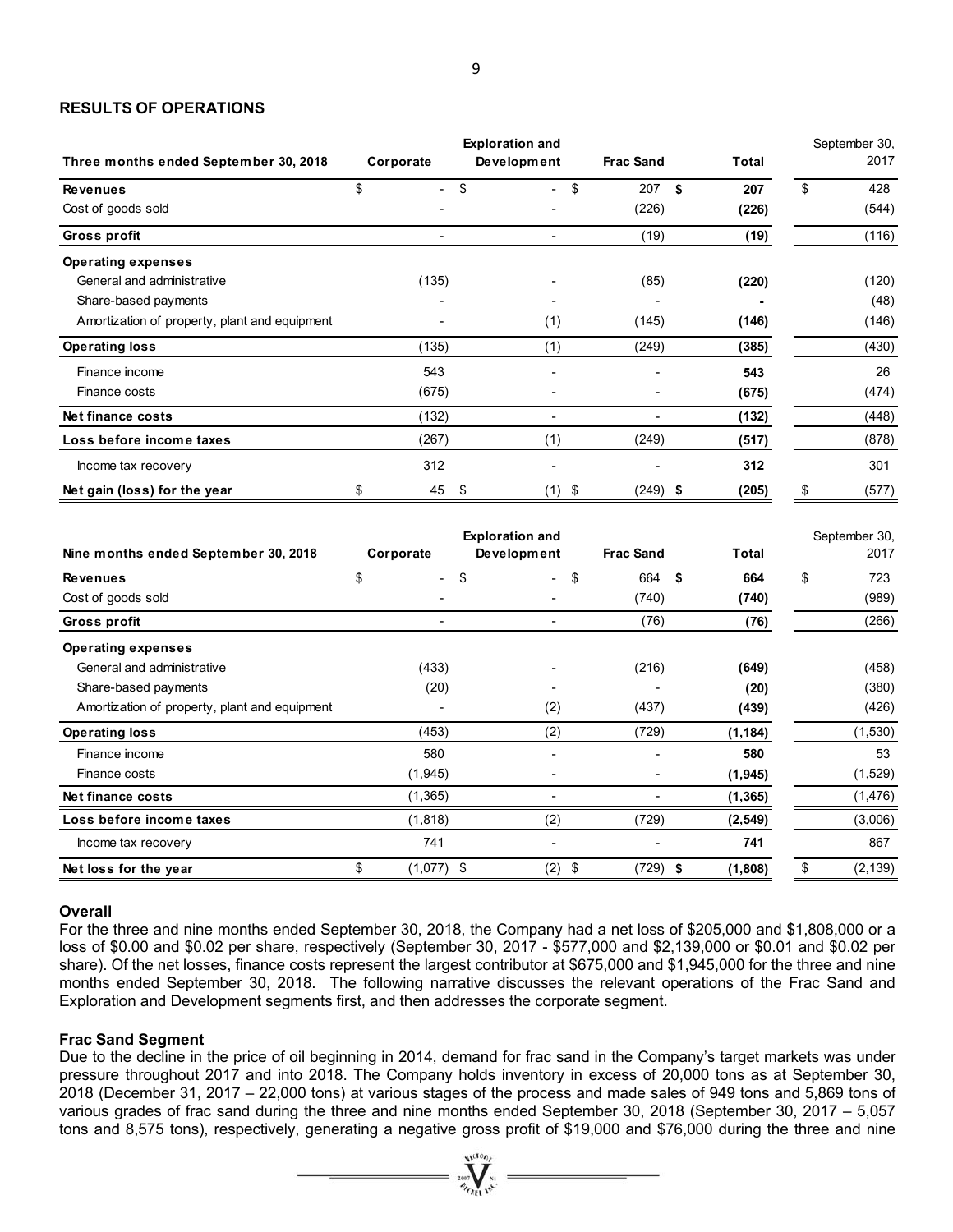months ended September 30, 2018 (September 30, 2017 – gross profit of \$48,000 and negative gross profit of \$9,000), respectively.

#### *Revenues*

The Company recognized revenue on frac sand sales during the three and nine months ended September 30, 2018 aggregating \$207,000 and \$664,000, respectively (September 30, 2017 - \$428,000 and \$723,000). Frac sand sales during the nine months ended was an average of \$113 per ton. Revenue includes periodic freight for sales delivered to customers. While sales and pricing are showing signs of improvement, the market has not improved sufficiently in the Company's target areas where it can generate positive cash flow sufficient to service debt.

#### *Cost of goods sold*

The cost of goods sold includes the cost of concentrated sand purchased in Wisconsin, the cost of delivery to the 7P Plant including handling and trans-loading costs and the operating cost to dry and screen the concentrated sand into four main dry products. Cost of goods sold may also include sand purchased from third parties. These costs are capitalized as a component of inventory on a normalized basis and are charged to cost of goods sold when title to the product passes to the customer. Cost of goods sold may also include any write-down or recovery of impairment of inventory values to the lower of cost or net realizable value.

The cost of goods sold was \$226,000 and \$740,000 during the three and nine months ended September 30, 2018 (September 30, 2017 - \$544,000 and \$989,000), respectively. The 7P Plant continues to operate on an as needed basis, resulting in higher operating costs per ton of product produced than what is expected on a continuous operating basis. The Company has reduced manpower to a skeleton crew sufficient to start production as demand returns on a consistent basis. The Company suspended deliveries of concentrated sand in 2015 and will resume deliveries once demand is sufficient to utilize existing inventories at the 7P Plant. Finished goods inventory was valued at net realizable value of \$94.18 per ton at September 30, 2018 (September 30, 2017 - \$85.80 per ton) to reflect current market conditions.

Costs per ton are per dry ton, unless otherwise stated.

#### *Gross profit*

The 7P Plant generated a negative gross profit during the three and nine months ended September 30, 2018 and 2017. The 7P Plant continues to operate on an as-needed basis, resulting in higher operating costs per ton of product produced than what is expected on a continuous operating basis, while finished goods inventory is written-down when impaired to the lower of cost of net realizable value.

#### *General and administrative and other costs*

General and administrative costs for the frac sand segment amounted to \$85,000 and \$216,000 for the three and nine months ended September 30, 2018 (September 30, 2017 - \$82,000 and \$151,000), respectively. These costs include Victory Silica salaries, administration, marketing and logistics management. The Company reduced manpower to a skeleton crew and overhead sufficient to operate the 7P Plant as demand requires.

Amortization of property, plant and equipment of \$145,000 and \$437,000 was recorded for the three and nine months ended September 30, 2018 (September 30, 2017 - \$145,000 and \$423,000), respectively, for items in use at the 7P Plant.

#### *Net loss*

All of the above items combined to produce a net loss for the frac sand segment of \$249,000 and \$729,000 for the three and nine months ended September 30, 2018 (September 30, 2017 – \$343,000 and \$840,000).

#### **Corporate Segment**

The corporate component of net loss for the three months ended September 30, 2018 was a gain of \$45,000 (September 30, 2017 – \$232,000), including operating expenses of \$135,000 (September 30, 2017 - \$85,000), net finance costs of \$132,000 (September 30, 2017 – \$448,000) and an income tax recovery of \$312,000 (September 30, 2017 – \$301,000). Operating expenses include \$nil non-cash share-based payments during the three months ended September 30, 2018 (September 30, 2017 - \$48,000).

The corporate component of net loss for the nine months ended September 30, 2018 was \$1,077,000 (September 30, 2017 – \$1,280,000), including operating expenses of \$453,000 (September 30, 2017 - \$671,000), net finance costs of \$1,365,000 (September 30, 2017 – \$1,476,000) and an income tax recovery of \$741,000 (September 30, 2017 –

=  $\sum_{n=1}^{\infty} \sum_{n=1}^{\infty} n^n$  =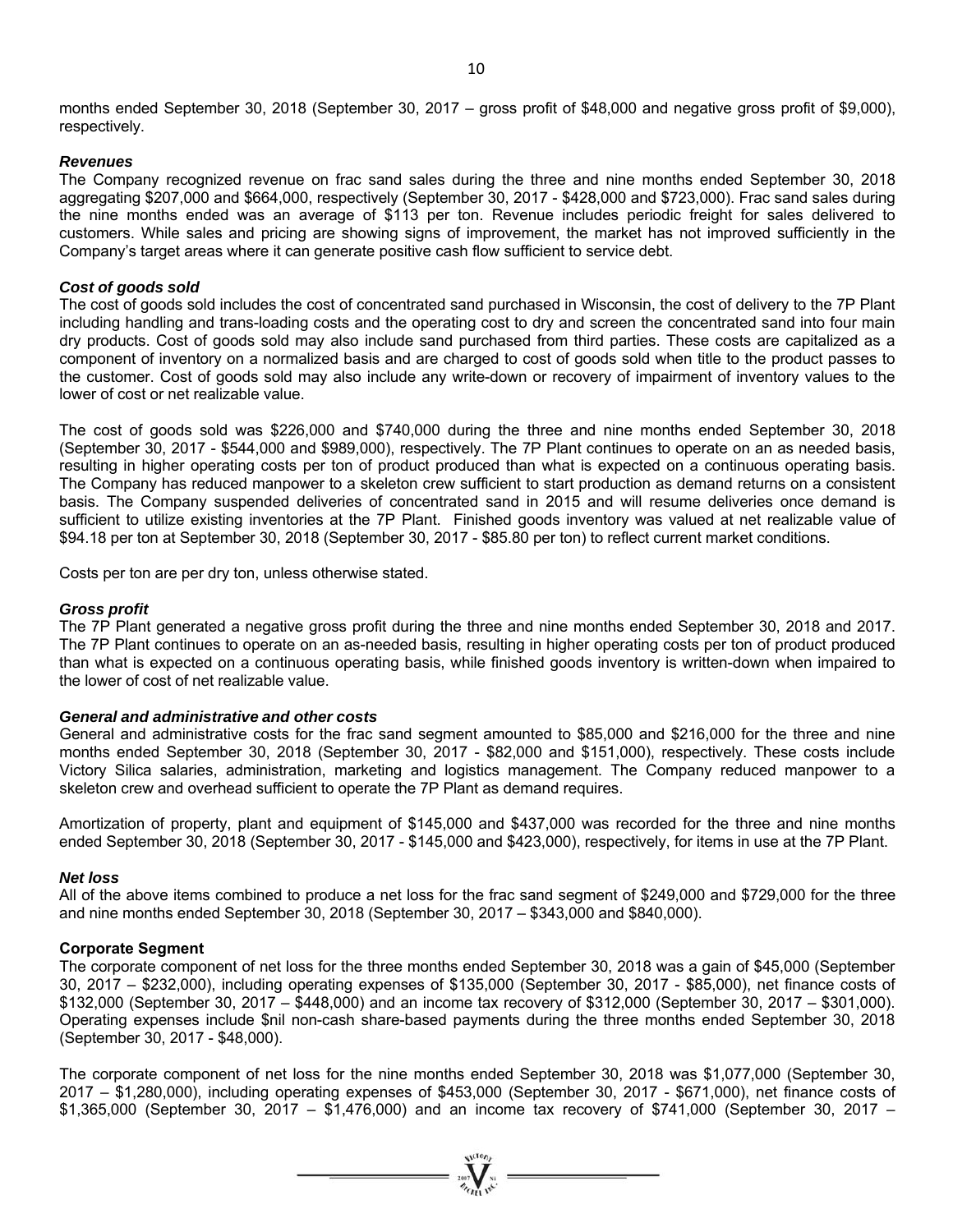\$867,000). Operating expenses include \$20,000 non-cash share-based payments during the nine months ended September 30, 2018 (September 30, 2017 - \$380,000).

General and administrative expenses were \$135,000 and \$433,000 during the three and nine months ended September 30, 2018 (September 30, 2017 - \$37,000 and \$290,000), respectively. These costs include statutory costs incurred as a public company, general investor relations expenses, consulting, travel, health benefits, salaries and director costs.

#### *Net finance income (costs)*

The Company considers financing activities, other than those related to equipment leased in the frac sand segment, to be part of the Corporate segment.

Finance income included a gain on restructuring of debt of \$566,000 during the three and nine months ended September 30, 2018. On July 31, 2018, the Company obtained approval from certain holders of Promissory Convertible Notes amounting to CAD\$357,000 and \$1,321,000, to extend the maturity date to January 31, 2020, from July 31, 2018, upon the issuance of an aggregate total of 508,869 common shares of the Company.

Finance costs were \$675,000 and \$1,945,000 for the three and nine months ended September 30, 2018 (September 30, 2017 - \$474,000 and \$1,529,000), respectively, representing the Company's most significant expense. Cash and accrued interest expense were \$488,000 and \$1,434,000 for the three and nine months ended September 30, 2018 (September 30, 2017 - \$407,000 and \$1,204,000), respectively. The increase in interest expense during 2018 compared with 2017 is mainly related to the compounding of interest outstanding on various debts.

During 2016, the Company issued several tranches of Promissory Convertible Notes. There are several elements of finance costs associated with these notes: accrued and cash-settled interest expense, non-cash amortization of loan fees, non-cash amortization of the embedded derivatives related to the value of the convertibility feature at inception, the change in the fair value of the embedded derivatives, and the non-cash amortization of the present value discount on the Promissory Convertible Notes. All amortizable elements are calculated using the effective interest rate method. During the three and nine months ended September 30, 2018, the amortization of the embedded derivatives on the Promissory Convertible Notes amounted to \$151,000 and \$449,000 (September 30, 2017 - \$30,000 and \$207,000), respectively.

#### *Income tax expense (recovery)*

The Company does not allocate income taxes between segments. The Company records a tax recovery as a result of applying carry-forward non-capital losses against deferred tax liabilities. Certain components of finance income and finance costs are not taxable, and their volatility has an apparent effect on the effective income tax rate.

#### *Other comprehensive income*

Other comprehensive income ("OCI") for the three and nine months ended September 30, 2018 relates to an increase of \$266,000 and \$182,000 in the market value of the Company's financial assets at fair value through OCI (September 30, 2017 – increase of \$100,000 and increase of \$132,000), respectively. These changes are a result of the net market value changes in the Company's marketable securities. The company also sold a portion of its marketable securities for \$158,000 during the three and nine months ended September 30, 2018 (September 30, 2017 - \$39,000 and \$39,000). Furthermore, foreign exchange loss in OCI of \$65,000 and \$8,000 was incurred during the three and nine months ended September 30, 2018 (September 30, 2017 –\$94,000 and \$94,000), respectively, due to the translation of the Company's subsidiaries' functional currency of CAD\$ to the Company's functional currency of US\$, offset by the sale of marketable securities in CAD\$.

#### *Deferred tax liability*

Deferred income tax assets and liabilities are recognized for temporary differences between the carrying value of the balance sheet items and their corresponding tax values, as well as for the benefit of losses available to be carried forward to future years for tax purposes that are considered probable to be realized. The deferred tax amount reflects a rate of 27% (September 30, 2017 – 27%).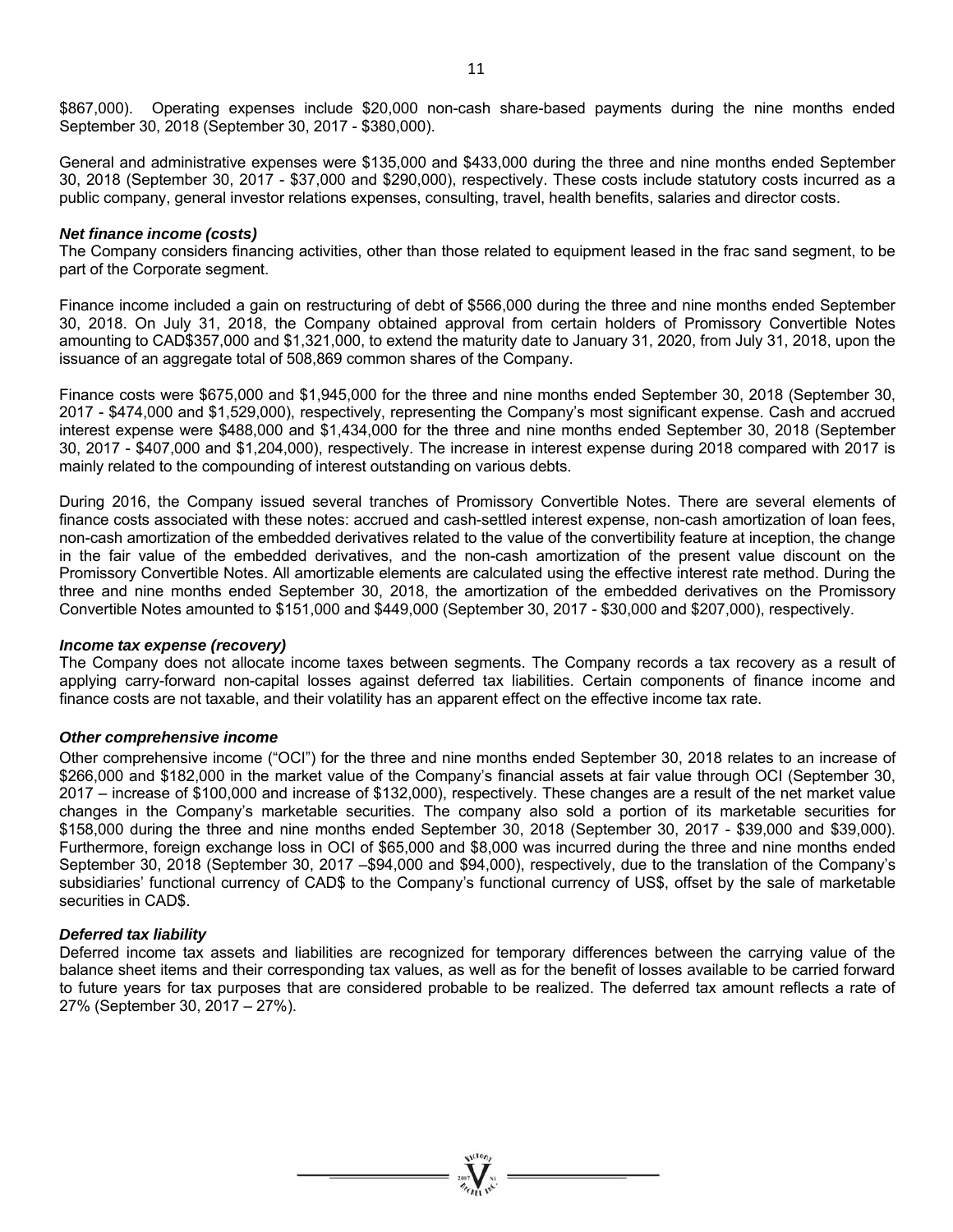#### **SUMMARY OF QUARTERLY RESULTS**

Selected financial information for each of the last eight quarters is as follows:

|                                    | Q3 2018 |         | Q2 2018 |         | Q1 2018 |         | Q4 2017 |          |  |
|------------------------------------|---------|---------|---------|---------|---------|---------|---------|----------|--|
| Sales                              |         | 207     |         | 58      | \$      | 399     | \$      | 156      |  |
| Gross (loss) profit                |         | (19)    | \$      | (68)    | \$      | 11      | \$      | 455      |  |
| General and administrative         |         | (220)   | \$      | (242)   | \$      | (187)   | \$      | (133)    |  |
| Net finance costs                  |         | (132)   | \$      | (610)   | \$      | (623)   | \$      | (34)     |  |
| Net (loss) income                  |         | (205)   | \$      | (875)   | \$      | (728)   | \$      | 2,091    |  |
| Total comprehensive income (loss)  | \$      | 154     | \$      | (832)   | \$      | (798)   | \$      | 2,131    |  |
| Loss per share - basic and diluted | \$      | (0.00)  | \$      | (0.01)  | \$      | (0.01)  | \$      | 0.02     |  |
|                                    |         | Q3 2017 |         | Q2 2017 |         | Q1 2017 |         | Q4 2016  |  |
| Sales                              |         | 428     | \$      | 46      | \$      | 249     | \$      | 31       |  |
| Gross (loss) profit                |         | (116)   | \$      | (158)   | \$      | 8       | \$      | (640)    |  |
| General and administrative         |         | (120)   | \$      | (199)   | \$      | (139)   | \$      | (61)     |  |
| Net finance costs                  |         | (448)   | \$      | (255)   | \$      | (773)   | \$      | (1, 350) |  |
| Net loss                           |         | (577)   | \$      | (654)   | \$      | (908)   | \$      | (7,647)  |  |
| Total comprehensive loss           |         | (571)   | \$      | (691)   | \$      | (839)   | \$      | (7, 598) |  |
| Loss per share - basic and diluted |         | (0.00)  | \$      | (0.01)  | \$      | (0.01)  | \$      | (0.10)   |  |

The gross profit or loss includes cost of goods sold, which contain operating costs for a full period despite production being at less-than-full capacity. In addition, the increase in the market value of frac sand required a recovery of impaired inventory values during the fourth quarter of 2017 and an impairment write-off during 2016 into 2017, to the lower of cost or net realizable value. Net finance income and costs have fluctuated period-over-period, due to the change in the fair value of the embedded derivatives related to the Debt Restructuring Agreement, change in the fair value of the Participating Interest (defined below), gain on the Debt Restructuring Agreement during 2016, and amortization of embedded derivatives and loan fees on the Promissory Convertible Notes. During the fourth quarter of 2017, the Company recorded an income tax recovery as a result of adjusting the foreign exchange rate on various tax pools.

#### **LIQUIDITY AND CAPITAL RESOURCES**

As at September 30, 2018, the Company had a working capital deficiency of \$13,803,000, compared with a working capital deficiency of \$6,406,000 as at December 31, 2017. The increase in the working capital deficiency resulted mainly from the increase in short term loans as long-term debt becomes current and borrowings to fund working capital requirements.

#### **Participating Interest**

Pursuant to a participating interest loan (the "Participating Interest") with Nuinsco Resources Limited (or the "Lender"), the Lender has the right to convert the outstanding balance into a limited participating interest (the "Conversion"), whereby the Lender is entitled to receive a share of cash flows earned from the sale of frac sand from the 7P Plant. On April 22, 2014, the Lender exercised the Conversion. The Conversion constituted payment of the loan in full. This obligation will be settled through a 52.16% participation in net operating cash flows from the frac sand business after recoupment of capital costs for phase one and pre-operating expenses. The participation is capped at CAD\$7,667,124 provided the Company proceeds with phase two (see FRAC SAND SEGMENT below for a description of phases one, two and three), otherwise the cap is approximately CAD\$10,222,831. Distributions under the Participating Interest terms are calculated based on operating cash flow after recovery of capital and pre-operating costs and take into account working capital. The continuing uncertainty surrounding the oil and gas industry and the related use of frac sand has made the determination of the timing of the first payment under the Participating Interest highly unlikely to occur in the next couple of years. As a result, at September 30, 2018, the carrying value of the Participating Interest was \$529,000, compared with \$529,000 at December 31, 2017. Any change in value is recorded through Finance Income or Cost in the statement of operations. The Company will continue to reassess the carrying value of the Participating Interest as circumstances warrant.

#### **Secured Debt**

The Secured Debt of \$7,050,000 has a maturity date of July 31, 2019. Under the terms of the Secured Debt, if the Secured Debt is outstanding on December 31, 2018, an additional fee of 2,500,000 common shares will be issued by the Company to the Secured Lender.

 $\sum_{\alpha}$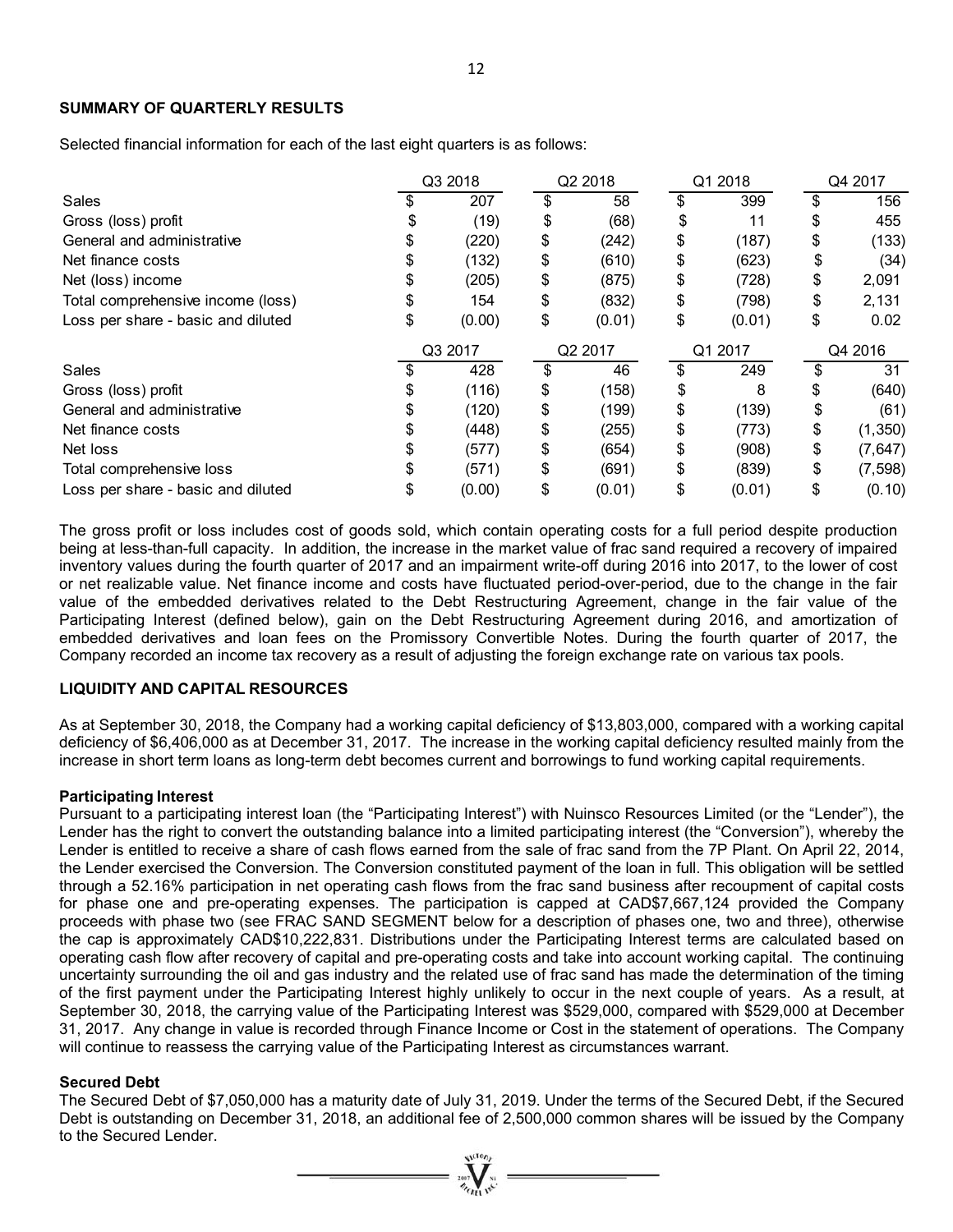The interest rate on the Secured Debt is 14.8% with interest payable in arrears. The Secured Debt is due in full on the date of maturity, subject to a cash sweep of 75% of free cash flow ("Free Cash Flow") payable within 45 days following the end of each fiscal quarter and 90 days from each fiscal year end. Free Cash Flow will be calculated based on the Company's quarterly unaudited and annually audited consolidated statement of cash flows, as net cash from operating and investing activities, plus interest and lease payments from financing activities. Allowable investing activities must be approved in advance by the Secured Lender.

In addition, the Company has agreed to not make any payments to settle past unsecured debt prior to the repayment of the Secured Debt, without the Secured Lender's approval.

#### *Warrants issued to the Secured Lender*

A total of 2,750,000 warrants were issued to the Secured Lender, with an exercise price of CAD\$0.25 and an expiry date of January 31, 2018. The Warrants expired unexercised on January 31, 2018.

#### **Promissory Convertible Notes**

During 2016, the Company announced that it had restructured a portion of its debt through private placements of common shares and Promissory Convertible Notes, in settlement of current indebtedness to certain of its unsecured lenders and trade creditors.

The Company has not made any interest payments due on its Promissory Convertible Notes, which has resulted in the Company defaulting on these notes.

#### *Promissory Convertible Note Holders*

The Promissory Convertible Notes have the original following terms:

- A maturity date of July 31, 2018;
- An interest rate of 7% per annum, payable annually or at any time in cash or in common shares valued at market, at the option of the Company;
- Convertible at CAD\$0.25 per share, at the option of the holder; and
- Holders of the Promissory Convertible Notes will also receive one common share purchase warrant for every four common shares acquired upon conversion of the Promissory Convertible Notes, with an exercise price of CAD\$0.50 per share, exercisable for a five-year period from the date of conversion.

On July 31, 2018, the Company obtained approval from certain holders of Promissory Convertible Notes amounting to CAD\$357,000 and \$1,321,000, to extend the maturity date to January 31, 2020, from July 31, 2018, upon the issuance of an aggregate total of 508,869 common shares of the Company.

#### **Debt Owed to Directors and Management**

Current directors and management agreed to defer payment, until July 2019, of all outstanding debt and director fees accumulated up to December 31, 2017. As a result, the long-term debt of \$318,000 owed to directors and management is comprised of a portion of the restructured debt owed to current directors and management amounting to CAD\$224,000, and unpaid director fees incurred by current directors during 2016 and 2017 totalling CAD\$175,000.

#### **Outstanding Note**

During 2016, all of the then holders of promissory convertible notes participated in the Debt Restructuring Agreement except for the one holder of the Outstanding Note of \$3,000,000. In March 2016, the Company announced that it had received notice that the holder of the Outstanding Note had filed a statement of claim concerning non-payment of principal and interest. The Company has reviewed the statement of claim with legal counsel to assess its impact on the Company and has concluded that there is no significant impact on the status of the Company's debt. Pursuant to the terms of the Secured Debt, the Company is prevented from making payments under outstanding unsecured debt until the Secured Debt is repaid. As a result, the Company has not paid interest accrued on the Outstanding Note. The Outstanding Note matured in July 2016 and the Company has been unable to repay the amounts owing and interest payments due. This has resulted in the Company defaulting on the Outstanding Note.

#### **Cash flows in the year**

Cash and cash equivalents as at September 30, 2018 were held with major Canadian banks. The Company has a policy of investing its available cash in Canadian government instruments and certificates of deposit or other direct obligations of major Canadian banks.

 $= \sum_{\substack{i=1\\ \text{odd }i}}^{\text{odd }i}$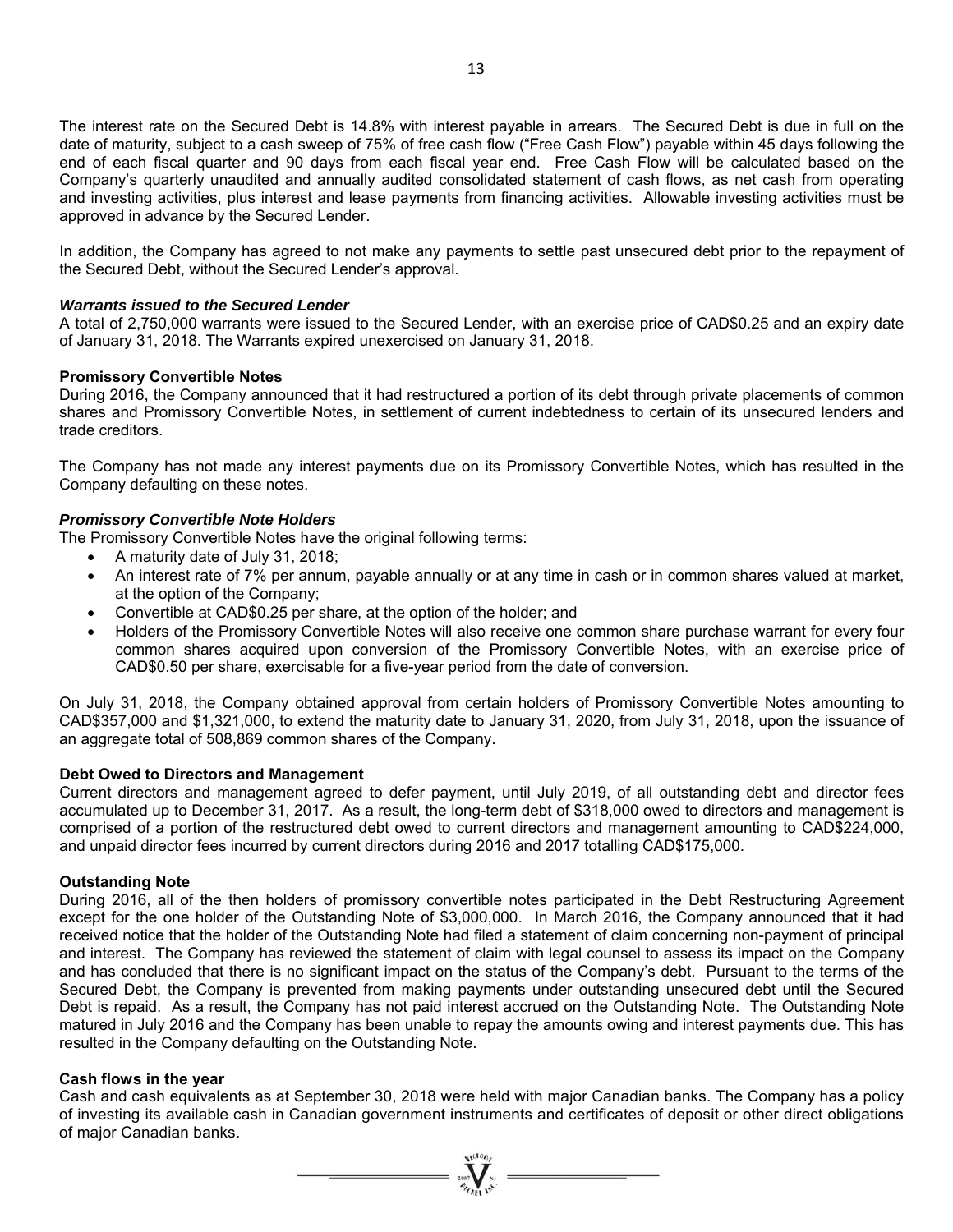For the nine months ended September 30, 2018, the Company used cash of \$285,000 through operating activities (September 30, 2017 – cash provided of \$172,000). During the nine months ended September 30, 2018, operating activity was minimal, due to the low-price environment in the oil and gas sector and the protracted period of minimal drilling activity in the Company's market area.

During the nine months ended September 30, 2018, net cash provided by investing activities was \$189,000 (September 30, 2017 – cash used of \$11,000). During 2017, the Company committed to provide up to \$200,000 in funding under certain terms of a secured note. The note has interest bearing at 15%, is secured and was to mature on June 22, 2018. During the first half of 2018, the Company advanced \$145,000 in addition to the \$55,000 advanced during 2017. During the three months ended September 30, 2018, the Company received repayment of the note. Proceeds received from repayment of this loan were used to repay a portion of other current loans (refer to Note 11 of the Condensed Interim Consolidated Financial Statements). The Company also sold a portion of its marketable securities for \$158,000 (September 30, 2017 - \$39,000) during the nine months ended September 30, 2018.

The Company received \$39,000 from net financing activities during the nine months ended September 30, 2018 (September 30, 2017 – used cash of \$143,000 mainly related to the payments of lease obligations). During the nine months ended September 30, 2018, the Company repaid \$393,000 in interest and principle to the Secured Lender and received advances of \$437,000 from the Secured Lender for working capital purposes and in relation to the secured note receivable discussed above.

The Company's activities during the nine months ended September 30, 2018 used cash and cash equivalents of \$57,000, with a foreign exchange gain effect of \$73,000.

#### **Other potential sources of cash flow**

The aggregate market value of the Company's marketable securities held in public company shares is approximately \$250,000 as at the date of this MD&A.

As at November 28, 2018, the Company had options outstanding that could bring in additional funds. All of those instruments are not "in-the-money".

The Company's title to its projects is in good-standing and management will continue to maintain the projects in goodstanding.

The Company has approximately 20,840 tons of sand in inventory at September 30, 2018. The Company has eliminated all discretionary costs that should not have a negative impact on its ability to resume production. Staffing, salaries and director fees have been previously reduced or accrued and deferred where possible.

#### **REPORTING SEGMENT**

The Company is engaged in the exploration, evaluation and development of properties for the mining and production of nickel and associated products. The Company also produces frac sand for the oil and gas industry in Canada and the northern US. The Company has three reporting segments: Corporate, Exploration and Development, and Frac Sand. The Corporate segment supports all of the Company's activities.

Senior management makes decisions with respect to Exploration and Development by considering exploration and development potential and results on a project basis. The exploration and development projects are all located in Canada.

The Frac Sand segment is managed and operated by Victory Silica's executives and employees although the business and operating assets are part of Victory Nickel. The segment is located in Canada although sand as raw material is imported from the United States.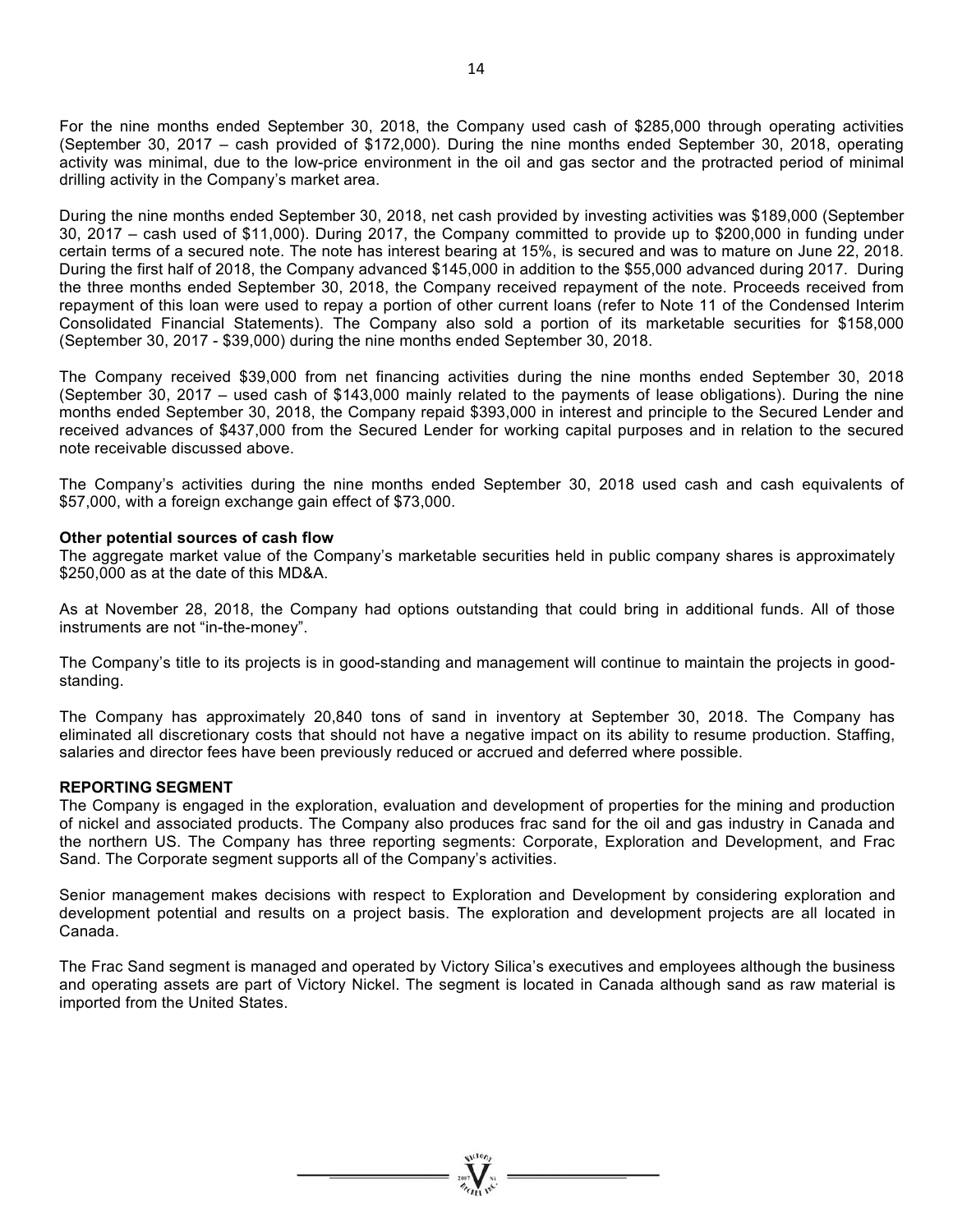|                                    | September 30,<br>2018 | December 31,<br>2017 |
|------------------------------------|-----------------------|----------------------|
| Canada                             |                       |                      |
| Corporate                          | \$<br>$2,020$ \$      | 2,020                |
| <b>Exploration and Development</b> | 43,737                | 43,714               |
| Frac Sand                          | 4,188                 | 4,858                |
| Intersegment elimination           | (1, 461)              | (1, 502)             |
| <b>Total Assets</b>                | 48,484 \$             | 49,090               |

## **EXPLORATION AND DEVELOPMENT ACTIVITIES**

*Paul Jones is a "qualified person" as defined under NI-43-101 and has approved the preparation of the information relating to the material mineral projects of the Company described herein.* 

### **MINE PROPERTY AND DEVELOPMENT ACTIVITIES**

#### **Minago Project**

During the three and nine months ended September 30, 2018, \$1,000 and \$23,000 was incurred on the Minago project (September 30, 2017 - \$4,000 and \$17,000), respectively.

The Company's 100%-owned Minago project is a permitted project ready for development. It is located on the unexposed southern part of the Thompson Nickel Belt in Manitoba, and is one of Canada's largest undeveloped sulphide nickel deposits. Minago has been shown to be capable of producing a nickel concentrate grading from 22.3% up to 35.0%, making it reportedly the world's highest grade nickel concentrate. In addition to metal by-products such as copper, cobalt, gold, platinum, palladium, silver and rhodium, a layer of silica sand averaging approximately nine metres thick overlies the nickel mineralization within the open pit. Approximately 84% of the sand is marketable as frac sand. The frac sand forms part of the overburden that must be removed prior to mining the nickel ore. According to the Minago FS, production of frac sand could begin 20 months after the start of mine development. As noted in Outlook above, the value of the cobalt alone in the Minago concentrate has increased to \$80,000,000 at the recent cobalt price of \$25.06 down from \$42.00 at the end of the first quarter.

The analytical data and geological interpretations obtained from a work program in 2010 were incorporated into an updated geological model and resource estimate. The updated resource incorporates a 24% increase (over the previous resource estimate) in the NI 43-101 compliant measured and indicated and pit-constrained sulphide nickel resource used in the Minago FS. The Minago FS is available at www.sedar.com. Note that all resources are contained in the Nose Deposit and the update below does not include the results of the 2011 drilling program.

|                  | April 2011 Pit-Constrained<br><b>Resource</b> |             |                   |                 | March 2010 In-Pit Resource <sup>2</sup> | Increase (Decrease) in<br><b>Contained Metal</b> |                   |        |
|------------------|-----------------------------------------------|-------------|-------------------|-----------------|-----------------------------------------|--------------------------------------------------|-------------------|--------|
|                  | Tonnes                                        | Grade       | <b>Ni Content</b> | Tonnes          | Grade                                   | Ni Content                                       | <b>Ni Content</b> | Change |
| Category         | <b>Millions</b>                               | $%$ Ni $S3$ | M Lb              | <b>Millions</b> | %NiS <sup>3</sup>                       | M Lb                                             | M Lb              | %      |
| <b>Measured</b>  | 8.2                                           | 0.473       | 85.0              | 6.6             | 0.488                                   | 71.4                                             | 13.7              | 19.2   |
| <b>Indicated</b> | 22.8                                          | 0.432       | 217.2             | 19.1            | 0.410                                   | 172.6                                            | 44.6              | 25.9   |
| <b>M&amp;I</b>   | 31.0                                          | 0.443       | 302.2             | 25.7            | 0.430                                   | 243.9                                            | 58.3              | 23.9   |
| <b>Inferred</b>  | 0.2                                           | 0.380       | 1.4               | 1.4             | 0.402                                   | 12.2                                             | (10.8)            | (88.4) |

 $1$  Lerch-Grossman pit optimization shell  $2$  Whittle pit optimization shell  $3$  Nickel in sulphide form

On August 23, 2011, the Manitoba Government issued Victory Nickel's final EAL for the Minago project. The licence was to expire on August 22, 2014 unless the Company completes a certain amount of work to move the project forward. During 2014, the Company complied with the conditions of the EAL and, in December 2014, filed an Environmental Act Proposal ("EAP") to amend the EAL to relocate the proposed tailings and waste rock management facility. The construction of drainage ditches installed to lower down the water table within the pit shell limits, the installation of Flow Gauging and Telemetry systems and the implementation of a comprehensive environmental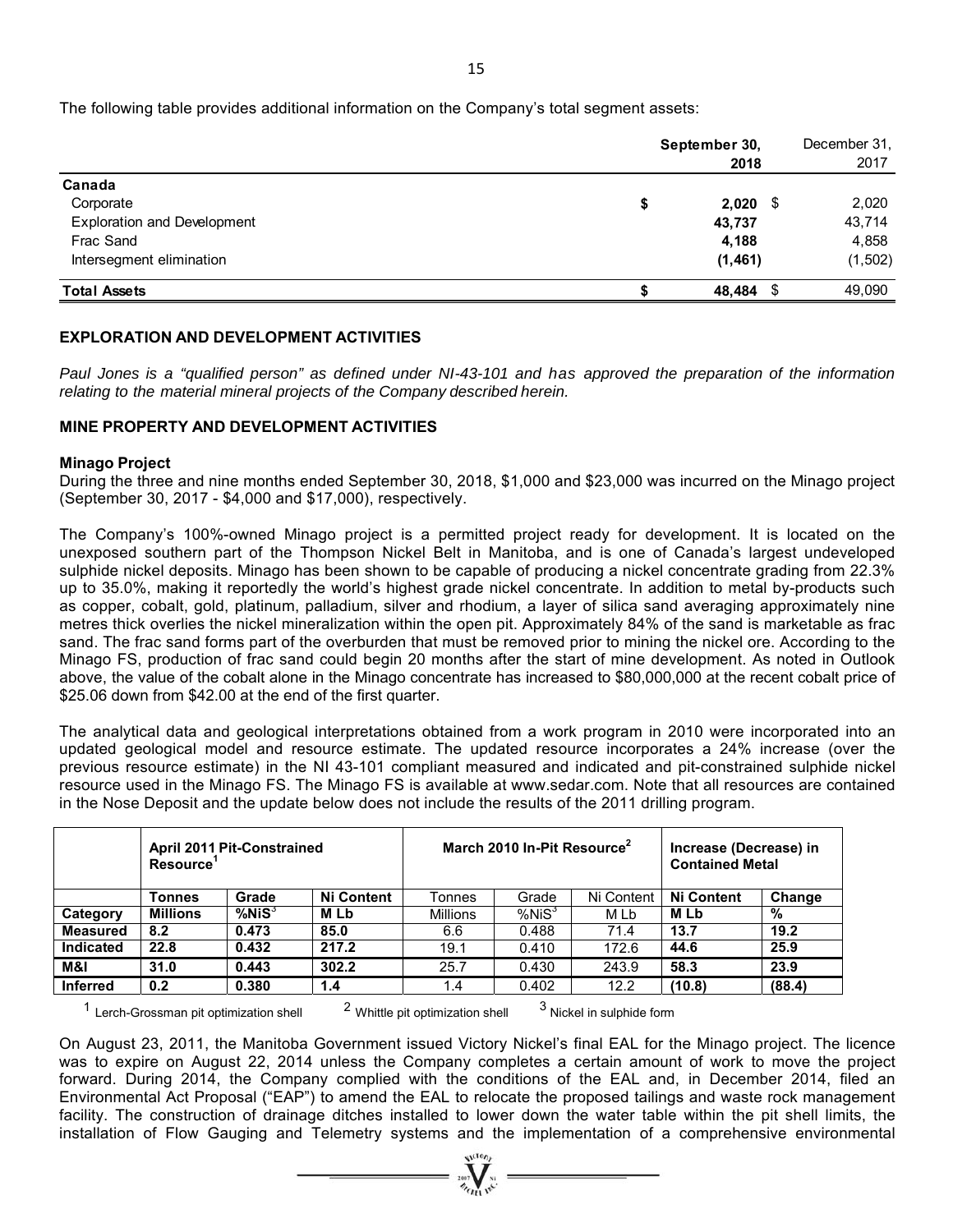monitoring program are considered part of the site development necessary to maintain the EAL. Consultations with First Nations by the government of Manitoba continue. The existing EAL continues to be valid and although the amendment would be preferable, it is not necessary for the Minago project to be developed. On completion of consultations, the government is expected to issue the amendment to the existing EAL.

#### *Minago Frac Sand*

An indicated resource of 15 million tonnes of sandstone has been estimated to occur within the current Minago pit shell. The frac sand component of this resource is approximately 11 million tonnes and is a significant contributor to the positive economics at Minago. As part of the FS, Outotec produced a feasibility-level design for a frac sand plant complete with capital and operating costs to produce 1,140,000 tonnes of frac sand annually for a ten-year period. Considerable potential exists to expand the resource beyond the limits of the current pit.

#### **EXPLORATION AND EVALUATION ACTIVITIES**

For the three and nine months ended September 30, 2018 and 2017, the Company did not incur exploration expenditures on its E&E projects. Expenditures have been reduced due to the tight equity markets and management's focus on Victory Silica and the frac sand business.

#### **Frac Sand**

## *Bear Coulee Property*

In October 2014, the Company entered into an option to acquire a 100% interest in a frac sand land package totaling over 300 acres in Trempeleau County Wisconsin, USA (the "Bear Coulee Property"). The option agreement provides for a cash payment of \$10,000 on signing of the agreement (paid in 2014), a second cash payment on delivery of permits (which has not yet been completed) and a third cash payment on exercise of the option. The option is valid for six months following receipt of permits with two equivalent extensions available under certain circumstances. Prior to production, the Company will be required to pay \$40,000 per annum as advance royalties on the initial 20,000 tons of sand production. Once the Bear Coulee Property is in production, the Company will be required to pay a royalty of \$2.00 per ton of frac sand sold from the property.

In February 2015, the Company announced the completion of a National Instrument 43-101 technical report describing a resource estimate of approximately 11 million tons of frac sand on the Bear Coulee Property.

#### **Nickel**

#### *Lac Rocher*

Lac Rocher, with year-round access, is located in northwestern Québec and has measured (0.29 million tonnes grading 1.23% Ni) and indicated (0.51 million tonnes grading 1.05% Ni) resources of 0.80 million tonnes grading 1.12% nickel, at a 0.5% nickel cutoff, for approximately 20 million pounds of in-situ nickel located between surface and 125 vertical metres. Additional inferred resources total 0.44 million tonnes grading 0.65% Ni. Mineralization remains open to the southwest. The breakeven price of nickel per pound in the Lac Rocher PEA was US\$9.74 with copper at US\$3.65 with an exchange of CAD\$0.95 / US\$1.00.

The Lac Rocher property is subject to a discovery incentive plan (the "DIP") to reward certain individuals involved in the discovery of Lac Rocher with a 2% net smelter royalty ("NSR") for mines that were discovered on certain properties prior to the expiry of the DIP. The NSR is payable only on revenues earned after recovery of all development costs for any mine on the property. The terms of the DIP provide the Company with a right of first refusal on any proposed disposition of the NSR. In addition, the DIP contains put/call provisions under which the Company may be required to purchase, or may exercise an option to purchase, the NSR at the value of its discounted cash flows, as defined therein. The Lac Rocher property is the only property subject to the DIP. As the Lac Rocher property is not yet in production, no royalties are currently payable. No work has been conducted on site since December 2009.

#### *Mel Project*

The 100% owned Mel project is located on the Thompson Nickel Belt, just north of Thompson, Manitoba and remains underexplored.

Mel has an indicated resource of 4.3 million tonnes grading 0.88% nickel (approximately 83 million pounds in-situ nickel) and an additional inferred resource of one million tonnes grading 0.84% nickel (approximately 19 million pounds in-situ nickel) and offers significant exploration upside as well as near-term production potential.

 $\sum_{\alpha}$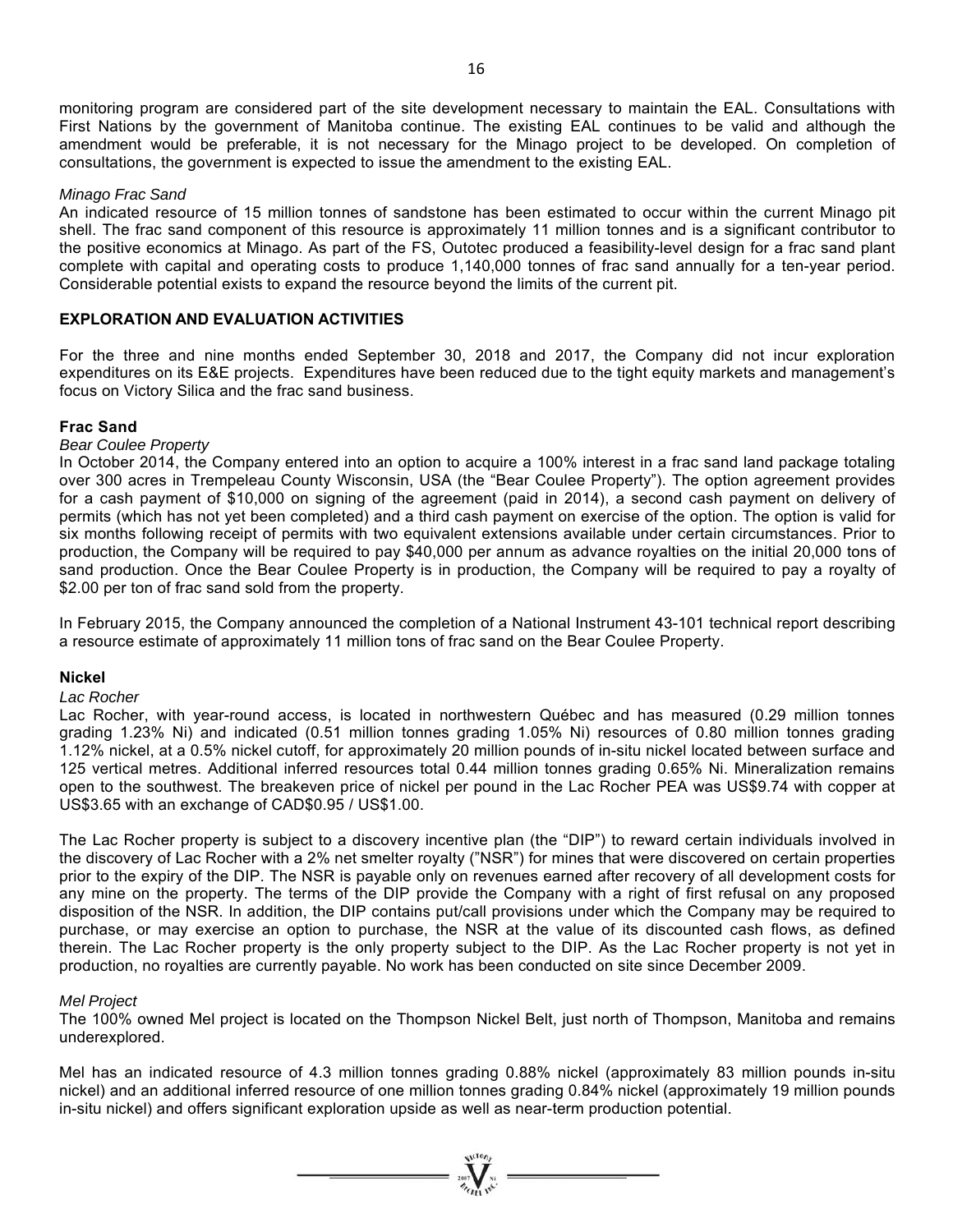The re-evaluation of the Mel dataset has been completed for both the drill hole data on the Mel deposit and the considerable drilling (111 drill holes) conducted on the claims portion of the property. The study has included reinterpretation of the geological context in order to evaluate new or under-tested target areas for future work that can be incorporated into further, more refined, modelling of the Mel resource. No fieldwork has been conducted since 2011. An application to renew Mel mining lease ML-007 was successful and the lease has been renewed for a 21-year term.

Under the terms of the Mel option agreement with Vale, Vale must mill ore from the Mel project at cash costs plus 5% subject to capacity availability and metallurgy – this is unaffected by Vale's decision not to exercise its back-in right. Furthermore, in accordance with the terms of the agreement with Vale, they now are entitled to a 10% royalty on "distributable earnings" as defined in the agreement. Distributable earnings is defined as net revenue less operating expenses, before federal and provincial income taxes, after provincial mining taxes and less aggregate pre-production capital but before depreciation.

#### *Lynn Lake*

The Lynn Lake property is located in the historic mining town of Lynn Lake in northern Manitoba, about 320km by road northwest of the Thompson mining camp. The property is the former Sherritt Gordon Mines Limited ("Sherritt") mine site known as the Lynn Lake A Mine and Farley Mine, comprised of 13 mining claims, 14 mining claim leases and 2 mineral leases covering an area of 2,170.26 hectares. The property was operated by Sherritt from 1953 to 1976 with reported production of 22.2 million tons at an average grade of 1.023% nickel and 0.535% copper.

On November 4, 2014, the Company announced that it had optioned the Lynn Lake project to Corazon, an Australian listed public company with assets in the Lynn Lake area. Under the terms of the agreement, Corazon can acquire a 100% interest in Lynn Lake by issuing 40,000,000 Corazon shares to the Company upon closing and incurring AU\$3,500,000 in exploration expenditures or in payments (in cash or Corazon shares at Corazon's option) to Victory Nickel before November 2019. In addition, Victory Nickel will retain a 1.5% net smelter royalty on production from the Lynn Lake nickel project, and receive a payment of AU\$1,000,000 (in cash or Corazon shares at Corazon's option) within 30 days of the commencement of ore processing activities at the Lynn Lake nickel project. On April 6, 2015 Corazon issued 40,000,000 Corazon shares to Victory Nickel as part of the terms of the option agreement between the two companies. In October 2016, the shares were sold for net proceeds of AU\$515,000.

#### **FRAC SAND SEGMENT**

As explained above, the Frac Sand segment is managed and operated by Victory Silica, although the business and operating assets are part of Victory Nickel. The segment is located in Canada although sand as raw material is currently imported from the United States. The plan is to eventually produce both domestic and imported sand.

The Company completed phase one of its three phase business plan. Phase one provided for the refurbishment and upgrading of the 7P Plant to a capacity of 500,000 tpa of high-quality frac sand. Phase one was completed in 2014.

The Board of Directors approved proceeding with phase two, provided non-dilutive financing could be arranged. However, in 2015, the Company announced that phase two had been deferred due to the uncertainty caused by the drop in the price of oil. However, phase two remains a desirable next step which would not only make the Company more competitive, but also provide significant flexibility to target certain markets which often require different grades of sand.

Phase two is to build a wash plant on a Wisconsin sand resource. Frac sand production is a two-stage process: the wet stage (washing) and the dry stage. The Company has historically contracted out the wet stage in Wisconsin prior to shipping the wet sand to its plant in Alberta. The wet stage removes impurities, enabling transport of only the desired sand size fractions. The dry stage, where the sand is dried and separated into several products of different sizes, is completed at the Company's 7P Plant.

Phase three of the business plan is to build a second dry processing facility in or around Winnipeg, Manitoba capable of producing 1,000,000 tpa. A site serviced by multiple rail carriers would give the Company more flexibility in accessing only the highest quality sand from the Wisconsin/Minnesota region. The ultimate plan is to provide customers with a variety of qualities, which would include domestic sand from the Company's Minago project in Manitoba (see above). The Minago project is a nickel project overlain by overburden, which includes sand meeting the tier two frac sand specs. The Winnipeg formation sand located at Minago is the highest-quality domestic sand and

 $\sum_{n=1}^{\infty} \sum_{n=1}^{\infty} \frac{1}{n^2}$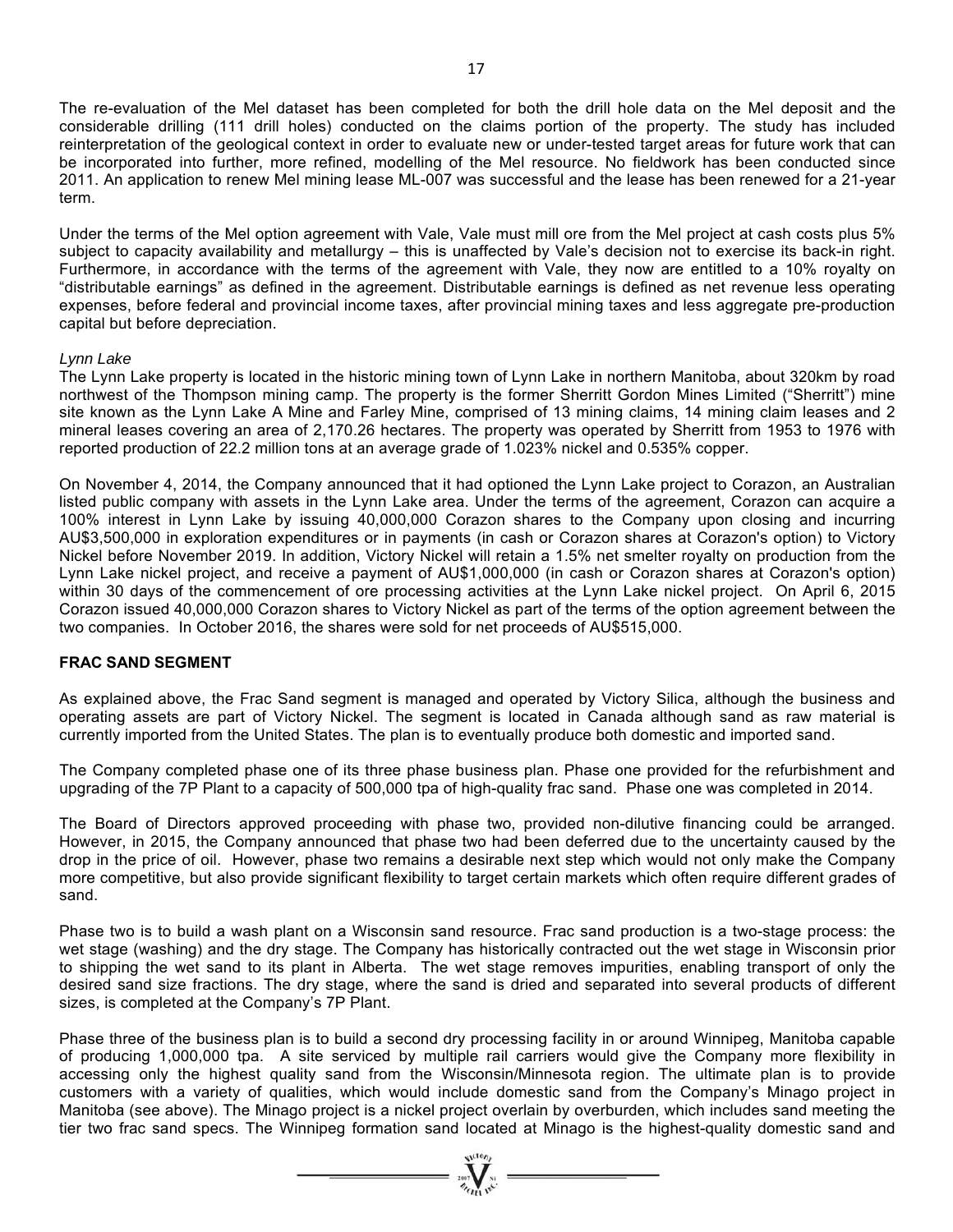would be a welcome addition to the Company's mix of products as not all of the Company's customers' applications require Wisconsin sand.

As a result of commodity market uncertainty, the 7P Plant operates on an as-needed basis only. Due to continued uncertainty in the oil price E&P companies have reduced capital expenditure programs, placing pressure on Victory Nickel's oilfield service company customers to reduce E&P company drilling costs. These companies, in turn, look to their suppliers, including frac sand producers, to help lower their costs. Accordingly, frac sand prices in Canada have decreased to levels that do not appear to be sustainable over the long term.

During 2017, the Company sold most of the coarser fractions of its finished goods inventory requiring the start-up of the 7P Plant to replenish finished goods, in anticipation of a continued improvement in sales.

### **TRANSACTIONS WITH RELATED PARTIES**

#### *Related Party Balances and Transactions for Services*

Short-term employee benefits provided by the Company to key management personnel include salaries, directors' fees, statutory contributions, paid annual vacation and paid sick leave as well as non-monetary benefits such as medical care. In addition to short-term employee benefits, the Company may also issue options and common shares as part of the stock option plan and share bonus plan. Payables to key management personnel generally relate to directors' fees, consulting fees and expense reimbursements.

Balances and transactions with related parties are shown in the following tables for the periods ended:

|                                                | September 30, | December 31, |
|------------------------------------------------|---------------|--------------|
|                                                | 2018          | 2017         |
| <b>Balances Outstanding</b>                    |               |              |
| Debt due to key management personnel           | 318           | 318          |
| Other payables due to key management personnel | 453           | 173          |
|                                                | 771           | 491          |

Key management personnel compensation is comprised of:

|                              | Three months ended |      |  |               | Nine months ended |               |  |               |
|------------------------------|--------------------|------|--|---------------|-------------------|---------------|--|---------------|
|                              | September 30,      |      |  | September 30, |                   | September 30, |  | September 30, |
|                              |                    | 2018 |  | 2017          |                   | 2018          |  | 2017          |
| Short-term employee benefits |                    | 136  |  | 87            |                   | 415           |  | 151           |
|                              |                    | 136  |  | 87            |                   | 415           |  | 151           |

#### **OUTSTANDING SHARE DATA**

As at November 28, 2018, the Company had 95,379,837 common shares issued and outstanding. In addition, there were 12,303,000 stock options outstanding with a weighted average exercise price of CAD\$0.07. Of the outstanding options none were in the money.

### **CORPORATE GOVERNANCE**

#### *Disclosure Controls and Procedures*

The Company's Chief Executive Officer and Chief Financial Officer (collectively, the "Certifying Officers"), are responsible for designing a system of disclosure controls and procedures, or causing them to be designed under their supervision, to provide reasonable assurance that information required to be disclosed in reports filed with or submitted to, securities regulatory authorities is recorded, processed, summarized and reported within the time periods specified under Canadian securities laws and that material information relating to the Company is made known to them with respect to financial and operational conditions to allow timely decisions regarding required disclosure. Such controls are facilitated by the small size of the Company's senior management team and their access to material information.

 $= \prod_{i=1}^{N} \sum_{j=1}^{N}$